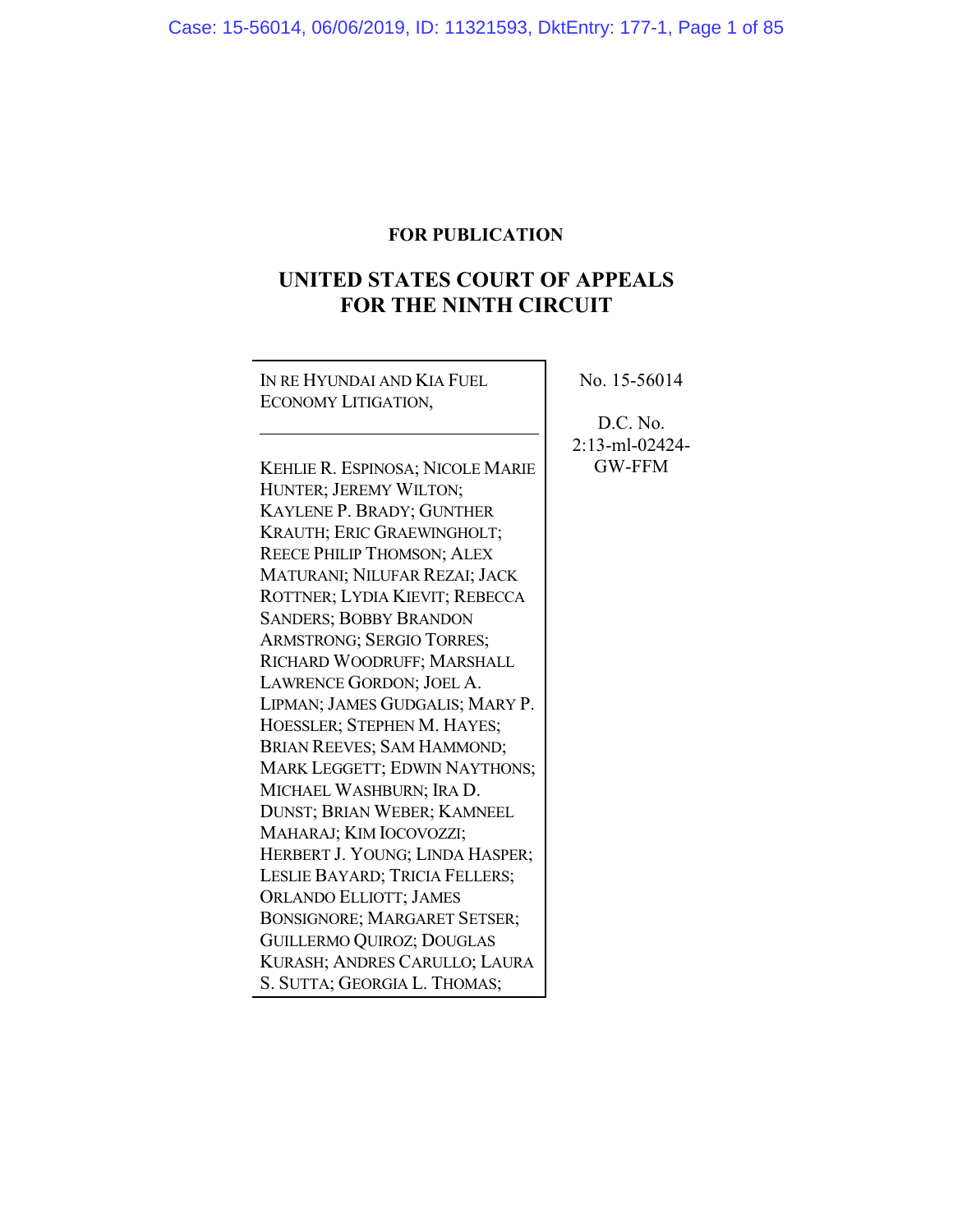ERIC J. OLSON; JENNIFER MYERS; TOM WOODWARD; JEROLD TERHOST; CAMERON JOHN CESTARO; DONALD BROWN; MARIA FIGUEROA; CONSTANCE MARTYN; THOMAS GANIM; DANIEL BALDESCHI; LILLIAN E. LEVOFF; GIUSEPPINA ROBERTO; ROBERT TRADER; SEAN GOLDSBERRY; CYNTHIA NAVARRO; OWEN CHAPMAN; MICHAEL BREIN; TRAVIS BRISSEY; RONALD BURKARD; ADAM CLOUTIER; STEVEN CRAIG; JOHN J. DIXSON; ERIN L. FANTHORPE; ERIC HADESH; MICHAEL P. KEETH; JOHN KIRK MACDONALD; MICHAEL MANDAHL; NICHOLAS MCDANIEL; MARY J. MORAN-SPICUZZA; GARY PINCAS; BRANDON POTTER; THOMAS PURDY; ROCCO RENGHINI; MICHELLE SINGLTEON; KEN SMILEY; GREGORY M. SONSTEIN; ROMAN STARNO; GAYLE A. STEPHENSON; ANDRES VILLICANA; RICHARD WILLIAMS; BRADFORD L. HIRSCH; ASHLEY CEPHAS; DAVID E. HILL; CHAD MCKINNEY; MORDECHAI SCHIFFER; LISA SANDS; DONALD KENDIG; KEVIN GOBEL; ERIC LARSON; LIN MCKINNEY; RYAN CROSS; PHILLIP HOFFMAN; DEBRA SIMMONS; ABELARDO MORALES; PETER BLUMER; CAROLYN HAMMOND;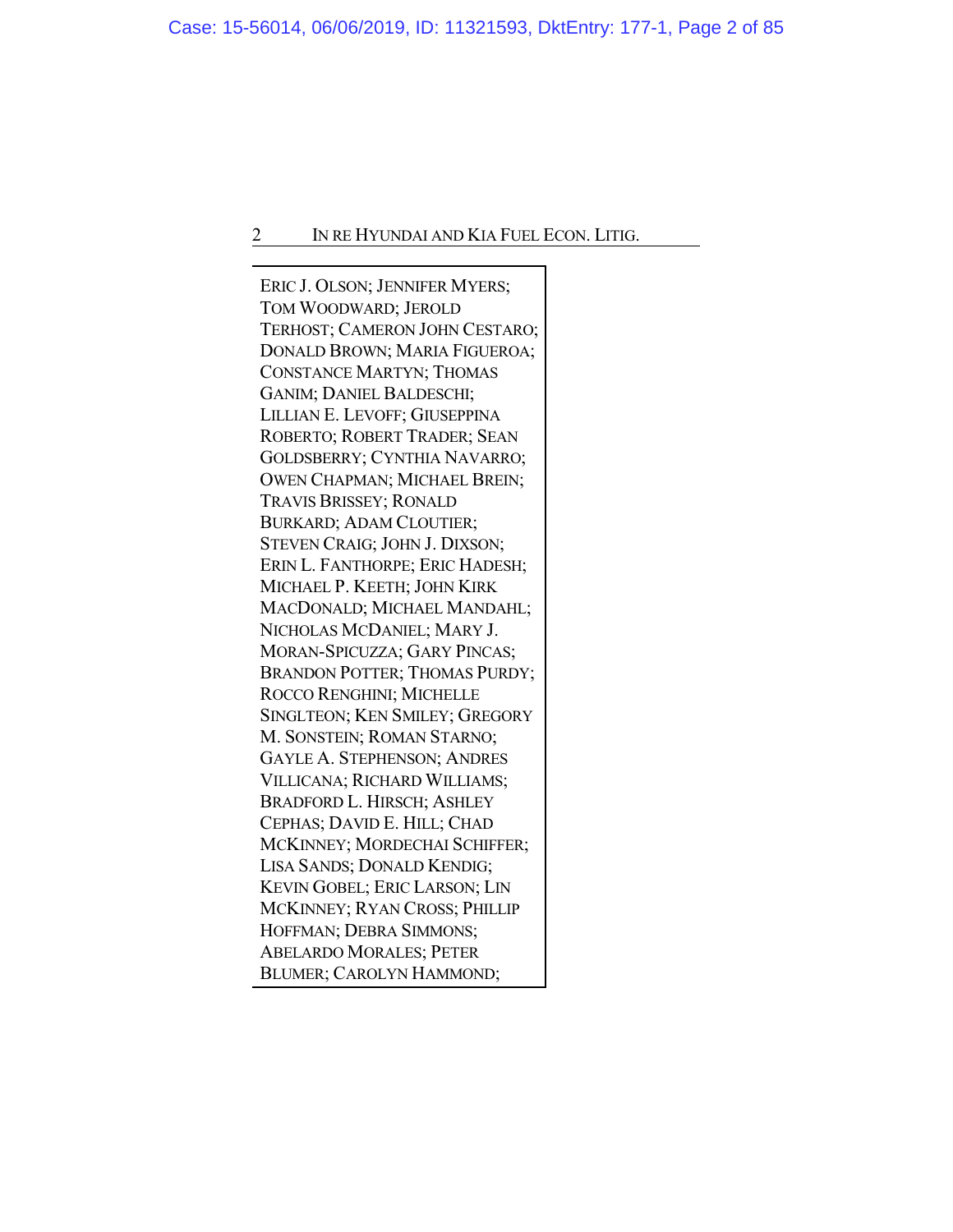MELISSA LEGGETT; KELLY MOFFETT; EVAN GROGAN; CARLOS MEDINA; ALBERTO DOMINGUEZ; CATHERINE BERNARD; MICHAEL BREIEN; LAURA GILL; THOMAS SCHILLE; JUDITH STANTON; RANDY RICKERT; BRYAN ZIRKEL; JAMES KUNDRAT; ROBERT SMITH; MARIA KOTOVA; JOSIPA CASEY; LUAN SNYDER; BEN BAKER; BRIAN NGUYEN; HATTIE WILLIAMS; BILL HOLVEY; LOURDES VARGAS; KENDALL SNYDER; NOMER MEDINA; SAMERIA GOFF; URSULA PYLAND; MARCELL CHAPMAN; KAYE KURASH; HOLLY AMROMIN; JOHN CHAPMAN; MARY D'ANGELO; GEORGE RUDY; AYMAN MOUSA; SHELLY HENDERSON; JEFFREY HATHAWAY; DENNIS J. MURPHY; DOUGLAS A. PATTERSON; JOHN GENTRY; LINDA RUTH SCOTT; DANIELLE KAY GILLELAND; JOSEPH BOWE; MICHAEL DESOUTO, *Plaintiffs-Appellees*,

GREG DIRENZO,

*Petitioner-Appellee*,

HYUNDAI MOTOR AMERICA; KIA MOTORS AMERICA; KIA MOTORS CORPORATION; GROSSINGER AUTOPLEX, INC., FKA Grossinger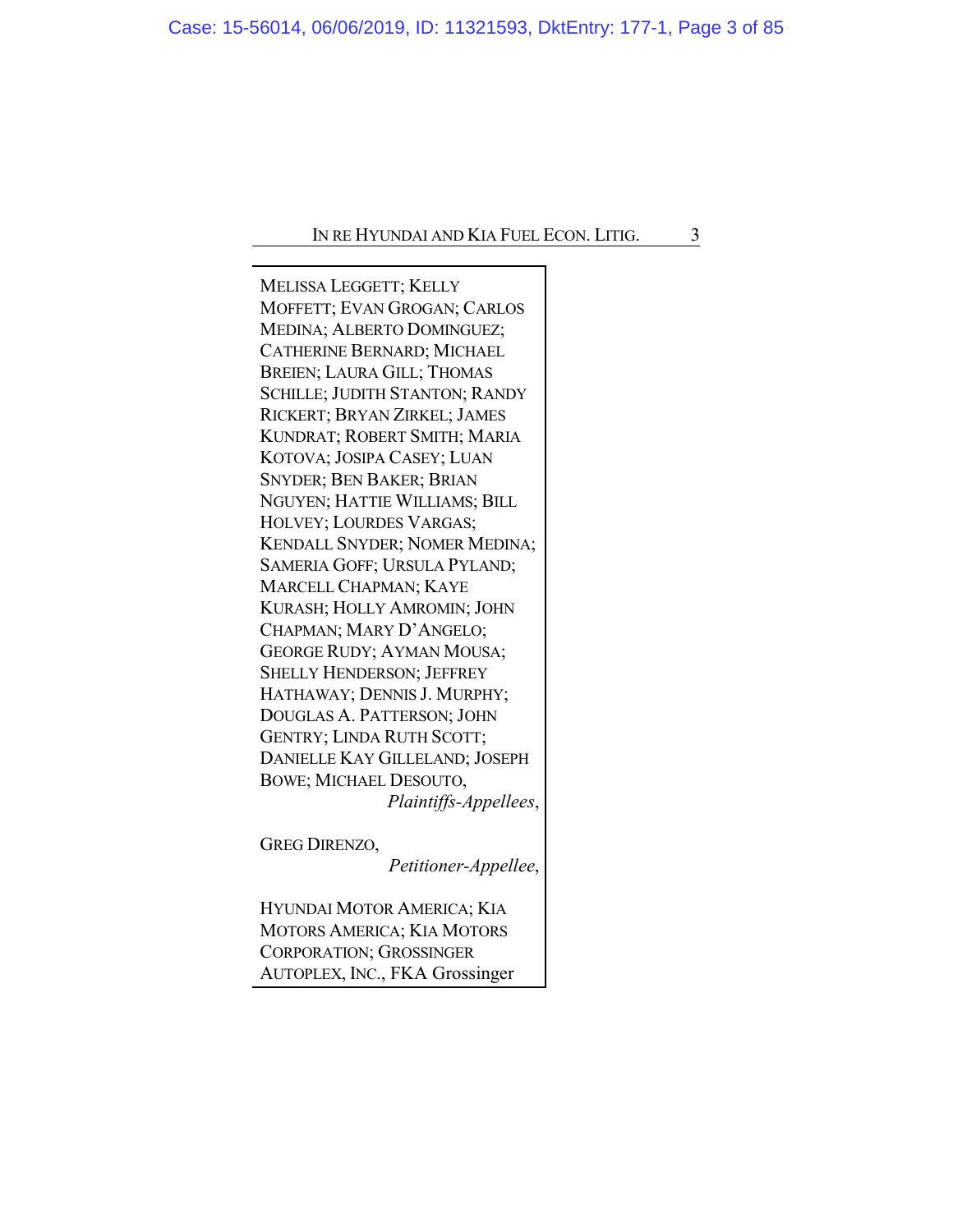$\overline{\phantom{a}}$ 

| Hyundai; JOHN KRAFCIK; HYUNDAI<br>MOTOR COMPANY; SARAH<br>KUNDRAT,<br>Defendants-Appellees,<br>v.<br>CAITLIN AHEARN; ANDREW YORK,<br>Objectors-Appellants. |                |
|------------------------------------------------------------------------------------------------------------------------------------------------------------|----------------|
|                                                                                                                                                            |                |
| IN RE HYUNDAI AND KIA FUEL                                                                                                                                 | No. 15-56025   |
| ECONOMY LITIGATION,                                                                                                                                        | D.C. No.       |
|                                                                                                                                                            | 2:13-ml-02424- |
| KEHLIE R. ESPINOSA; NICOLE MARIE                                                                                                                           | <b>GW-FFM</b>  |
| HUNTER; JEREMY WILTON;                                                                                                                                     |                |
| KAYLENE P. BRADY; GUNTHER                                                                                                                                  |                |
| KRAUTH; ERIC GRAEWINGHOLT;                                                                                                                                 |                |
| <b>REECE PHILIP THOMSON; ALEX</b>                                                                                                                          |                |
| MATURANI; NILUFAR REZAI; JACK                                                                                                                              |                |
| ROTTNER; LYDIA KIEVIT; REBECCA                                                                                                                             |                |
| <b>SANDERS; BOBBY BRANDON</b>                                                                                                                              |                |
| <b>ARMSTRONG; SERGIO TORRES;</b>                                                                                                                           |                |
| RICHARD WOODRUFF; MARSHALL                                                                                                                                 |                |
| LAWRENCE GORDON; JOEL A.                                                                                                                                   |                |
| LIPMAN; JAMES GUDGALIS; MARY P.                                                                                                                            |                |
| HOESSLER; STEPHEN M. HAYES;                                                                                                                                |                |
| BRIAN REEVES; SAM HAMMOND;                                                                                                                                 |                |
| MARK LEGGETT; EDWIN NAYTHONS;                                                                                                                              |                |
| MICHAEL WASHBURN; IRA D.                                                                                                                                   |                |
| DUNST; BRIAN WEBER; KAMNEEL                                                                                                                                |                |
| MAHARAJ; KIM IOCOVOZZI;                                                                                                                                    |                |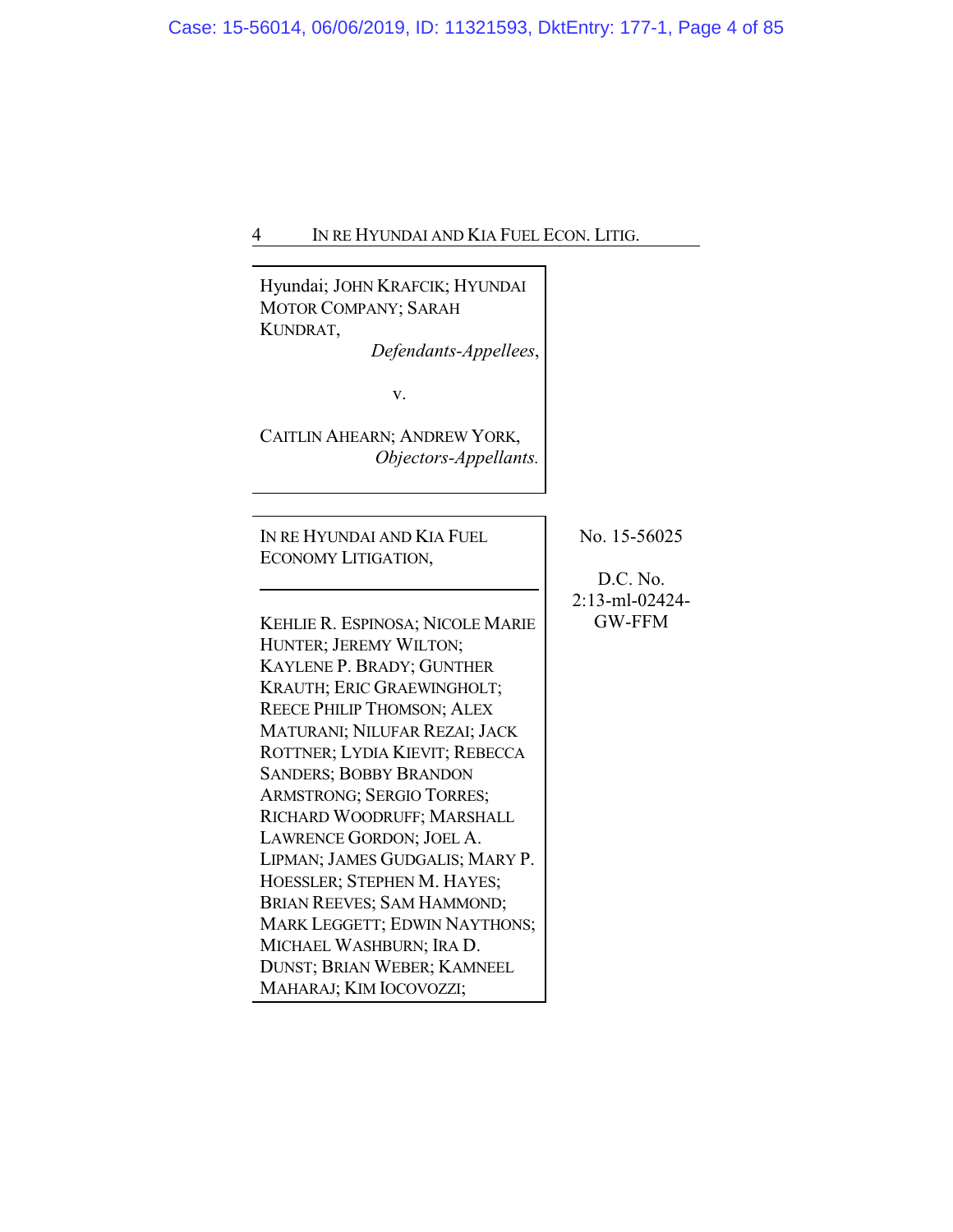HERBERT J. YOUNG; LINDA HASPER; LESLIE BAYARD; TRICIA FELLERS; ORLANDO ELLIOTT; JAMES BONSIGNORE; MARGARET SETSER; GUILLERMO QUIROZ; DOUGLAS KURASH; ANDRES CARULLO; LAURA S. SUTTA; GEORGIA L. THOMAS; ERIC J. OLSON; JENNIFER MYERS; TOM WOODWARD; JEROLD TERHOST; CAMERON JOHN CESTARO; DONALD BROWN; MARIA FIGUEROA; CONSTANCE MARTYN; THOMAS GANIM; DANIEL BALDESCHI; LILLIAN E. LEVOFF; GIUSEPPINA ROBERTO; ROBERT TRADER; SEAN GOLDSBERRY; CYNTHIA NAVARRO; OWEN CHAPMAN; MICHAEL BREIN; TRAVIS BRISSEY; RONALD BURKARD; ADAM CLOUTIER; STEVEN CRAIG; JOHN J. DIXSON; ERIN L. FANTHORPE; ERIC HADESH; MICHAEL P. KEETH; JOHN KIRK MACDONALD; MICHAEL MANDAHL; NICHOLAS MCDANIEL; MARY J. MORAN-SPICUZZA; GARY PINCAS; BRANDON POTTER; THOMAS PURDY; ROCCO RENGHINI; MICHELLE SINGLTEON; KEN SMILEY; GREGORY M. SONSTEIN; ROMAN STARNO; GAYLE A. STEPHENSON; ANDRES VILLICANA; RICHARD WILLIAMS; BRADFORD L. HIRSCH; ASHLEY CEPHAS; DAVID E. HILL; CHAD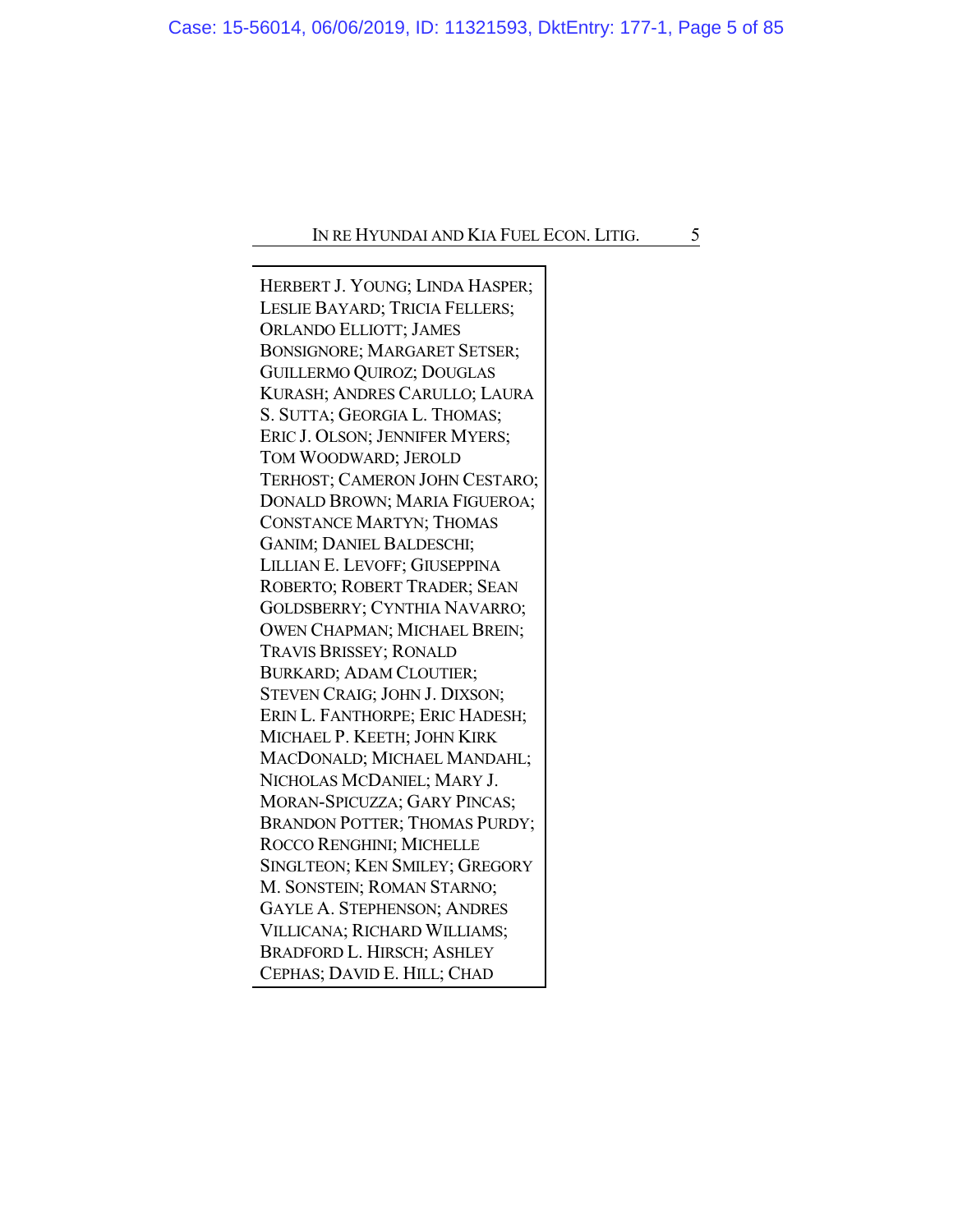MCKINNEY; MORDECHAI SCHIFFER; LISA SANDS; DONALD KENDIG; KEVIN GOBEL; ERIC LARSON; LIN MCKINNEY; RYAN CROSS; PHILLIP HOFFMAN; DEBRA SIMMONS; ABELARDO MORALES; PETER BLUMER; CAROLYN HAMMOND; MELISSA LEGGETT; KELLY MOFFETT; EVAN GROGAN; CARLOS MEDINA; ALBERTO DOMINGUEZ; CATHERINE BERNARD; MICHAEL BREIEN; LAURA GILL; THOMAS SCHILLE; JUDITH STANTON; RANDY RICKERT; BRYAN ZIRKEL; JAMES KUNDRAT; ROBERT SMITH; MARIA KOTOVA; JOSIPA CASEY; LUAN SNYDER; BEN BAKER; BRIAN NGUYEN; HATTIE WILLIAMS; BILL HOLVEY; LOURDES VARGAS; KENDALL SNYDER; NOMER MEDINA; SAMERIA GOFF; URSULA PYLAND; MARCELL CHAPMAN; KAYE KURASH; HOLLY AMROMIN; JOHN CHAPMAN; MARY D'ANGELO; GEORGE RUDY; AYMAN MOUSA; SHELLY HENDERSON; JEFFREY HATHAWAY; DENNIS J. MURPHY; DOUGLAS A. PATTERSON; JOHN GENTRY; LINDA RUTH SCOTT; DANIELLE KAY GILLELAND; JOSEPH BOWE; MICHAEL DESOUTO,

*Plaintiffs-Appellees*,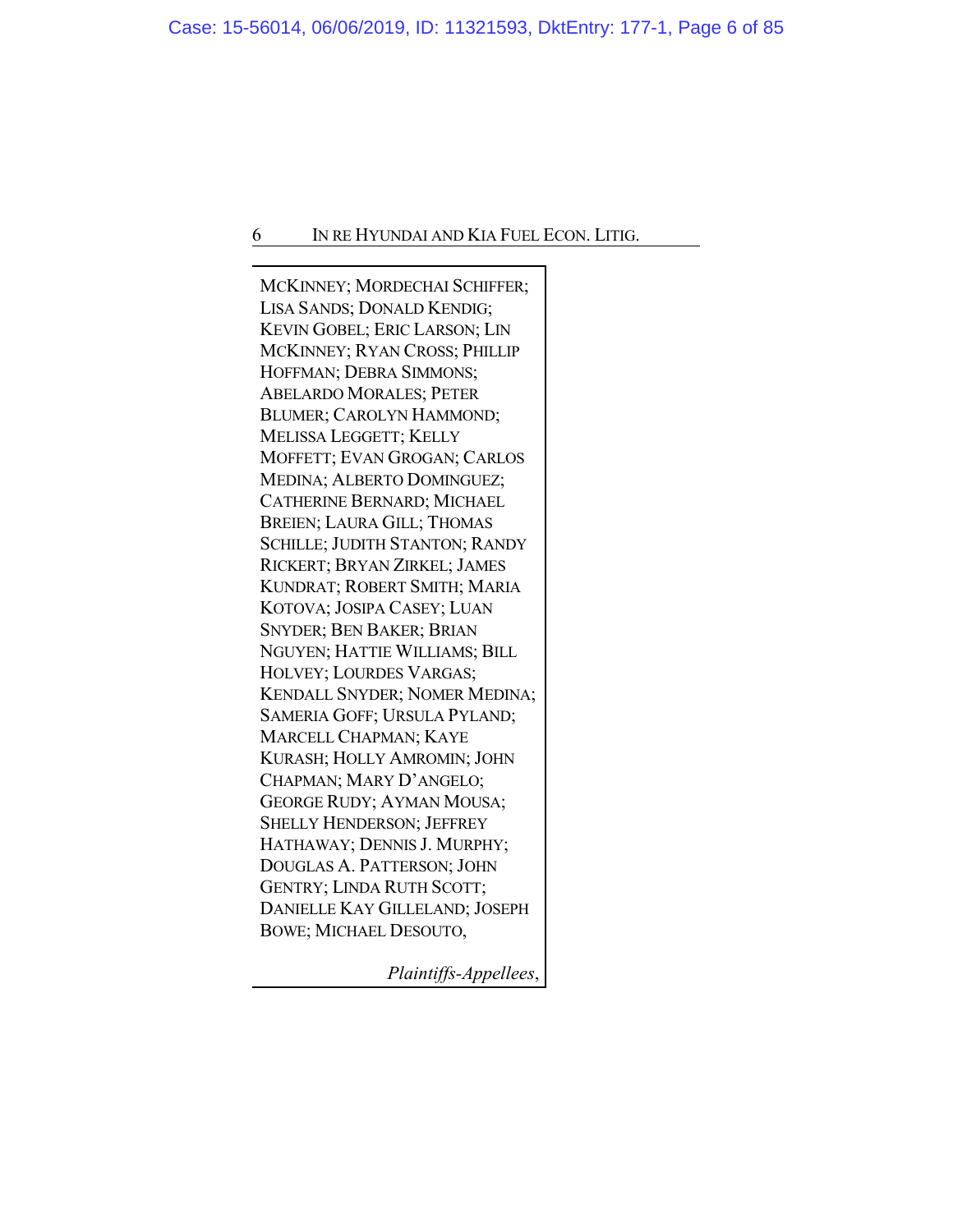| IN RE HYUNDAI AND KIA FUEL ECON. LITIG. |  |
|-----------------------------------------|--|
|-----------------------------------------|--|

| <b>GREG DIRENZO,</b><br>Petitioner-Appellee,                                                                                                                                                                                                                                                                              |                                 |
|---------------------------------------------------------------------------------------------------------------------------------------------------------------------------------------------------------------------------------------------------------------------------------------------------------------------------|---------------------------------|
| HYUNDAI MOTOR AMERICA; KIA<br><b>MOTORS AMERICA; KIA MOTORS</b><br><b>CORPORATION; GROSSINGER</b><br>AUTOPLEX, INC., FKA Grossinger<br>Hyundai; JOHN KRAFCIK; HYUNDAI<br>MOTOR COMPANY; SARAH<br>KUNDRAT,<br>Defendants-Appellees,                                                                                        |                                 |
| v.<br><b>ANTONIO SBERNA,</b><br>Objector-Appellant.                                                                                                                                                                                                                                                                       |                                 |
| IN RE HYUNDAI AND KIA FUEL<br>ECONOMY LITIGATION,                                                                                                                                                                                                                                                                         | No. 15-56059<br>D.C. No.        |
| KEHLIE R. ESPINOSA; NICOLE MARIE<br>HUNTER; JEREMY WILTON;<br>KAYLENE P. BRADY; GUNTHER<br>KRAUTH; ERIC GRAEWINGHOLT;<br><b>REECE PHILIP THOMSON; ALEX</b><br>MATURANI; NILUFAR REZAI; JACK<br>ROTTNER; LYDIA KIEVIT; REBECCA<br><b>SANDERS; BOBBY BRANDON</b><br>ARMSTRONG; SERGIO TORRES;<br>RICHARD WOODRUFF; MARSHALL | 2:13-ml-02424-<br><b>GW-FFM</b> |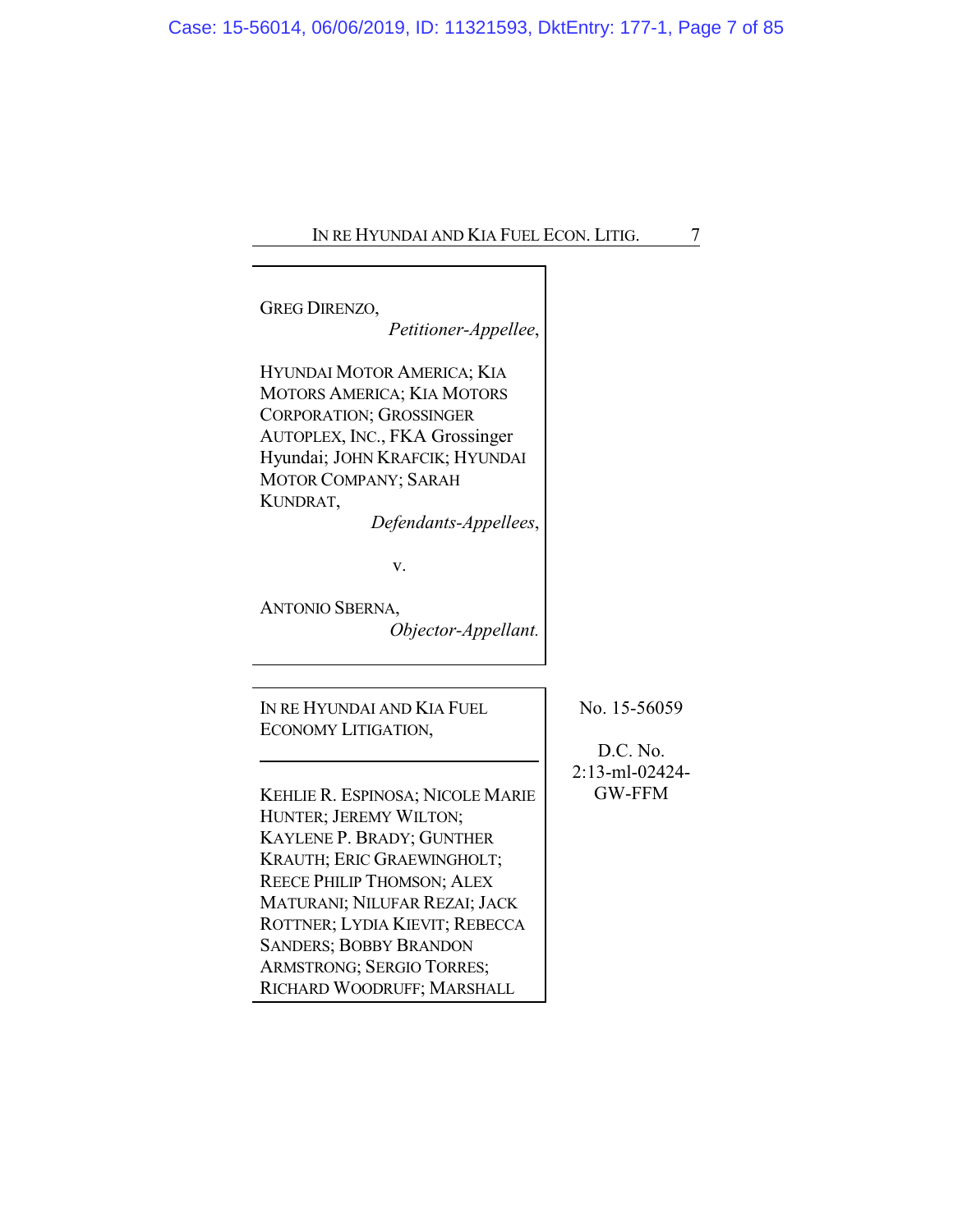LAWRENCE GORDON; JOEL A. LIPMAN; JAMES GUDGALIS; MARY P. HOESSLER; STEPHEN M. HAYES; BRIAN REEVES; SAM HAMMOND; MARK LEGGETT; EDWIN NAYTHONS; MICHAEL WASHBURN; IRA D. DUNST; BRIAN WEBER; KAMNEEL MAHARAJ; KIM IOCOVOZZI; HERBERT J. YOUNG; LINDA HASPER; LESLIE BAYARD; TRICIA FELLERS; ORLANDO ELLIOTT; JAMES BONSIGNORE; MARGARET SETSER; GUILLERMO QUIROZ; DOUGLAS KURASH; ANDRES CARULLO; LAURA S. SUTTA; GEORGIA L. THOMAS; ERIC J. OLSON; JENNIFER MYERS; TOM WOODWARD; JEROLD TERHOST; CAMERON JOHN CESTARO; DONALD BROWN; MARIA FIGUEROA; CONSTANCE MARTYN; THOMAS GANIM; DANIEL BALDESCHI; LILLIAN E. LEVOFF; GIUSEPPINA ROBERTO; ROBERT TRADER; SEAN GOLDSBERRY; CYNTHIA NAVARRO; OWEN CHAPMAN; MICHAEL BREIN; TRAVIS BRISSEY; RONALD BURKARD; ADAM CLOUTIER; STEVEN CRAIG; JOHN J. DIXSON; ERIN L. FANTHORPE; ERIC HADESH; MICHAEL P. KEETH; JOHN KIRK MACDONALD; MICHAEL MANDAHL; NICHOLAS MCDANIEL; MARY J. MORAN-SPICUZZA; GARY PINCAS;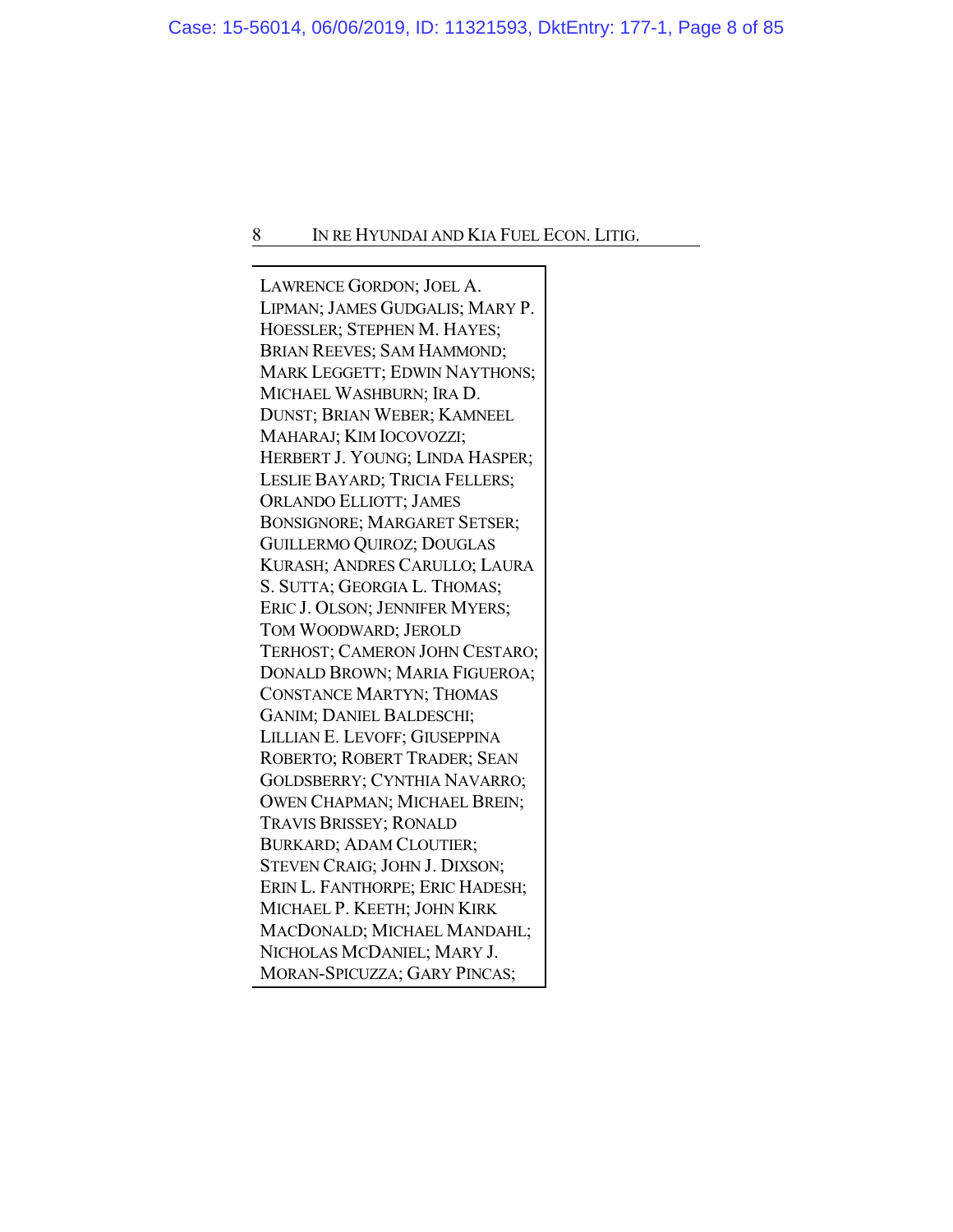BRANDON POTTER; THOMAS PURDY; ROCCO RENGHINI; MICHELLE SINGLTEON; KEN SMILEY; GREGORY M. SONSTEIN; ROMAN STARNO; GAYLE A. STEPHENSON; ANDRES VILLICANA; RICHARD WILLIAMS; BRADFORD L. HIRSCH; ASHLEY CEPHAS; DAVID E. HILL; CHAD MCKINNEY; MORDECHAI SCHIFFER; LISA SANDS; DONALD KENDIG; KEVIN GOBEL; ERIC LARSON; LIN MCKINNEY; RYAN CROSS; PHILLIP HOFFMAN; DEBRA SIMMONS; ABELARDO MORALES; PETER BLUMER; CAROLYN HAMMOND; MELISSA LEGGETT; KELLY MOFFETT; EVAN GROGAN; CARLOS MEDINA; ALBERTO DOMINGUEZ; CATHERINE BERNARD; MICHAEL BREIEN; LAURA GILL; THOMAS SCHILLE; JUDITH STANTON; RANDY RICKERT; BRYAN ZIRKEL; JAMES KUNDRAT; ROBERT SMITH; MARIA KOTOVA; JOSIPA CASEY; LUAN SNYDER; BEN BAKER; BRIAN NGUYEN; HATTIE WILLIAMS; BILL HOLVEY; LOURDES VARGAS; KENDALL SNYDER; NOMER MEDINA; SAMERIA GOFF; URSULA PYLAND; MARCELL CHAPMAN; KAYE KURASH; HOLLY AMROMIN; JOHN CHAPMAN; MARY D'ANGELO; GEORGE RUDY; AYMAN MOUSA;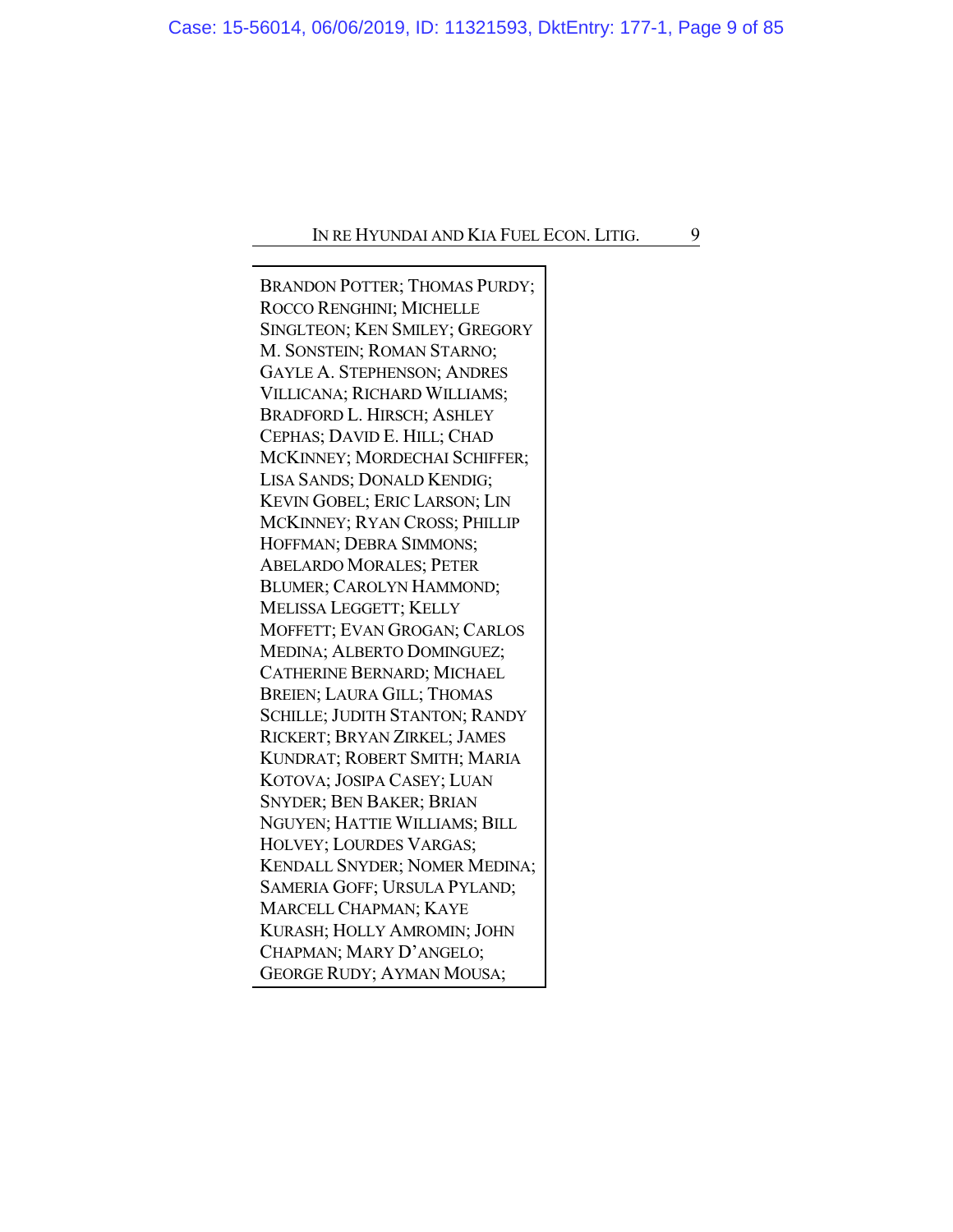| <b>SHELLY HENDERSON; JEFFREY</b><br>HATHAWAY; DENNIS J. MURPHY;<br>DOUGLAS A. PATTERSON; JOHN<br>GENTRY; LINDA RUTH SCOTT;<br>DANIELLE KAY GILLELAND; JOSEPH<br>BOWE; MICHAEL DESOUTO,<br>Plaintiffs-Appellees,                                 |                                            |
|-------------------------------------------------------------------------------------------------------------------------------------------------------------------------------------------------------------------------------------------------|--------------------------------------------|
| <b>GREG DIRENZO,</b><br>Petitioner-Appellee,                                                                                                                                                                                                    |                                            |
| HYUNDAI MOTOR AMERICA; KIA<br><b>MOTORS AMERICA; KIA MOTORS</b><br><b>CORPORATION; GROSSINGER</b><br>AUTOPLEX, INC., FKA Grossinger<br>Hyundai; JOHN KRAFCIK; HYUNDAI<br><b>MOTOR COMPANY; SARAH</b><br>KUNDRAT,<br>Defendants-Appellees,<br>v. |                                            |
| PERI FETSCH,<br>Objector-Appellant.                                                                                                                                                                                                             |                                            |
|                                                                                                                                                                                                                                                 |                                            |
| IN RE HYUNDAI AND KIA FUEL<br>ECONOMY LITIGATION,                                                                                                                                                                                               | No. 15-56061<br>D.C. No.<br>2:13-ml-02424- |
| KEHLIE R. ESPINOSA; NICOLE MARIE<br>HUNTER; JEREMY WILTON;                                                                                                                                                                                      | <b>GW-FFM</b>                              |

KAYLENE P. BRADY; GUNTHER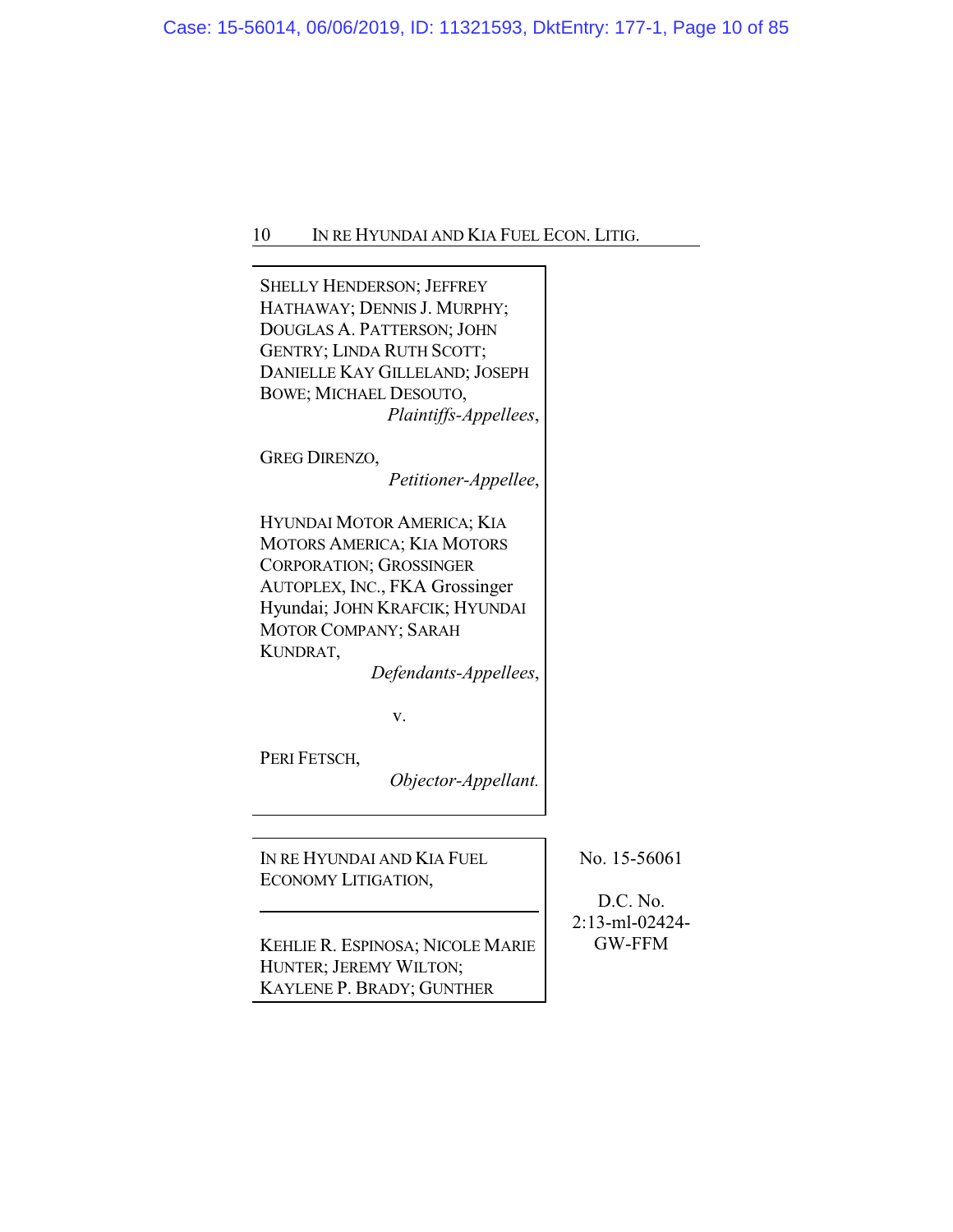KRAUTH; ERIC GRAEWINGHOLT; REECE PHILIP THOMSON; ALEX MATURANI; NILUFAR REZAI; JACK ROTTNER; LYDIA KIEVIT; REBECCA SANDERS; BOBBY BRANDON ARMSTRONG; SERGIO TORRES; RICHARD WOODRUFF; MARSHALL LAWRENCE GORDON; JOEL A. LIPMAN; JAMES GUDGALIS; MARY P. HOESSLER; STEPHEN M. HAYES; BRIAN REEVES; SAM HAMMOND; MARK LEGGETT; EDWIN NAYTHONS; MICHAEL WASHBURN; IRA D. DUNST; BRIAN WEBER; KAMNEEL MAHARAJ; KIM IOCOVOZZI; HERBERT J. YOUNG; LINDA HASPER; LESLIE BAYARD; TRICIA FELLERS; ORLANDO ELLIOTT; JAMES BONSIGNORE; MARGARET SETSER; GUILLERMO QUIROZ; DOUGLAS KURASH; ANDRES CARULLO; LAURA S. SUTTA; GEORGIA L. THOMAS; ERIC J. OLSON; JENNIFER MYERS; TOM WOODWARD; JEROLD TERHOST; CAMERON JOHN CESTARO; DONALD BROWN; MARIA FIGUEROA; CONSTANCE MARTYN; THOMAS GANIM; DANIEL BALDESCHI; LILLIAN E. LEVOFF; GIUSEPPINA ROBERTO; ROBERT TRADER; SEAN GOLDSBERRY; CYNTHIA NAVARRO; OWEN CHAPMAN; MICHAEL BREIN; TRAVIS BRISSEY; RONALD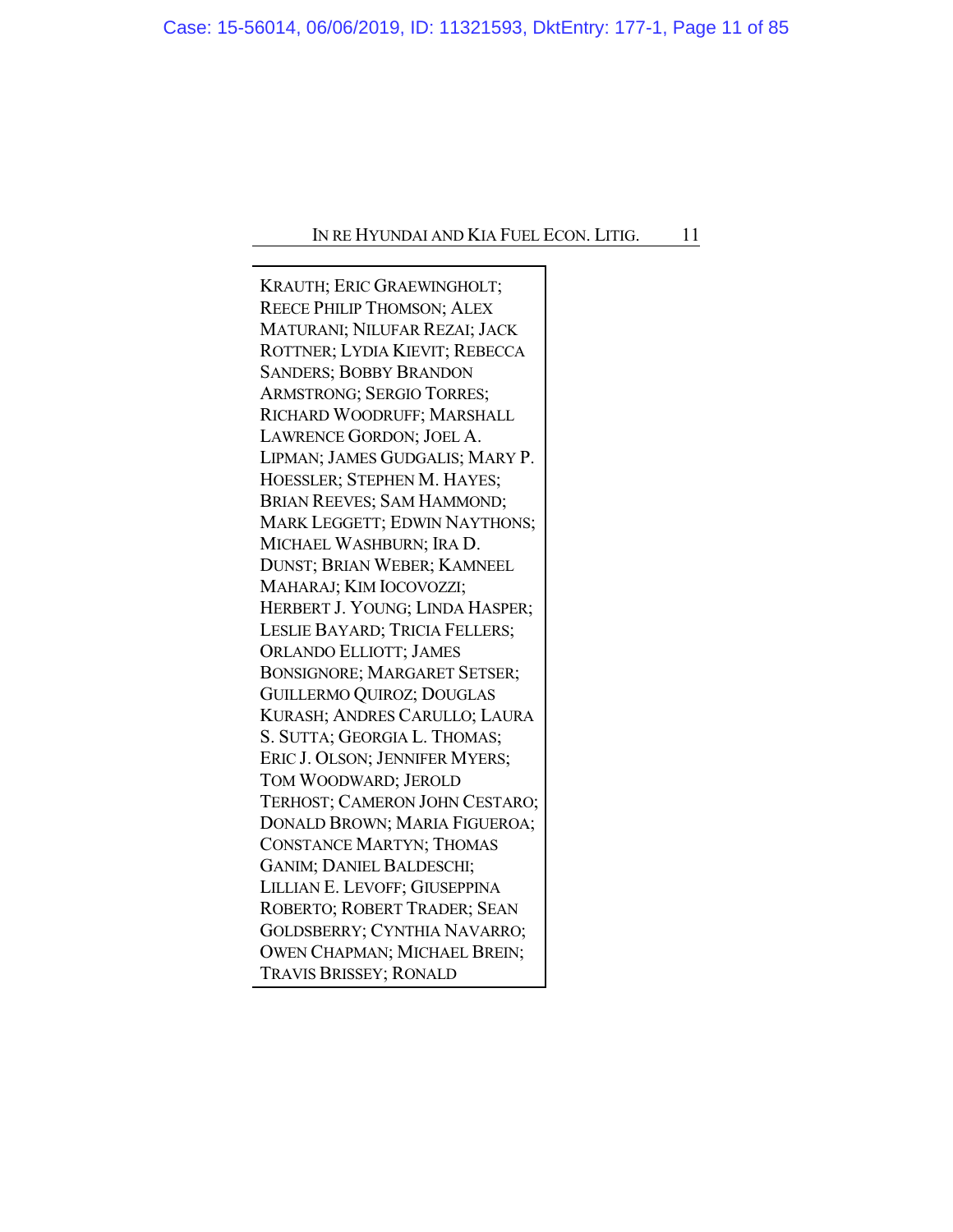BURKARD; ADAM CLOUTIER; STEVEN CRAIG; JOHN J. DIXSON; ERIN L. FANTHORPE; ERIC HADESH; MICHAEL P. KEETH; JOHN KIRK MACDONALD; MICHAEL MANDAHL; NICHOLAS MCDANIEL; MARY J. MORAN-SPICUZZA; GARY PINCAS; BRANDON POTTER; THOMAS PURDY; ROCCO RENGHINI; MICHELLE SINGLTEON; KEN SMILEY; GREGORY M. SONSTEIN; ROMAN STARNO; GAYLE A. STEPHENSON; ANDRES VILLICANA; RICHARD WILLIAMS; BRADFORD L. HIRSCH; ASHLEY CEPHAS; DAVID E. HILL; CHAD MCKINNEY; MORDECHAI SCHIFFER; LISA SANDS; DONALD KENDIG; KEVIN GOBEL; ERIC LARSON; LIN MCKINNEY; RYAN CROSS; PHILLIP HOFFMAN; DEBRA SIMMONS; ABELARDO MORALES; PETER BLUMER; CAROLYN HAMMOND; MELISSA LEGGETT; KELLY MOFFETT; EVAN GROGAN; CARLOS MEDINA; ALBERTO DOMINGUEZ; CATHERINE BERNARD; MICHAEL BREIEN; LAURA GILL; THOMAS SCHILLE; JUDITH STANTON; RANDY RICKERT; BRYAN ZIRKEL; JAMES KUNDRAT; ROBERT SMITH; MARIA KOTOVA; JOSIPA CASEY; LUAN SNYDER; BEN BAKER; BRIAN NGUYEN; HATTIE WILLIAMS; BILL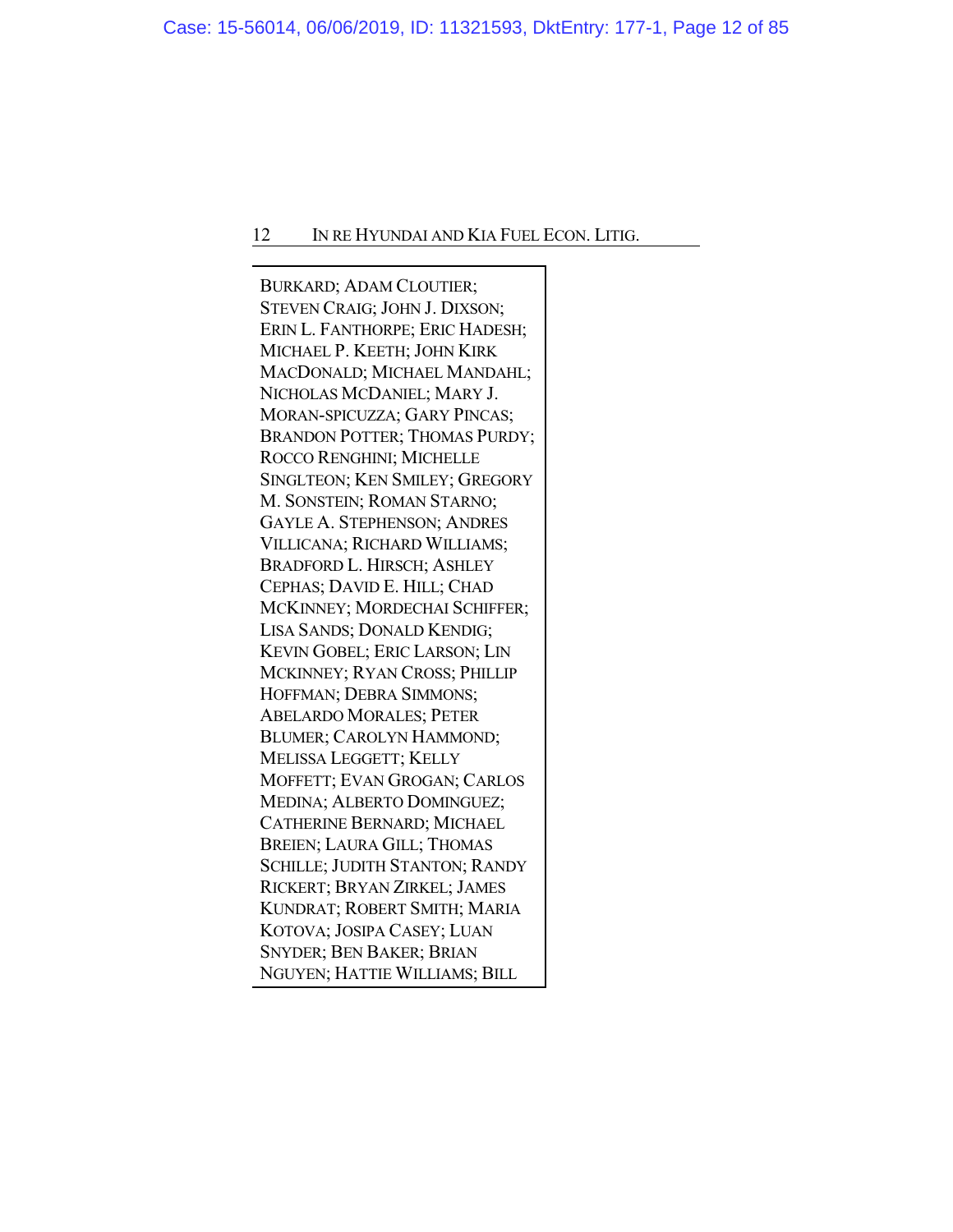| HOLVEY; LOURDES VARGAS;<br><b>KENDALL SNYDER; NOMER MEDINA;</b><br>SAMERIA GOFF; URSULA PYLAND;<br>MARCELL CHAPMAN; KAYE<br>KURASH; HOLLY AMROMIN; JOHN<br>CHAPMAN; MARY D'ANGELO;<br><b>GEORGE RUDY; AYMAN MOUSA;</b><br><b>SHELLY HENDERSON; JEFFREY</b><br>HATHAWAY; DENNIS J. MURPHY;<br>DOUGLAS A. PATTERSON; JOHN<br><b>GENTRY; LINDA RUTH SCOTT;</b><br>DANIELLE KAY GILLELAND; JOSEPH<br>BOWE; MICHAEL DESOUTO,<br>Plaintiffs-Appellees, |  |
|--------------------------------------------------------------------------------------------------------------------------------------------------------------------------------------------------------------------------------------------------------------------------------------------------------------------------------------------------------------------------------------------------------------------------------------------------|--|
| <b>GREG DIRENZO,</b>                                                                                                                                                                                                                                                                                                                                                                                                                             |  |
| Petitioner-Appellee,                                                                                                                                                                                                                                                                                                                                                                                                                             |  |
| HYUNDAI MOTOR AMERICA; KIA<br><b>MOTORS AMERICA; KIA MOTORS</b><br><b>CORPORATION; GROSSINGER</b><br>AUTOPLEX, INC., FKA Grossinger<br>Hyundai; JOHN KRAFCIK; HYUNDAI<br><b>MOTOR COMPANY; SARAH</b><br>KUNDRAT,<br>Defendants-Appellees,                                                                                                                                                                                                        |  |
| v.                                                                                                                                                                                                                                                                                                                                                                                                                                               |  |
| DANA ROLAND,                                                                                                                                                                                                                                                                                                                                                                                                                                     |  |

*Objector-Appellant.*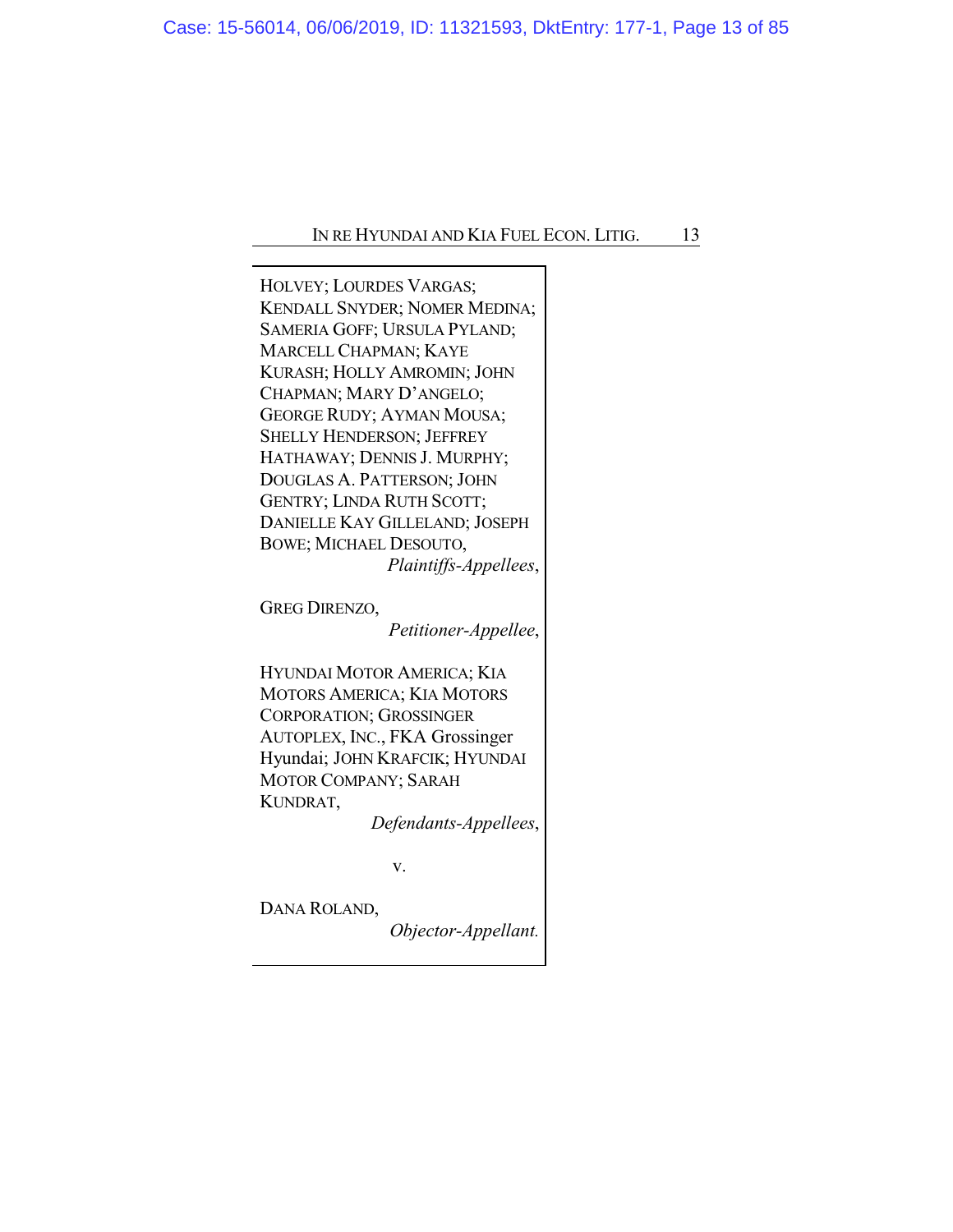| IN RE HYUNDAI AND KIA FUEL          | No. 15-56064   |
|-------------------------------------|----------------|
| ECONOMY LITIGATION,                 |                |
|                                     | D.C. No.       |
|                                     | 2:13-ml-02424- |
| KEHLIE R. ESPINOSA; NICOLE MARIE    | <b>GW-FFM</b>  |
| HUNTER; JEREMY WILTON;              |                |
| KAYLENE P. BRADY; GUNTHER           |                |
| KRAUTH; ERIC GRAEWINGHOLT;          |                |
| REECE PHILIP THOMSON; ALEX          |                |
| MATURANI; NILUFAR REZAI; JACK       |                |
| ROTTNER; LYDIA KIEVIT; REBECCA      |                |
| <b>SANDERS; BOBBY BRANDON</b>       |                |
| <b>ARMSTRONG; SERGIO TORRES;</b>    |                |
| RICHARD WOODRUFF; MARSHALL          |                |
| LAWRENCE GORDON; JOEL A.            |                |
| LIPMAN; JAMES GUDGALIS; MARY P.     |                |
| HOESSLER; STEPHEN M. HAYES;         |                |
| BRIAN REEVES; SAM HAMMOND;          |                |
| MARK LEGGETT; EDWIN NAYTHONS;       |                |
| MICHAEL WASHBURN; IRA D.            |                |
| DUNST; BRIAN WEBER; KAMNEEL         |                |
| MAHARAJ; KIM IOCOVOZZI;             |                |
| HERBERT J. YOUNG; LINDA HASPER;     |                |
| LESLIE BAYARD; TRICIA FELLERS;      |                |
| <b>ORLANDO ELLIOTT; JAMES</b>       |                |
| <b>BONSIGNORE; MARGARET SETSER;</b> |                |
| <b>GUILLERMO QUIROZ; DOUGLAS</b>    |                |
| KURASH; ANDRES CARULLO; LAURA       |                |
| S. SUTTA; GEORGIA L. THOMAS;        |                |
| ERIC J. OLSON; JENNIFER MYERS;      |                |
| TOM WOODWARD; JEROLD                |                |
| TERHOST; CAMERON JOHN CESTARO;      |                |
| DONALD BROWN; MARIA FIGUEROA;       |                |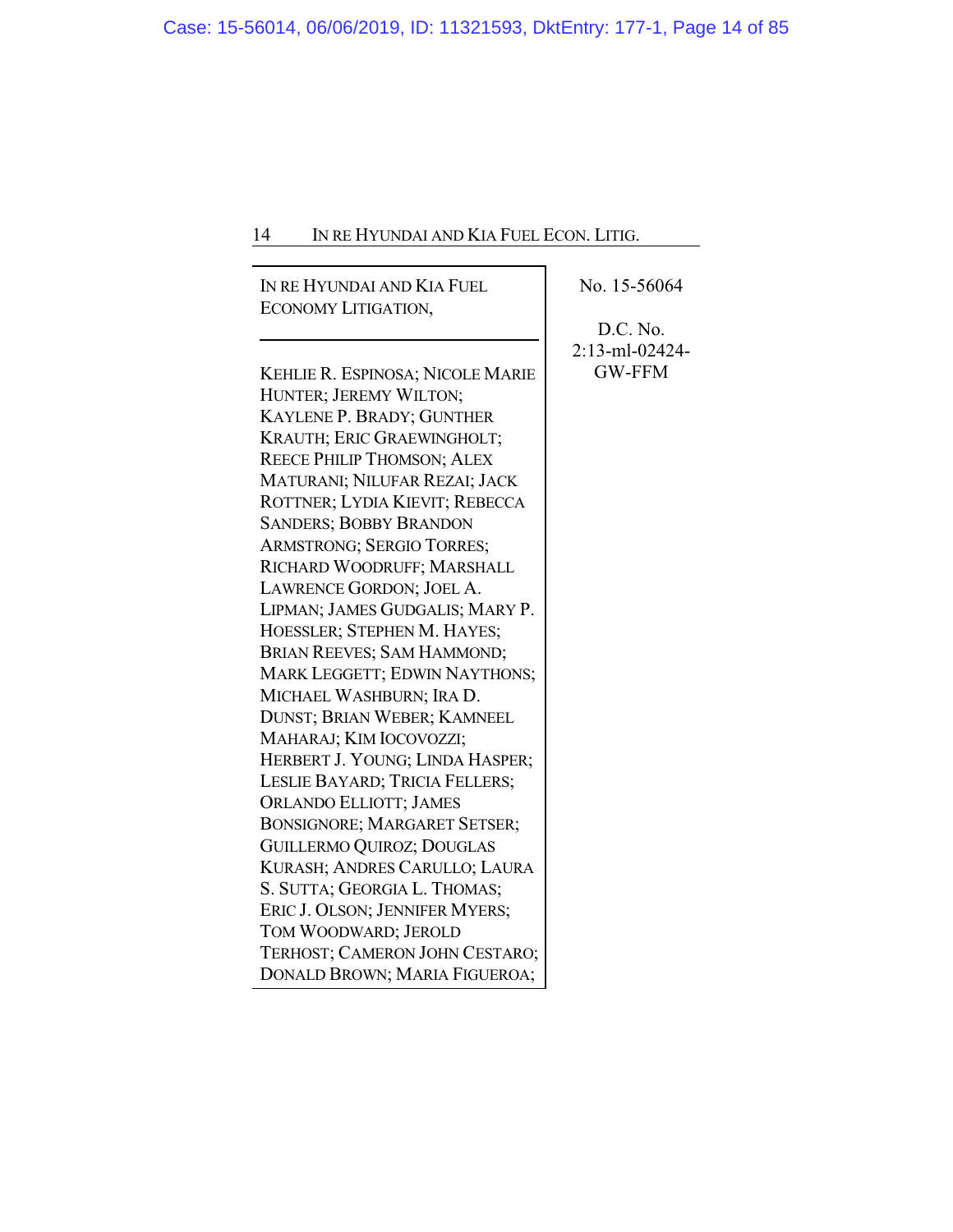CONSTANCE MARTYN; THOMAS GANIM; DANIEL BALDESCHI; LILLIAN E. LEVOFF; GIUSEPPINA ROBERTO; ROBERT TRADER; SEAN GOLDSBERRY; CYNTHIA NAVARRO; OWEN CHAPMAN; MICHAEL BREIN; TRAVIS BRISSEY; RONALD BURKARD; ADAM CLOUTIER; STEVEN CRAIG; JOHN J. DIXSON; ERIN L. FANTHORPE; ERIC HADESH; MICHAEL P. KEETH; JOHN KIRK MACDONALD; MICHAEL MANDAHL; NICHOLAS MCDANIEL; MARY J. MORAN-SPICUZZA; GARY PINCAS; BRANDON POTTER; THOMAS PURDY; ROCCO RENGHINI; MICHELLE SINGLTEON; KEN SMILEY; GREGORY M. SONSTEIN; ROMAN STARNO; GAYLE A. STEPHENSON; ANDRES VILLICANA; RICHARD WILLIAMS; BRADFORD L. HIRSCH; ASHLEY CEPHAS; DAVID E. HILL; CHAD MCKINNEY; MORDECHAI SCHIFFER; LISA SANDS; DONALD KENDIG; KEVIN GOBEL; ERIC LARSON; LIN MCKINNEY; RYAN CROSS; PHILLIP HOFFMAN; DEBRA SIMMONS; ABELARDO MORALES; PETER BLUMER; CAROLYN HAMMOND; MELISSA LEGGETT; KELLY MOFFETT; EVAN GROGAN; CARLOS MEDINA; ALBERTO DOMINGUEZ; CATHERINE BERNARD; MICHAEL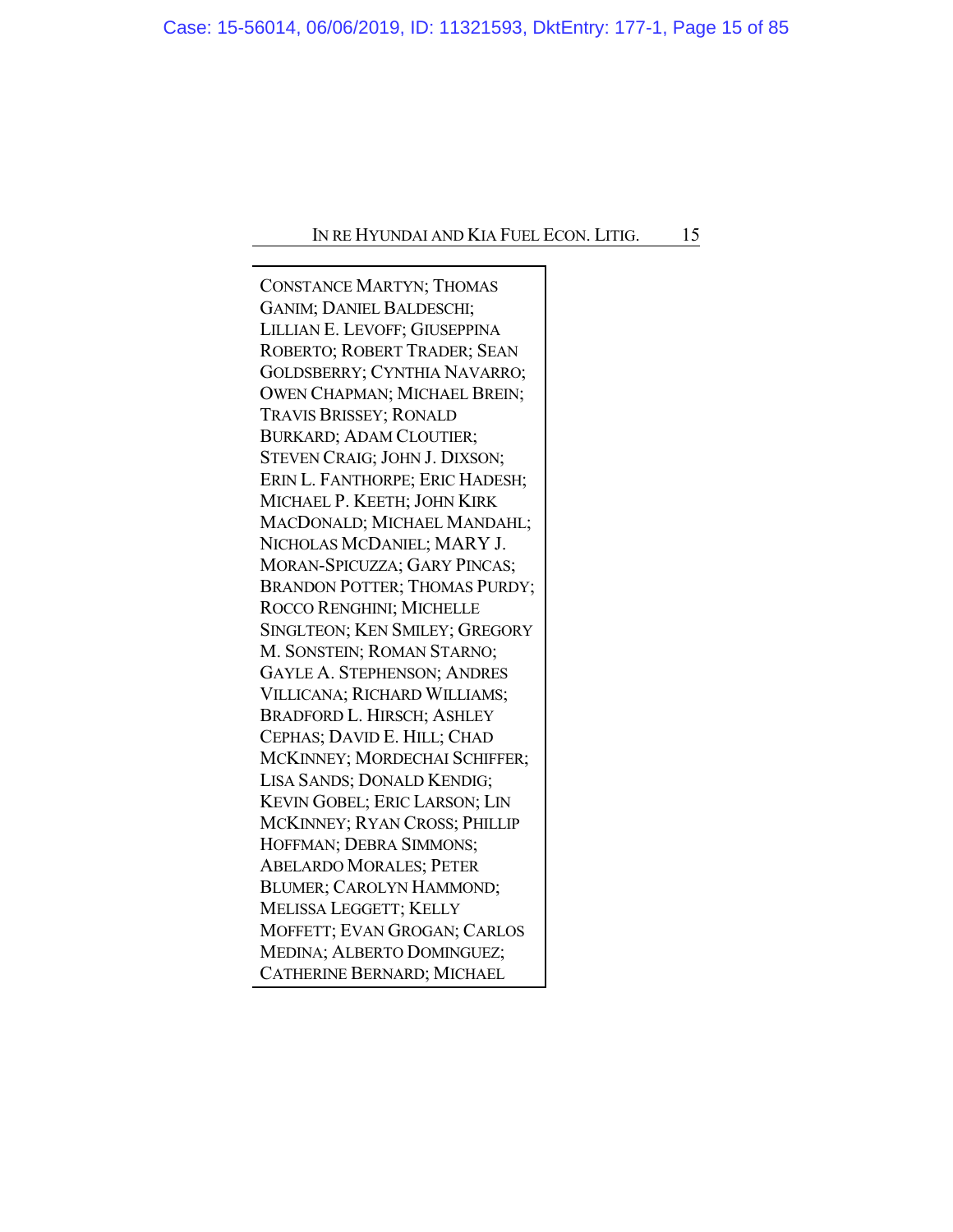BREIEN; LAURA GILL; THOMAS SCHILLE; JUDITH STANTON; RANDY RICKERT; BRYAN ZIRKEL; JAMES KUNDRAT; ROBERT SMITH; MARIA KOTOVA; JOSIPA CASEY; LUAN SNYDER; BEN BAKER; BRIAN NGUYEN; HATTIE WILLIAMS; BILL HOLVEY; LOURDES VARGAS; KENDALL SNYDER; NOMER MEDINA; SAMERIA GOFF; URSULA PYLAND; MARCELL CHAPMAN; KAYE KURASH; HOLLY AMROMIN; JOHN CHAPMAN; MARY D'ANGELO; GEORGE RUDY; AYMAN MOUSA; SHELLY HENDERSON; JEFFREY HATHAWAY; DENNIS J. MURPHY; DOUGLAS A. PATTERSON; JOHN GENTRY; DANIELLE KAY GILLELAND; JOSEPH BOWE; MICHAEL DESOUTO, *Plaintiffs-Appellees*, GREG DIRENZO, *Petitioner-Appellee*, HYUNDAI MOTOR AMERICA; KIA MOTORS AMERICA; KIA MOTORS CORPORATION; GROSSINGER AUTOPLEX, INC., FKA Grossinger Hyundai; JOHN KRAFCIK; HYUNDAI

*Defendants-Appellees.*

MOTOR COMPANY; SARAH

KUNDRAT,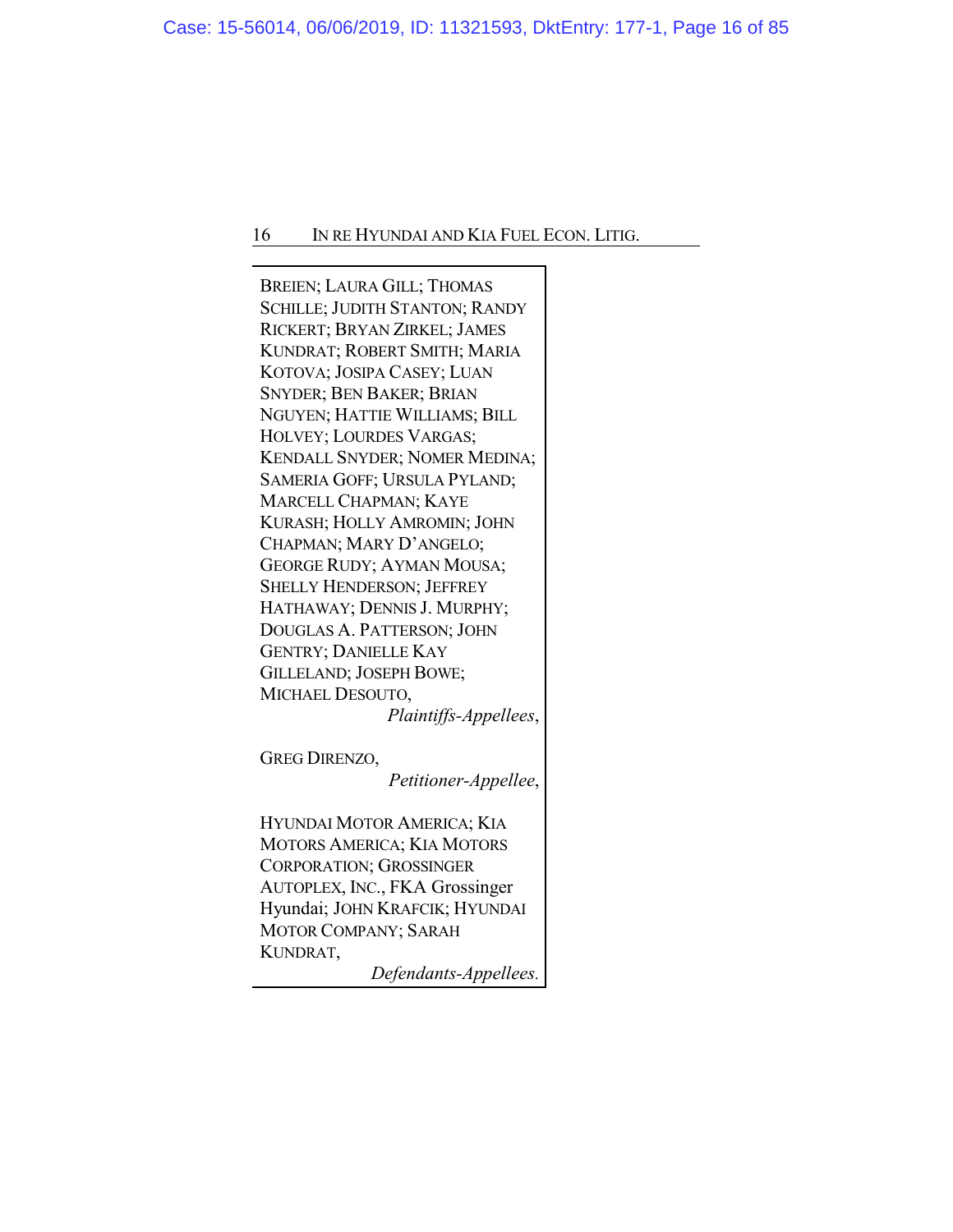| IN RE HYUNDAI AND KIA FUEL ECON. LITIG.<br>17                                                                                                                                                                                             |                                                   |
|-------------------------------------------------------------------------------------------------------------------------------------------------------------------------------------------------------------------------------------------|---------------------------------------------------|
|                                                                                                                                                                                                                                           |                                                   |
| V.<br>LINDA RUTH SCOTT,<br>Objector-Appellant.                                                                                                                                                                                            |                                                   |
| IN RE HYUNDAI AND KIA FUEL<br>ECONOMY LITIGATION,                                                                                                                                                                                         | No. 15-56067<br>D.C. No.                          |
| JOHN GENTRY; LINDA RUTH SCOTT;<br>DANIELLE KAY GILLELAND; JOSEPH<br><b>BOWE; MICHAEL DESOUTO,</b><br>Plaintiffs,                                                                                                                          | 2:13-ml-02424-<br><b>GW-FFM</b><br><b>OPINION</b> |
| and                                                                                                                                                                                                                                       |                                                   |
| <b>JAMES BEN FEINMAN,</b><br>Appellant,                                                                                                                                                                                                   |                                                   |
| v.                                                                                                                                                                                                                                        |                                                   |
| HYUNDAI MOTOR AMERICA; KIA<br><b>MOTORS AMERICA; KIA MOTORS</b><br><b>CORPORATION; GROSSINGER</b><br>AUTOPLEX, INC., FKA GROSSINGER<br>HYUNDAI; JOHN KRAFCIK; HYUNDAI<br><b>MOTOR COMPANY; SARAH</b><br>KUNDRAT,<br>Defendants-Appellees. |                                                   |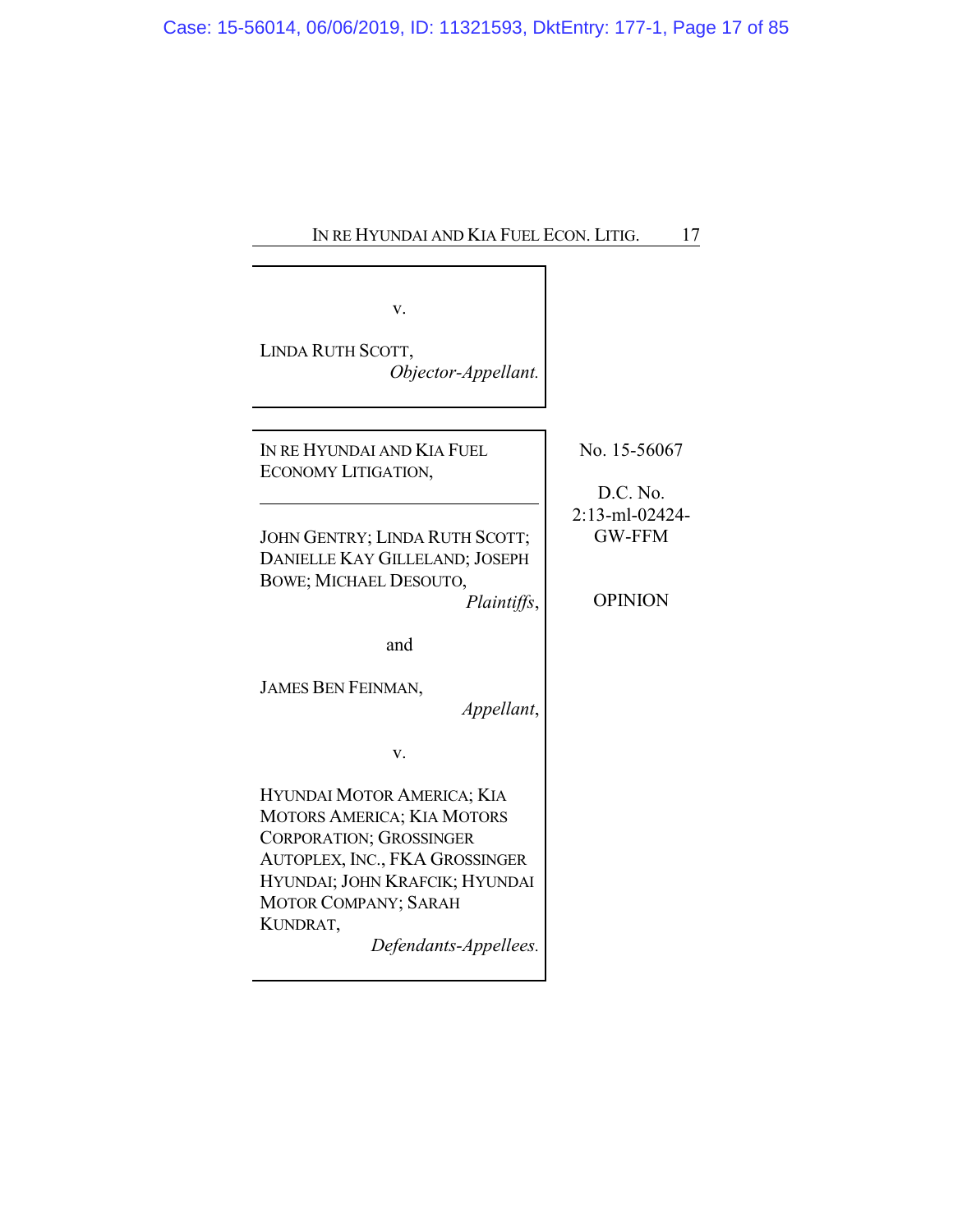Appeal from the United States District Court for the Central District of California George H. Wu, District Judge, Presiding

Argued and Submitted En Banc September 27, 2018 Pasadena, California

Filed June 6, 2019

Before: Sidney R. Thomas, Chief Judge; and Andrew J. Kleinfeld, William A. Fletcher, Marsha S. Berzon, Johnnie B. Rawlinson, Jay S. Bybee, Milan D. Smith, Jr., Sandra S. Ikuta, Morgan Christen, Jacqueline H. Nguyen, and Andrew D. Hurwitz, Circuit Judges.

> Opinion by Judge Nguyen; Dissent by Judge Ikuta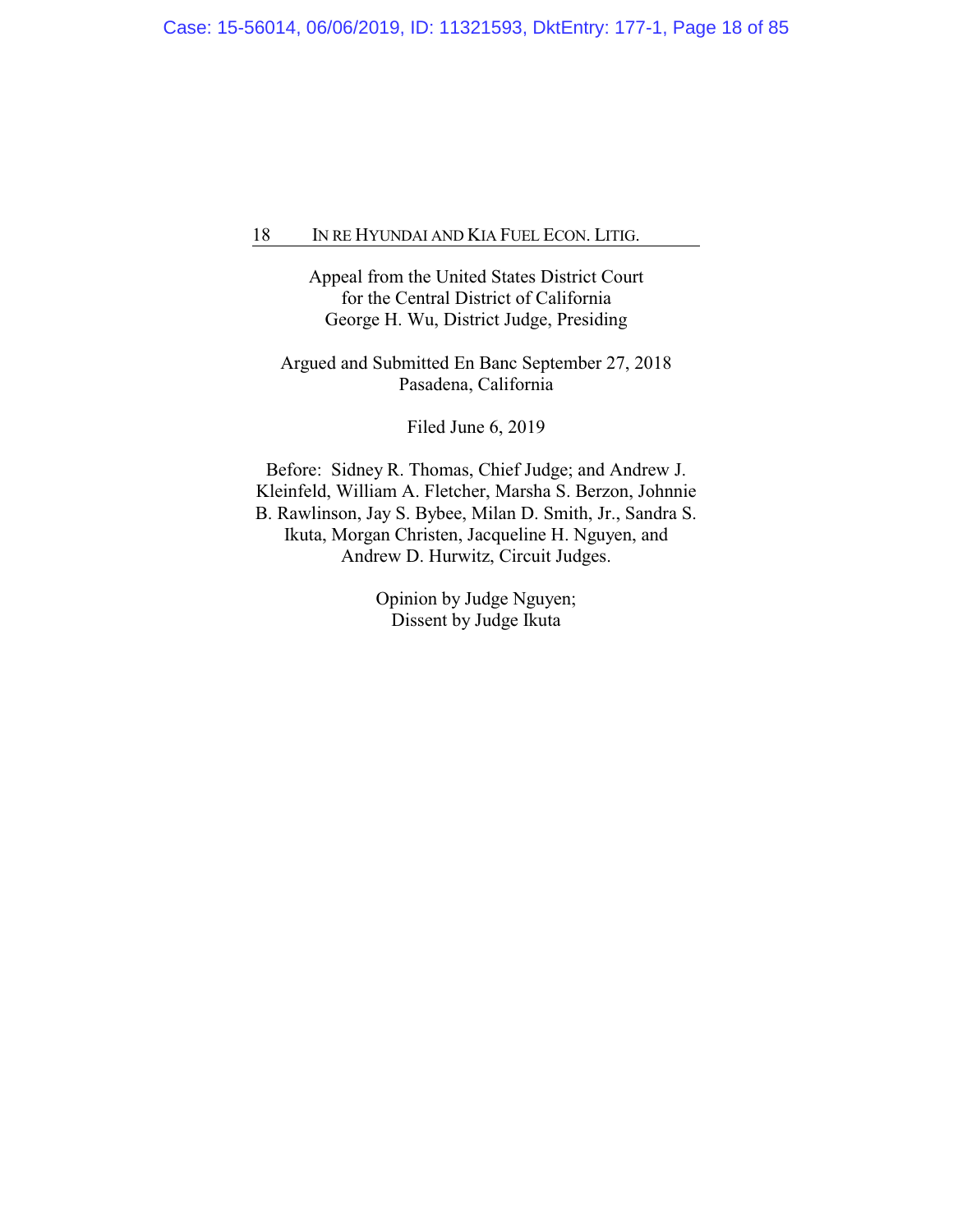## **SUMMARY\***

## **Class Action / Attorneys' Fees**

The en banc court affirmed the district court's orders and judgment certifying a nationwide settlement class, approving a settlement, and awarding attorneys' fees in a multidistrict litigation brought against Hyundai Motor America and Kia Motors America regarding alleged misrepresentations about their vehicles' fuel economy.

Objectors challenged the certification order and fee awards on various grounds, and the en banc court found none of them persuasive.

Concerning the objectors' challenge to the district court's findings regarding the predominance of common factual or legal issues under Fed. R. Civ. P. 23(b)(3), the en banc court held that the district court did not abuse its discretion in finding that common issues predominated. Specifically, the en banc court held that: the inclusion of used car purchasers in the class did not defeat predominance; variations in state law did not defeat predominance; objectors failed to meet their burden of showing that California law did not apply; and application of California law satisfied due process.

The en banc court rejected the objectors' challenges to the adequacy of class counsel.

**<sup>\*</sup>** This summary constitutes no part of the opinion of the court. It has been prepared by court staff for the convenience of the reader.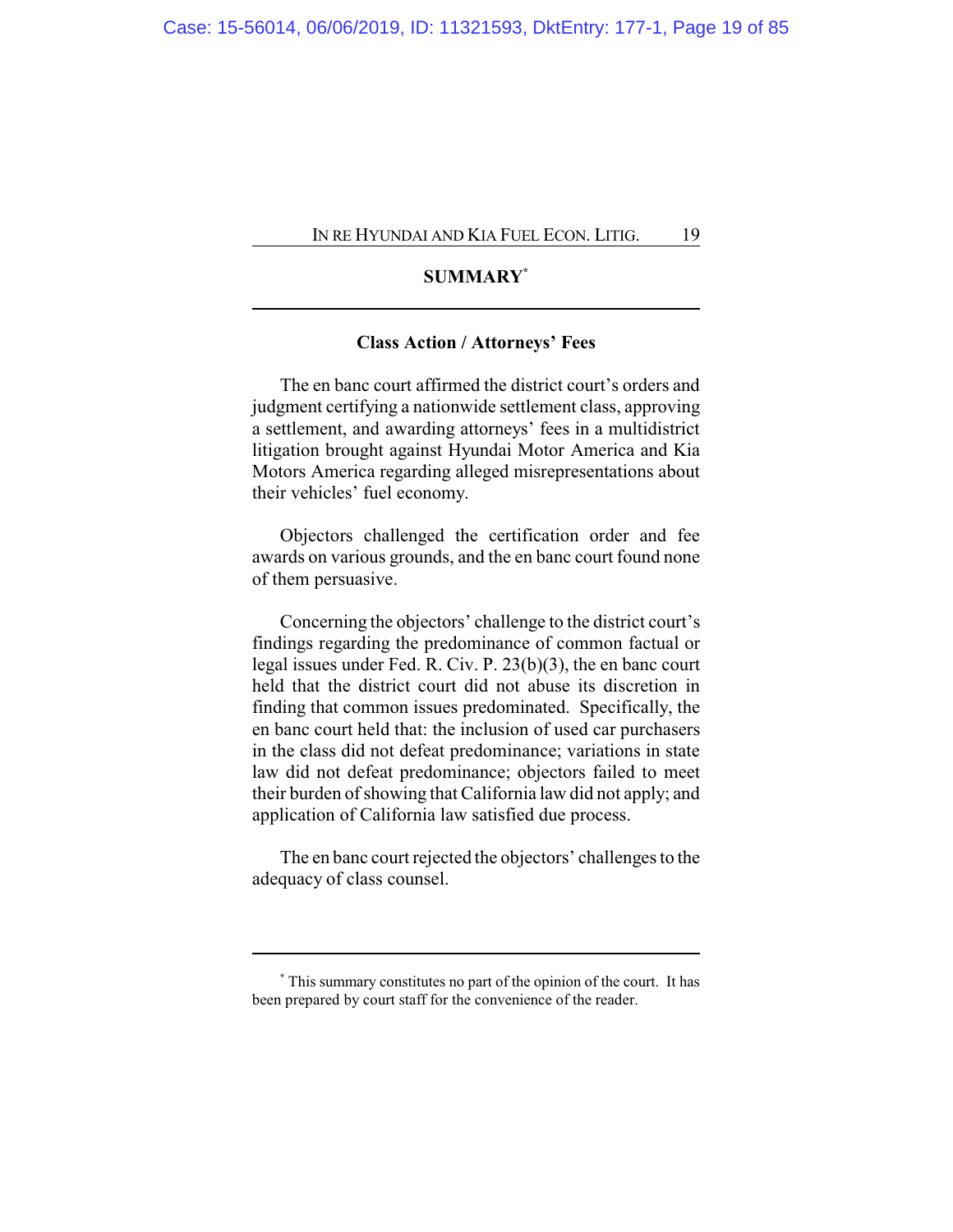Concerning the objectors' challenges to the settlement approval, the en banc court held that: the notice to class members provided sufficient information; the claim forms were not overly burdensome; and there was no evidence of collusion between class counsel and the automakers. The en banc court held that the district court properly exercised its discretion in calculating the fee award using the lodestar method.

The en banc court held that the district court did not abuse its discretion in denying fees to objector's counsel James Feinman because he did not meaningfully contribute to the class settlement.

Judge Ikuta dissented because she would hold that the district court certified a multistate class action under Fed. R. Civ. P. 23 without determining what law applied to the plaintiffs' claims, in violation of Rule 23 and Supreme Court precedent, *Amchem Prods., Inc. v. Windsor*, 521 U.S. 591 (1997). Judge Ikuta also stated that the majority erred in upholding the district court's award of attorneys' fees, because the district court failed to determine the value of the benefit the class derived from the settlement.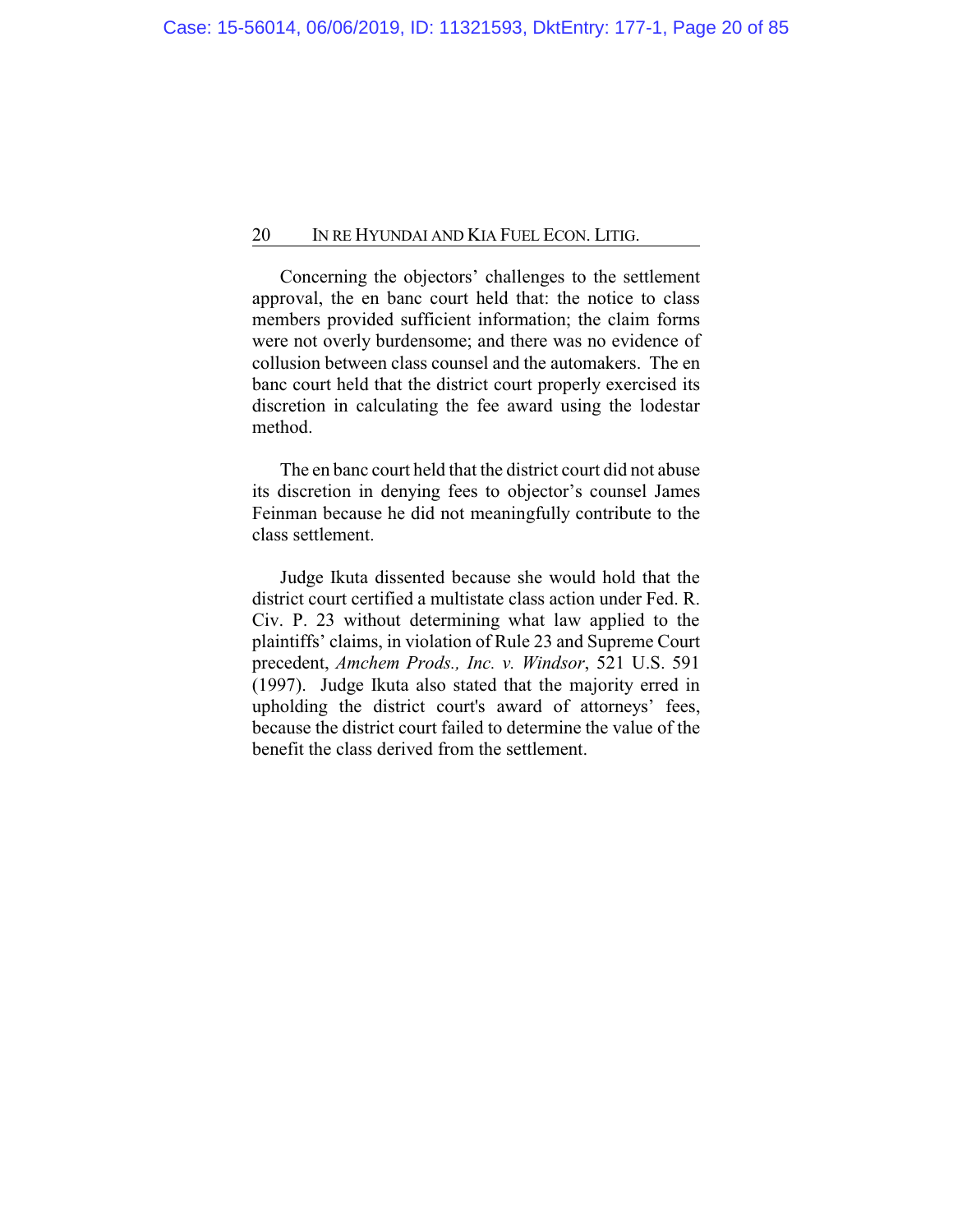#### **COUNSEL**

James B. Feinman (argued), James B. Feinman & Associates, Lynchburg, Virginia, for Appellants James Ben Feinman, John Gentry, Linda Ruth Scott, Danielle Kay Gilleland, Joseph Bowe, Michael Desouto.

George W. Cochran (argued), Streetsboro, Ohio; Edward W. Cochran, Shaker Heights, Ohio; John J. Pentz, Sudbury, Massachusetts; for Appellants Caitlin Ahearn and Andrew York.

Steve A. Miller, Steve A. Miller P.C., Denver, Colorado, for Appellant Antonio Sberna.

Matthew Kurilich, Tustin, California, for Appellant Peri Fetsch.

Dennis D. Gibson, Gibson Law Firm, Dallas, Texas, for Appellant Dana Roland.

Elaine S. Kusel (argued), Basking Ridge; Richard D. McCune, McCuneWright LLP, Redlands, California; for Appellees Kehlie R. Espinosa, Lilian E. Levoff, Thomas Ganim, and Daniel Baldeschi.

Benjamin W. Jeffers, Dommond E. Lonnie, James S. Azadian, and Brian H. Newman, Dykema Gossett LLC, Los Angeles, California, for Appellees Kia Motors America Inc. and Kia Motors Corp.

Shon Morgan (argued) and Joseph R. Ashby, Quinn Emanuel Urquhart & Sullivan LLP, Los Angeles, California; Karin Kramer, Quinn Emanuel Urquhart & Sullivan LLP, San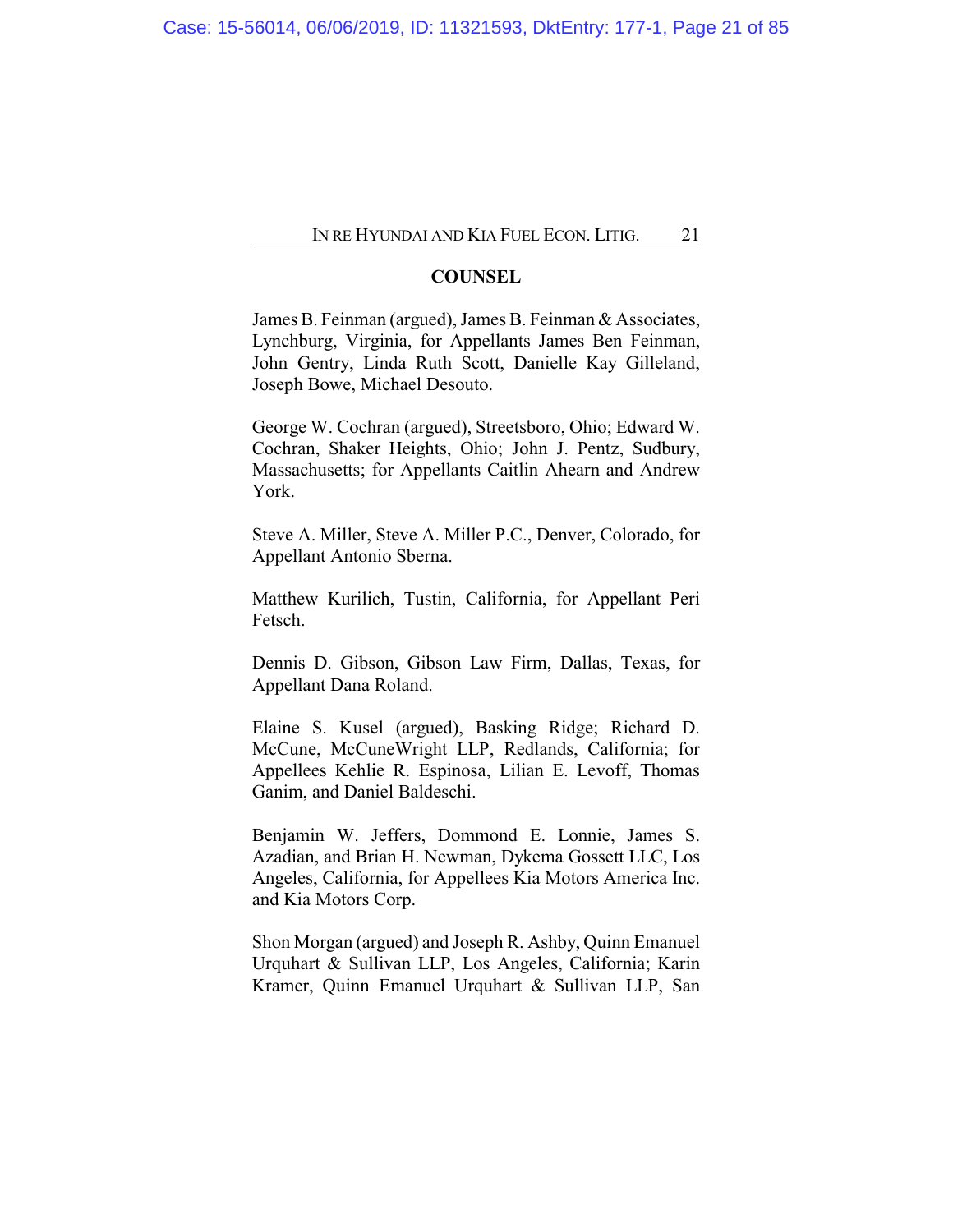Francisco, California; Dean Hansell, Hogan Lovells LLP, Los Angeles, California; for Appellees Hyundai Motor America and Hyundai Motor Co.

Robert B. Carey and John M. DeStefano, Hagens Berman Sobol Shapiro LLP, Phoenix, Arizona, for Appellees Kaylene P. Brady and Nicole Marie Hunter.

Christopher E. Appel, Philip S. Goldberg, and Cary Silverman, Shook Hardy & Bacon LLP, Washington, D.C., for Amici Curiae Association of Global Automakers and American Tort Reform Association.

Katherine I. McBride, Jason L. Lichtman, and Jonathan D. Selbin, Lieff Cabraser Heimann & Bernstein LLP, New York, New York; Elizabeth J. Cabraser, Roger N. Heller, and Michael W. Sobol, Lieff Cabraser Heimann & Bernstein LLP, San Francisco, California; for Amici Curiae Public Justice, National Association of Consumer Advocates, National Consumer Law Center, and The Impact Fund.

Ryan H. Wu and Glenn Danas, Capstone Law APC, Los Angeles, California; Mark S. Greenstone and Jonathan M. Rotter, Glancy Prongay & Murray LLP, Los Angeles, California; for Amici Curiae Hon. Stephen G. Larson (Ret.) and Professor David Rosenberg.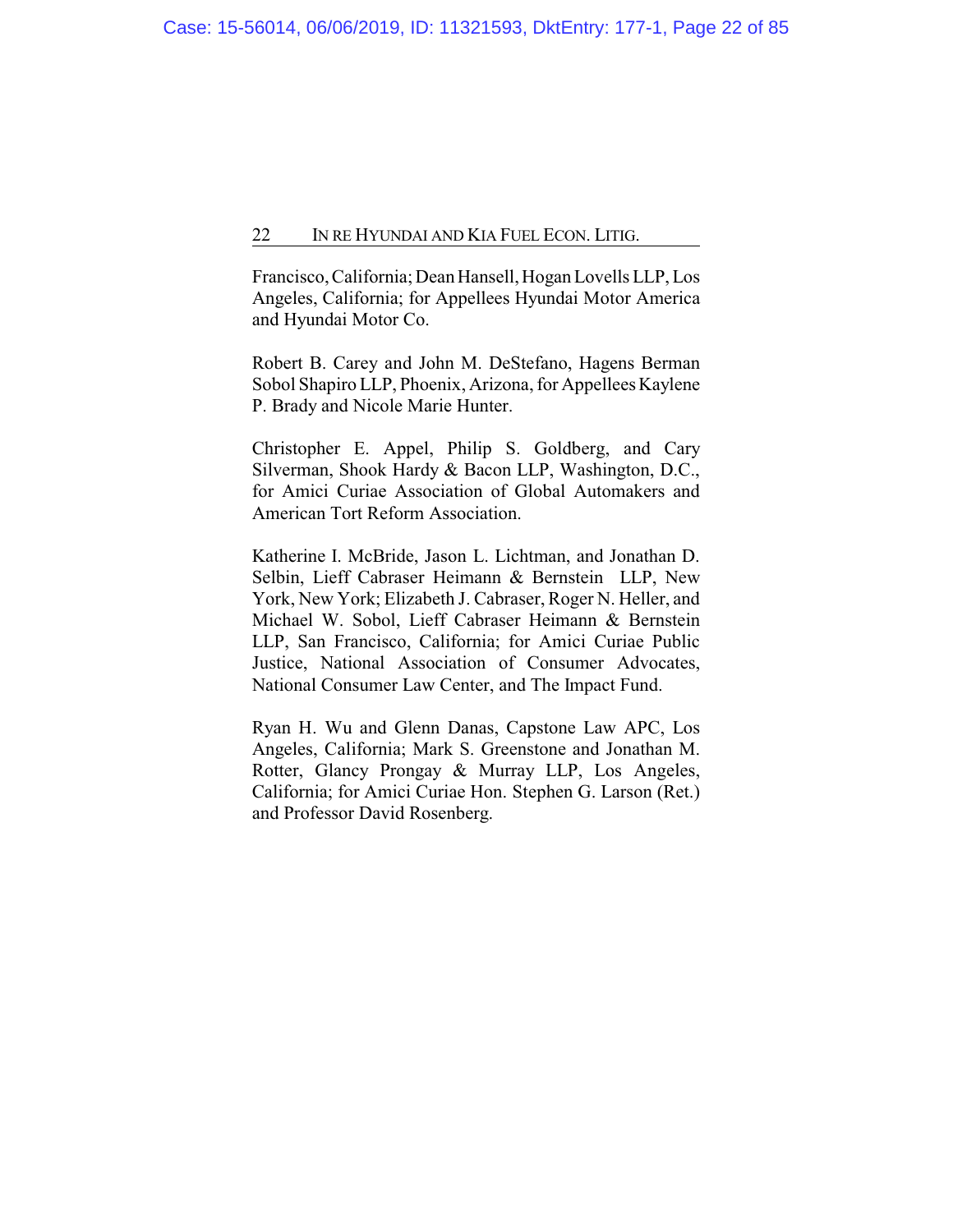#### **OPINION**

NGUYEN, Circuit Judge, with whom THOMAS, Chief Judge, and W. FLETCHER, BERZON, BYBEE, CHRISTEN, and HURWITZ, Circuit Judges, join in full, and with whom RAWLINSON, Circuit Judge, joins except as to part of section III.B.3:

We review five consolidated appeals from the district court's orders and judgment certifying a nationwide settlement class, approving a settlement, and awarding attorney's fees in a multidistrict litigation brought against defendants Hyundai Motor America and Kia Motors America (the "automakers") regarding alleged misrepresentations about their vehicles' fuel economy. After extensive litigation, the lead plaintiffs' counsel ("class counsel") and the automakers (collectively, the "settling parties") negotiated a settlement that the district court approved following eight months of confirmatory discovery. Objectors challenged the certification order and fee awards on various grounds. Finding none of them persuasive, we affirm.

#### **I. Factual and Procedural Background**

On January 6, 2012, class counsel McCuneWright, LLP filed the first of the putative nationwide class actions, *Espinosa v. Hyundai Motor America*, No. 12-cv-800 (C.D. Cal.). The *Espinosa* plaintiffs brought claims against Hyundai under California consumer protection statutes and theories of common law fraud and negligent misrepresentation. They alleged that Hyundai misled consumers throughout the United States by advertising inflated fuel economy standards for the Hyundai Elantra and Sonata vehicle model years 2011–12 based on inaccurate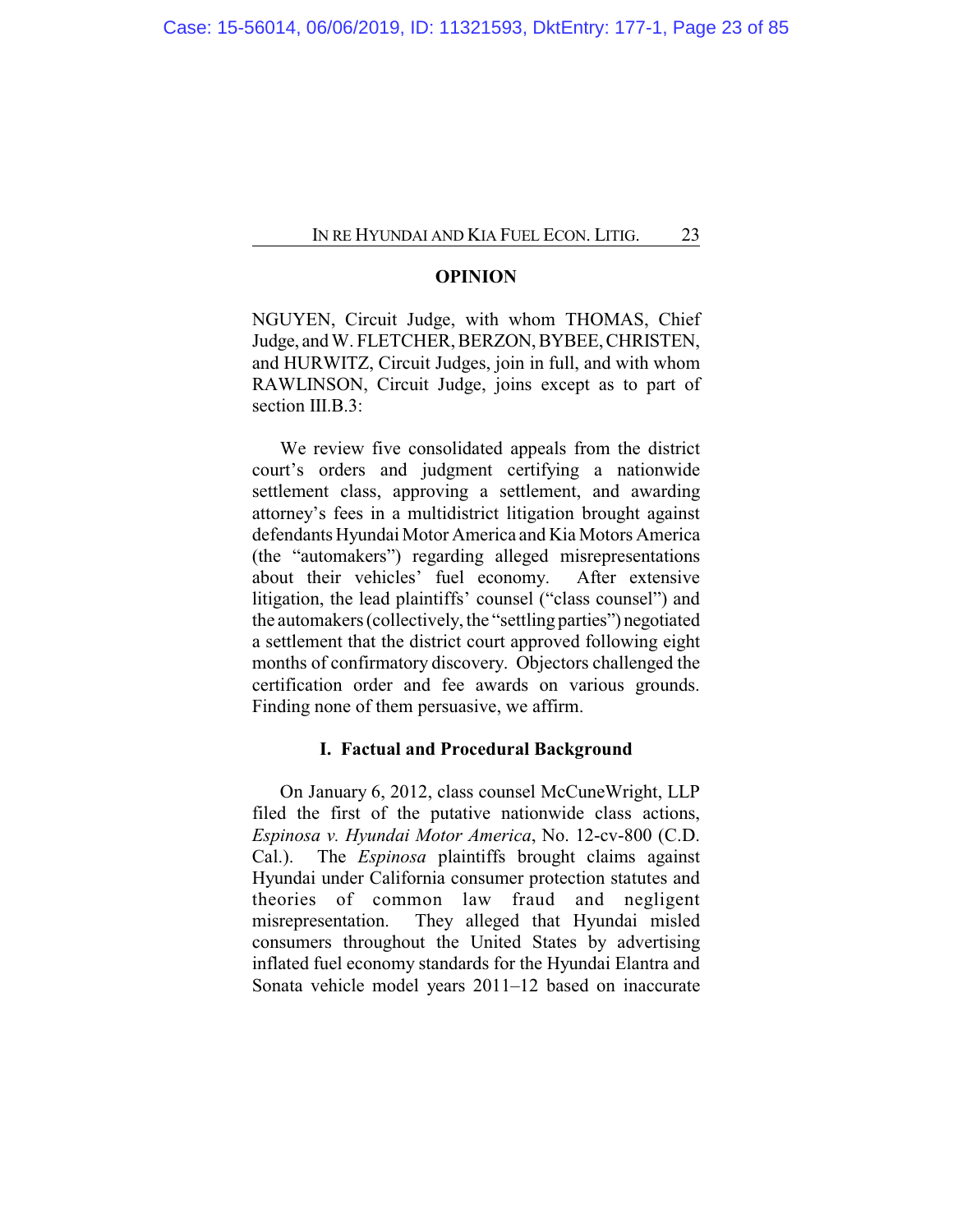estimates that Hyundai provided to the Environmental Protection Agency ("EPA"). After several motions to dismiss, amendments to the complaint, and class discovery, including document production, depositions, and expert reports, the *Espinosa* plaintiffs moved to certify a nationwide litigation class of purchasers of Hyundai Elantra and Sonata vehicles.

In November and December 2012, the district court held hearings on the contested class certification motion in *Espinosa*. Although the court issued a tentative ruling declining to certify a nationwide litigation class in light of potentially "material differences" among state laws, it requested supplemental briefing and "did not make a final ruling."

On November 2, 2012, less than four weeks before the *Espinosa* class certification hearing, the automakers issued a press release announcing downward adjustments to the EPA fuel economyestimates for certain of their 2011 through 2013 model year vehicles. Partially in response to an EPA investigation, the automakers created a Lifetime Reimbursement Program ("Reimbursement Program") to compensate owners and lessees of these vehicles for the higher fuel costs associated with the revised fuel economy estimates.

The automakers' announcement sparked a surge of litigation. At the time, *Espinosa* and one other putative class action were the only cases pending against the automakers regarding misrepresentations and omissions in their fueleconomy disclosures and advertisements. After the announcement, several similar lawsuits were filed in state and federal courts around the country, including two, *Hunter v.*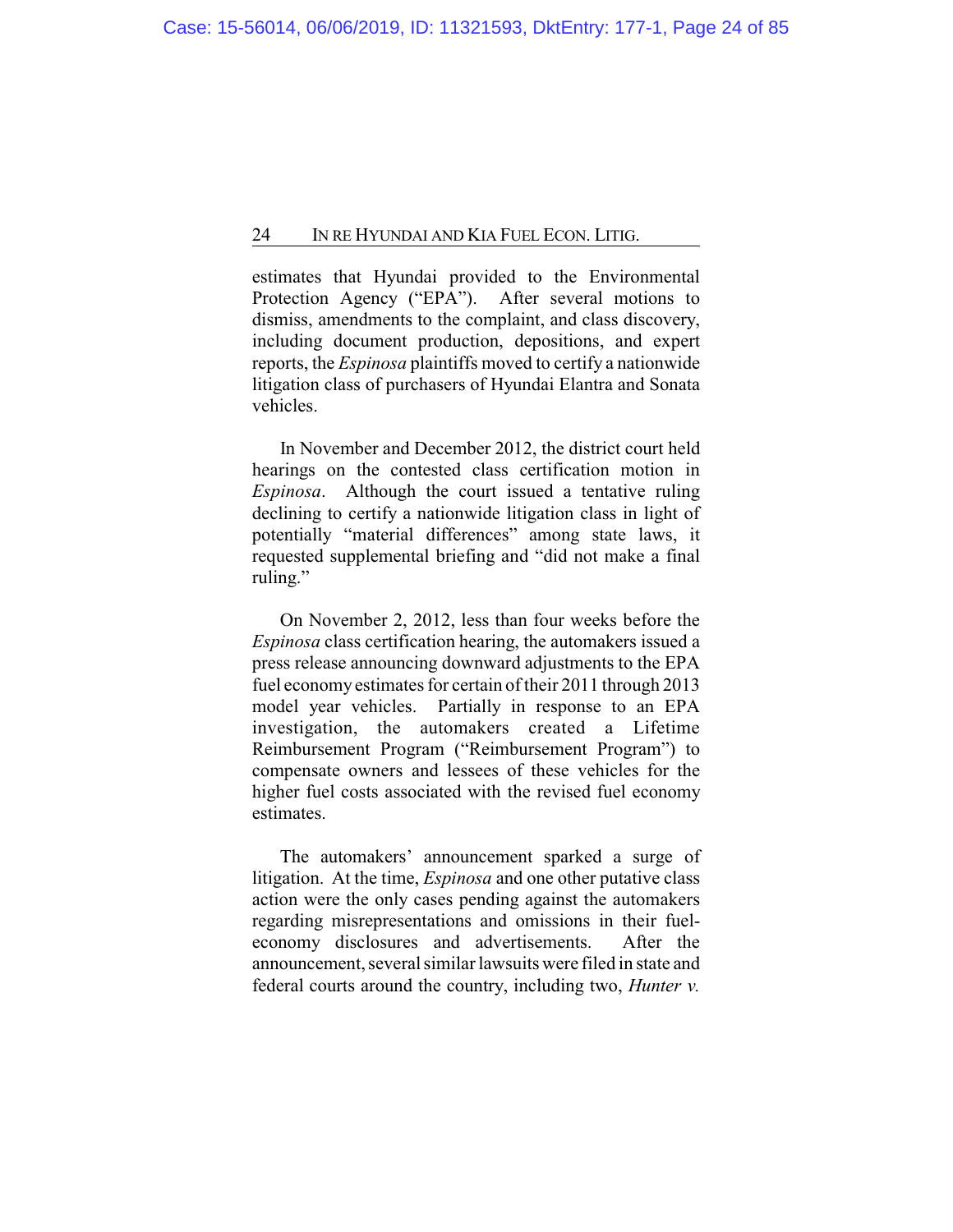*Hyundai Motor America*, No. 12-cv-1909 (C.D. Cal. filed Nov. 2, 2012), and *Brady v. Hyundai Motor America*, No. 12-cv-1930 (C.D. Cal. filed Nov. 6, 2012), brought by class co-counsel Hagens Berman Sobol Shapiro, LLP, and three in Virginia brought by attorney James B. Feinman. The federal cases were consolidated into a single multidistrict litigation ("MDL") in the Central District of California before the Honorable George H. Wu. *See* 28 U.S.C. § 1407.

Meanwhile, Hyundai and the plaintiffs in *Espinosa*, *Brady*, and *Hunter* attended multiple mediation sessions with a mediator whom the district court found to be "respected and experienced." On February 14, 2013, the parties announced a proposed nationwide settlement for Hyundai vehicles affected by the fuel economy restatement. Kia joined this settlement-in-principle shortly thereafter.

The district court appointed liaison counsel to act on behalf of the plaintiffs not participating in the *Espinosa*, *Brady*, and *Hunter* cases (the "non-settling plaintiffs") and to participate in confirmatory discovery so that the non-settling plaintiffs could objectively evaluate the terms of the settlement. Confirmatory discovery lasted eight months and produced 300,000 pages of documents and under-oath interviews of the automakers' employees, including Hyundai's CEO. Liaison counsel filed status reports with updates on the progress of confirmatory discovery and the non-settling plaintiffs' positions, and the court held several status conferences to discuss issues that arose.

On December 23, 2013, the settling parties sought preliminary approval of the nationwide class settlement and moved to certify a settlement class. The district court ordered multiple rounds of briefing concerning the fairness of the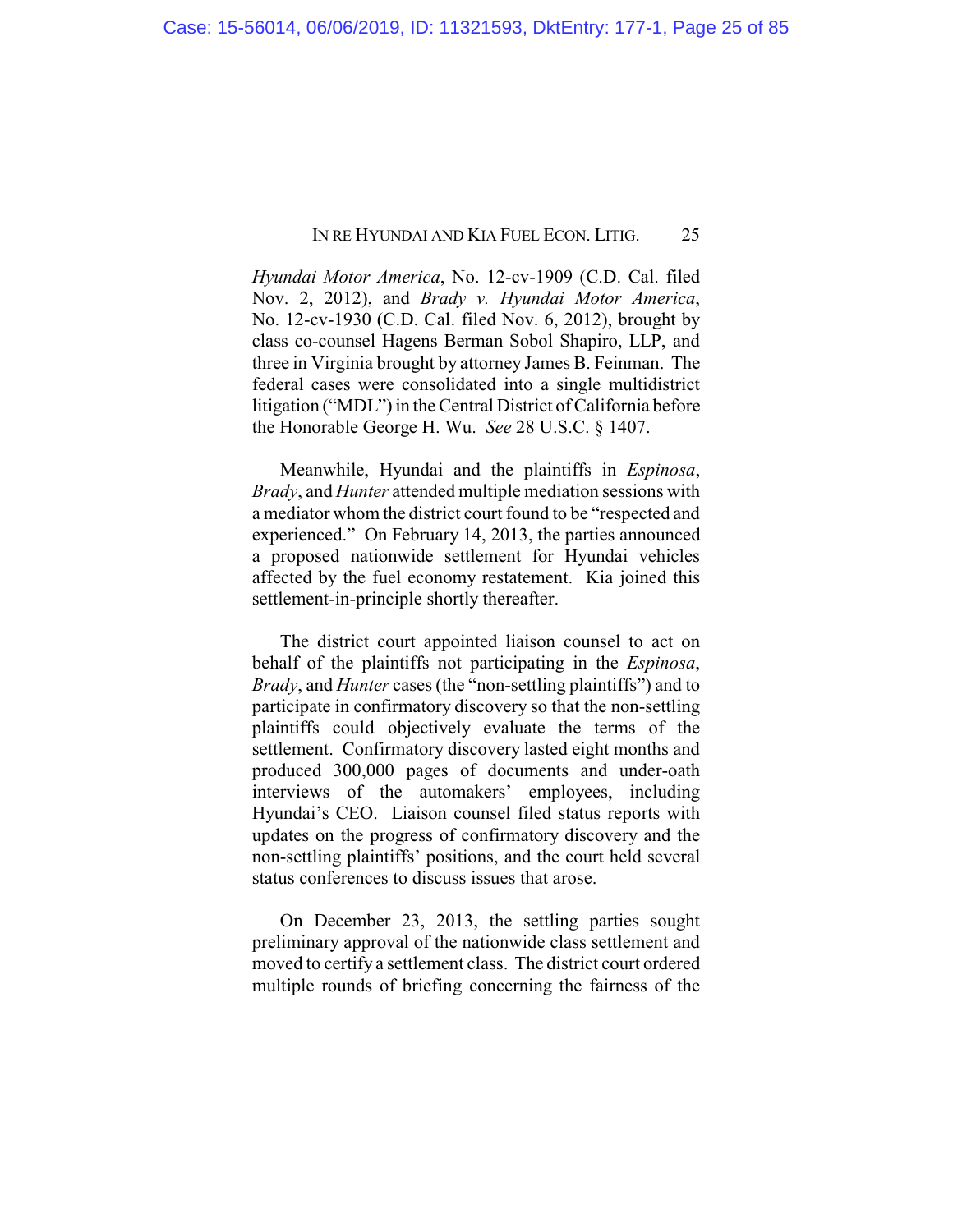settlement, sufficiency of the class notice, the claims process, class certification, choice of law, and other issues. At four hearings held between December 2013 and August 2014, the parties addressed concerns raised by the court *sua sponte* as well as by objectors and other non-settling plaintiffs. In response to these concerns, the settling parties twice revised the settlement agreement and notice provisions.

After issuing several detailed written rulings, the district court granted preliminary approval of the settlement and certified the class for settlement purposes on August 29, 2014. The court appointed Hagens Berman and McCuneWright as settlement class counsel. In September and October 2014, the district court held four additional hearings, at which it requested that the parties make additional changes to the settlement notices and website, such as adding information about the Reimbursement Program, and rewording the notices to make them easier to understand.

The amended settlement provided for class members to be notified of the settlement in four ways: (1) a short form notice by mail; (2) an email notification; (3) settlement websites with the long form notice; and (4) flyers provided by dealers. The settlement defined the class as all current and former owners and lessees who bought or leased certain defined vehicles on or before November 2, 2012—the date that Defendants announced they were revising the EPA fuel economy estimates of certain Hyundai and Kia vehicles.

Class members could receive compensation for relinquishing any claims they might have by choosing one of four options: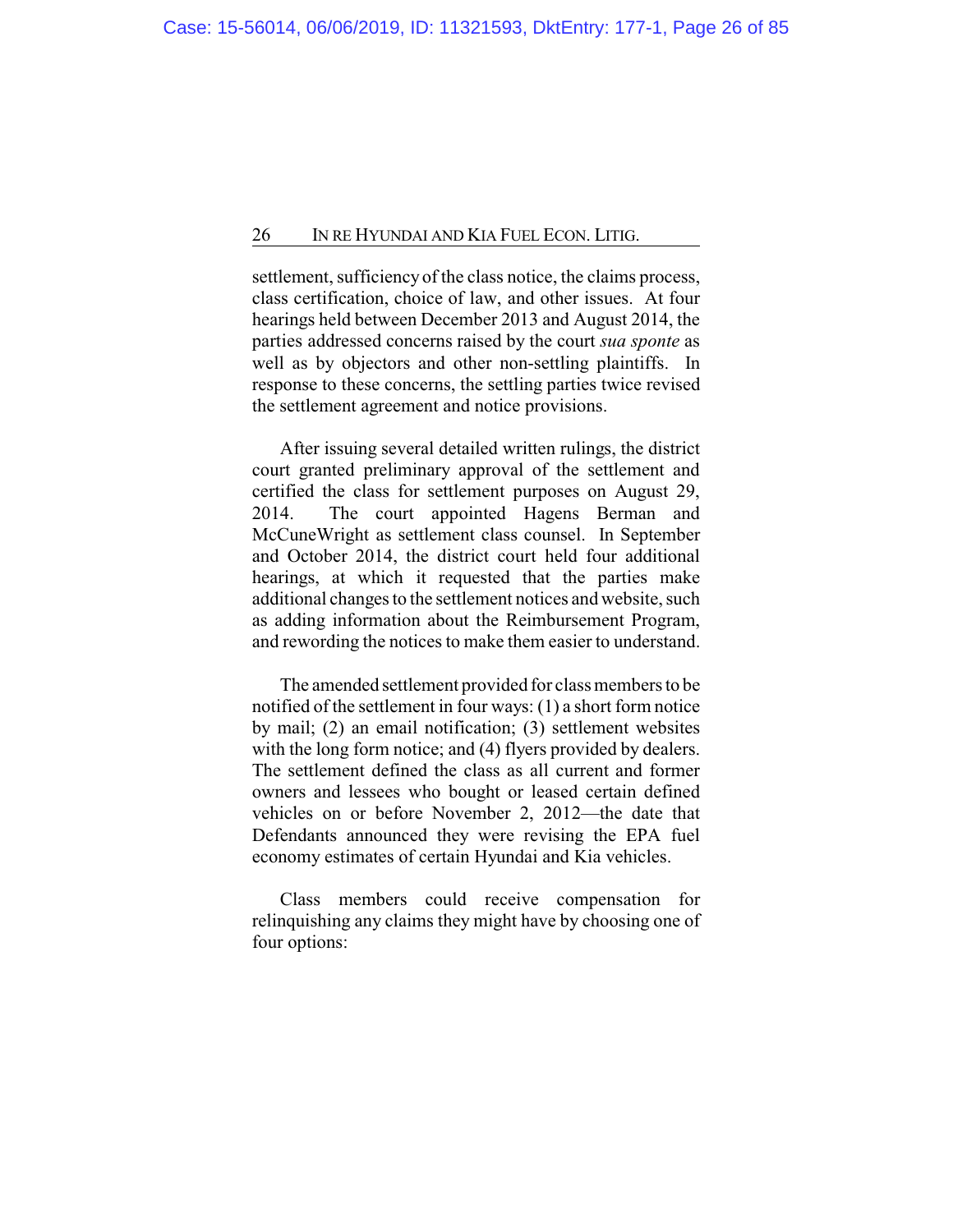1. a *lump sum payment* via a debit card, determined by vehicle type and model year, with the cash value approximating the additional fuel cost over a 4.75-year period associated with the revised fuel economy estimates;

2. a *dealer service debit card* worth 150% of the value of their lump sum payment for use at Hyundai or Kia dealers;

3. a *new car purchase certificate* worth 200% of their lump sum payment for use in the purchase of a new Hyundai or Kia vehicle by a class member or their immediate family; or

4. *enrollment in the Reimbursement Program*, which was extended as a result of the settlement from December 31, 2013, to July 6, 2015.

As it had before the settlement, the Reimbursement Program provided recurring payments over the entire period of ownership based on the updated fuel economy estimates, the number of miles driven, and the price of gas in each geographic region, plus a 15% bonus for the inconvenience. Class members already participating in the Reimbursement Program could continue to participate and, in addition, receive a \$100 or \$50 lump sum payment depending on whether their vehicles were owned or leased.

The class notice websites, which the district court tested, offered an online calculator for class members to estimate the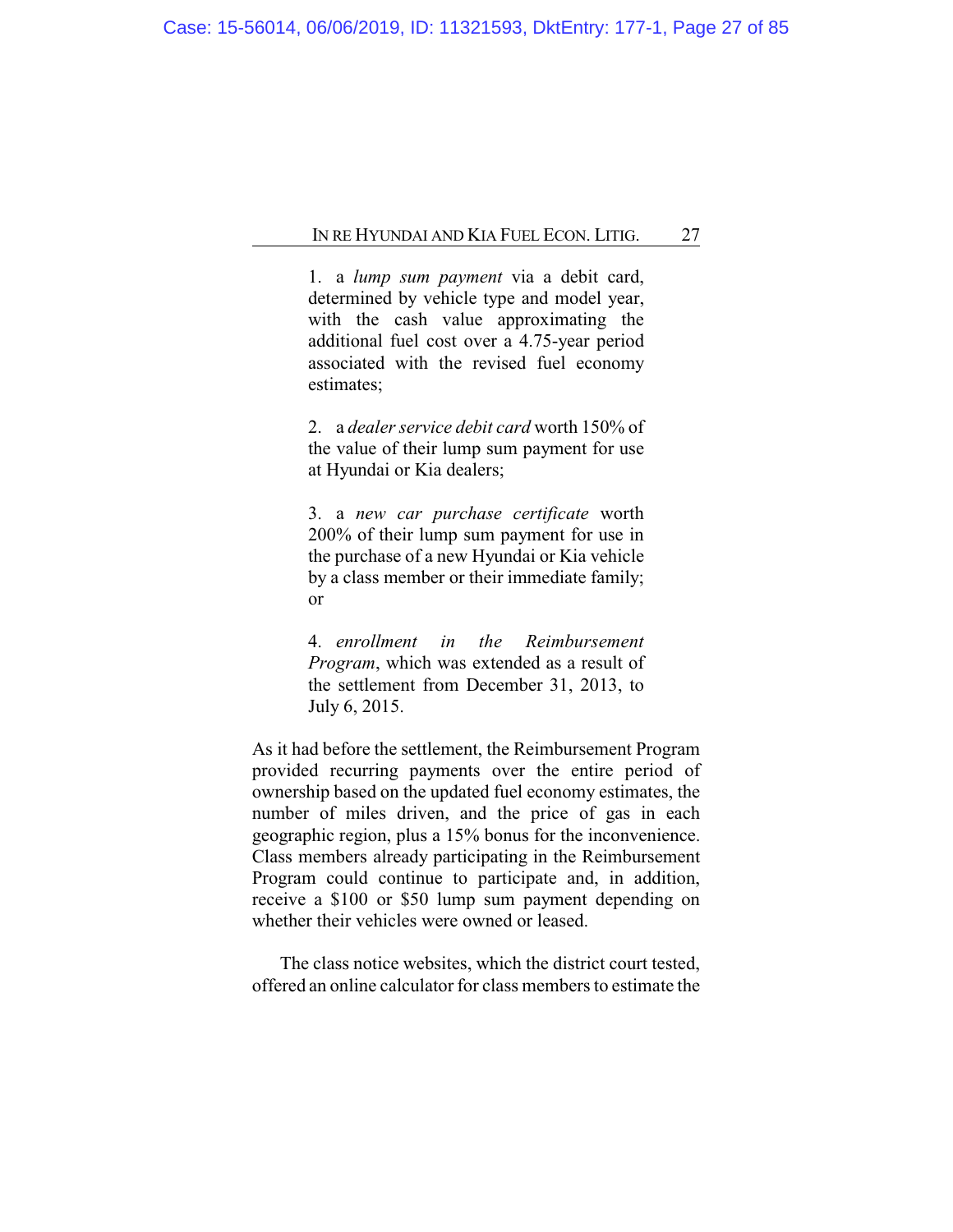benefit that they would receive through the Reimbursement Program as compared with the lump sum payment options. Class members could submit their claims online where the form would pre-populate with the class members' information after they entered their vehicle identification number and the unique identification number contained in their class notices.

By the end of March 2015, with more than three months to go before the July 6, 2015, claims deadline, the automakers reported to the district court that the total compensation they had paid or expected to pay to the class members, based on the claims submitted, was more than \$140 million. The Reimbursement Program accounted for more than \$97 million of this compensation. By May 31, 2015, more than a month before the claims deadline, the participation rate had grown to 23.0%, reflecting 200,013 claims. And when the court included class members' participation in the Reimbursement Program in the analysis, the participation rate jumped to 64.5%.

In July 2014, one month before the settlement received preliminary approval, class counsel began negotiating with the automakers over a fee award, assisted by the same experienced mediator who had helped them reach the settlement agreement. In October 2014, they reached an agreement, pursuant to which class counsel moved for an award of fees.

The district court expressed concern with the request by McCuneWright for a 3.0 lodestar multiplier. On June 1, 2015, after supplemental briefing and an additional hearing, the court awarded McCuneWright \$2,850,000 in attorney's fees and \$93,550.02 in costs based on a reduced multiplier of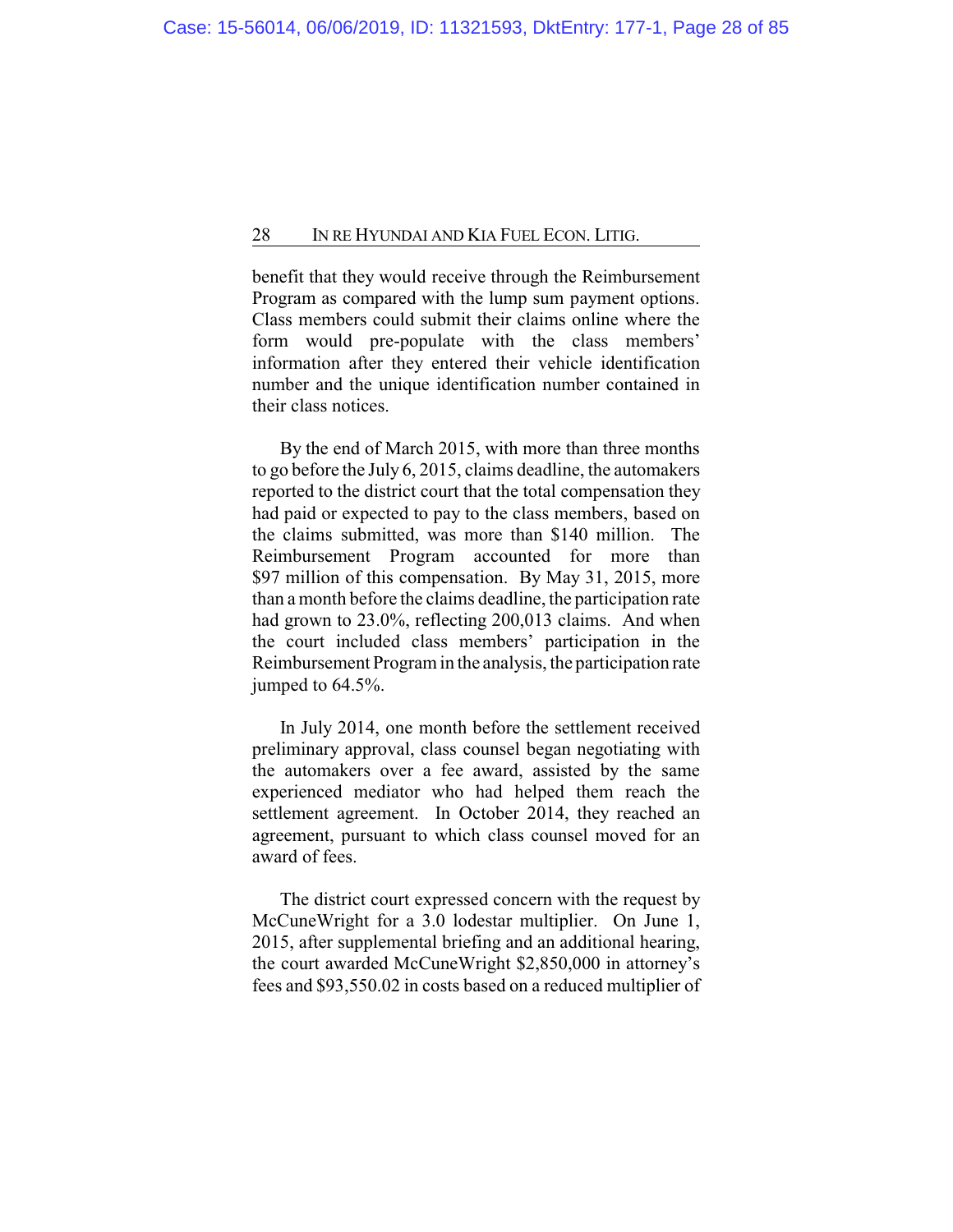1.5521. On August 5, 2015, the court awarded Hagens Berman, class counsel in *Hunter* and *Brady*, \$2,700,000 in attorney's fees based on a lodestar multiplier of 1.22, and \$250,000 in costs. In addition, the court awarded fees and costs to 26 other firms that reflected lodestar reductions of 27 to 80 percent, including an award of \$1,257,000 in fees and \$66,000 in costs to liaison counsel Girard Gibbs LLP. The court declined to award fees to Feinman for his representation of the objecting plaintiffs in the three Virginia cases, finding that he "did not meaningfully contribute to the class settlement" and that his "mostly meritless" objections "did not serve to increase the settlement amount or otherwise benefit the class members."

On June 11, 2015, after more than three years of litigation, including eight months of confirmatory discovery, the court issued a 19-page order granting final approval of the class settlement. Various objectors appealed the district court's orders certifying the class, approving the settlement, and awarding attorney's fees. A divided three-judge panel of this court vacated the class certification decision and remanded, holding that by failing to analyze the variations in state law, the district court abused its discretion in certifying the settlement class. *See In re Hyundai & Kia Fuel Econ. Litig.*, 881 F.3d 679 (9th Cir. 2018). A majority of the nonrecused active judges on our court voted to rehear the case en banc.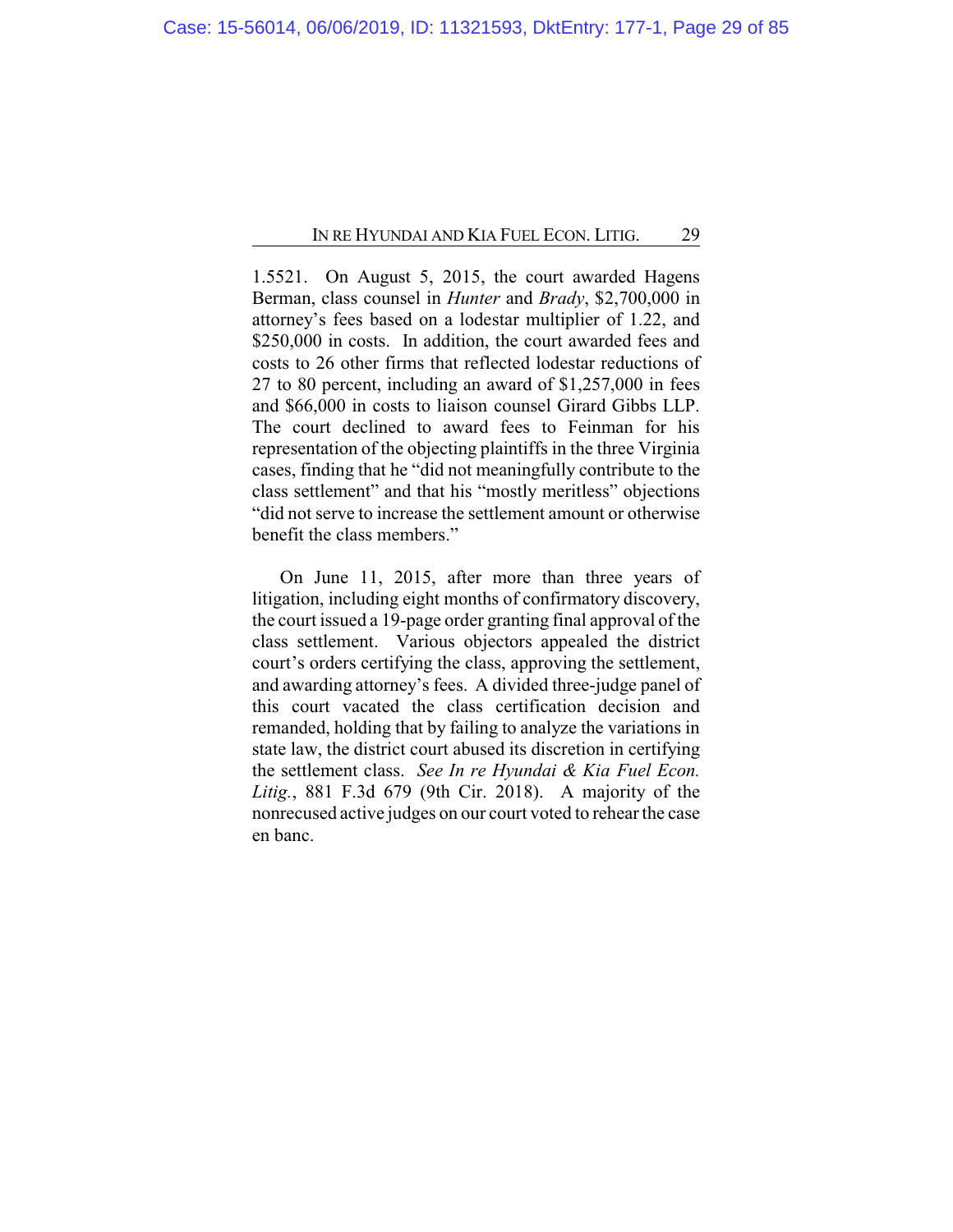### **II. Jurisdiction and Standards of Review**

The district court had jurisdiction under 28 U.S.C. § 1332(a) and (d). We have jurisdiction under 28 U.S.C. § 1291.**<sup>1</sup>**

In light of the "strong judicial policy that favors settlements, particularlywhere complex class action litigation is concerned," *Allen v. Bedolla*, 787 F.3d 1218, 1223 (9th Cir. 2015) (quoting *In re Syncor ERISA Litig.*, 516 F.3d 1095, 1101 (9th Cir. 2008)), we perform an "extremely limited" review of a district court's approval of a class settlement, *In re Bluetooth Headset Prods. Liab. Litig.*, 654 F.3d 935, 940 (9th Cir. 2011) (quoting *In re Mego Fin. Corp. Sec. Litig.*, 213 F.3d 454, 458 (9th Cir. 2000)). Parties seeking to overturn the settlement approval must make a "strong showing" that the district court clearly abused its discretion. *Linney v. Cellular Alaska P'ship*, 151 F.3d 1234, 1238 (9th Cir. 1998) (quoting *Class Plaintiffs v. Seattle*, 955 F.2d 1268, 1276 (9th Cir. 1992)). As long as the district court applied the correct legal standard to findings that are not clearly erroneous, we will affirm. *Bluetooth Headset*, 654 F.3d at 940.

We review for abuse of discretion the district court's decision to certify a class for settlement purposes, limiting our review "to whether the district court correctly selected

**<sup>1</sup>** We reject the settling parties' argument that objectors Ahearn and York's appeal from the district court's August 5, 2015 order awarding attorney's fees was untimely. Another objector, Antonio Sberna, timely appealed the order, and Ahearn and York filed their notice of appeal within 14 days thereafter, as permitted by Federal Rule of Appellate Procedure  $4(a)(3)$ .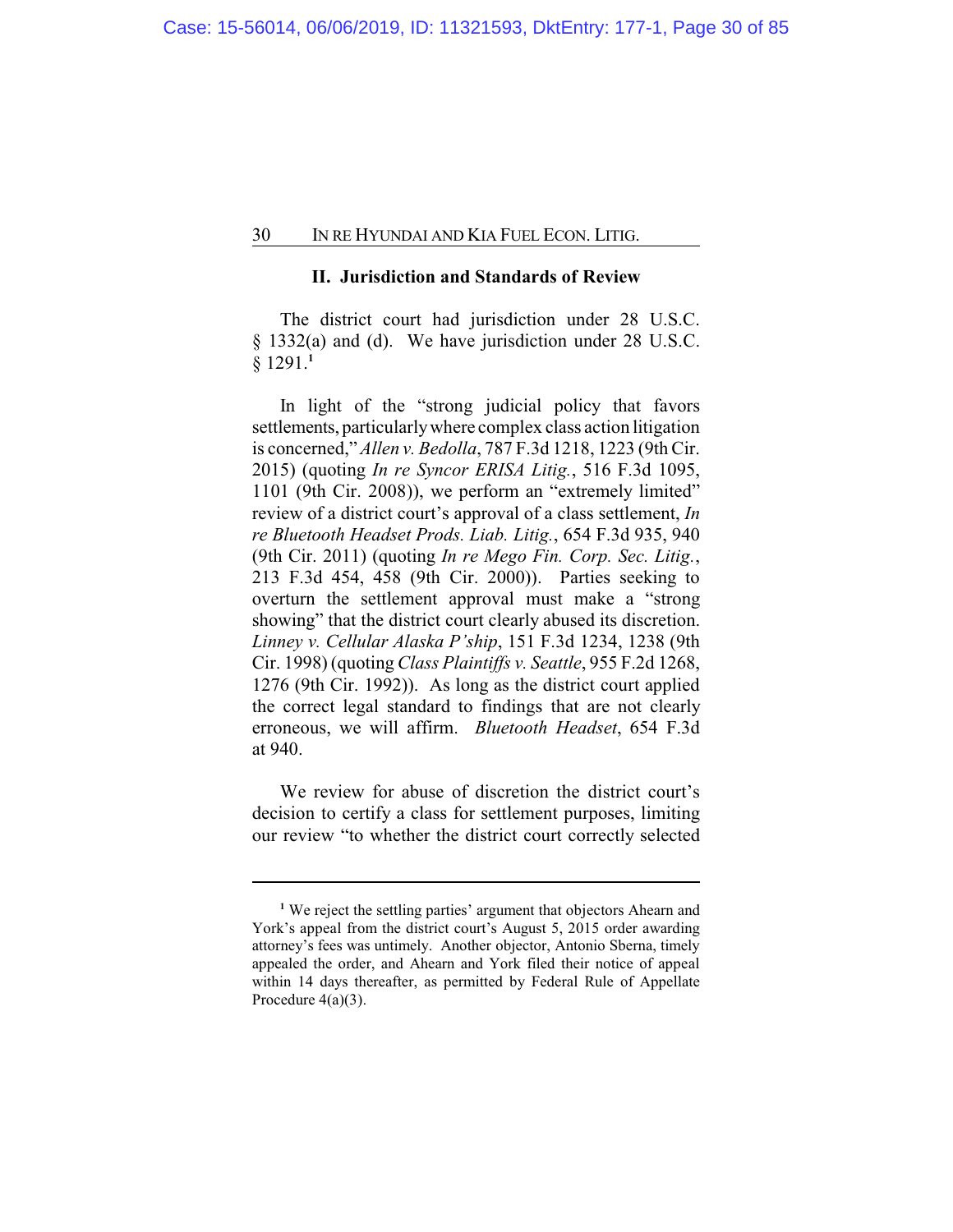and applied Rule 23's criteria." *Parra v. Bashas', Inc.*, 536 F.3d 975, 977 (9th Cir. 2008). Likewise, we review for abuse of discretion the district court's award of attorney's fees and costs to class counsel as well as its method of calculating the fees. *In re Online DVD-Rental Antitrust Litig.*, 779 F.3d 934, 942 (9th Cir. 2015). The factual findings underlying these decisions are reviewed for clear error. *See Torres v. Mercer Canyons Inc.*, 835 F.3d 1125, 1132 (9th Cir. 2016) (certification); *Bluetooth Headset*, 654 F.3d at 940 (fees).

## **III. Discussion**

#### **A. Certification**

Before certifying a class, the district court must assure itself that the proposed class action satisfies four prerequisites:

> (1) the class is so numerous that joinder of all members is impracticable;

> (2) there are questions of law or fact common to the class;

> (3) the claims or defenses of the representative parties are typical of the claims or defenses of the class; and

> (4) the representative parties will fairly and adequately protect the interests of the class.

Fed. R. Civ. P. 23(a). In addition to meeting the numerosity, commonality, typicality, and adequacy prerequisites, the class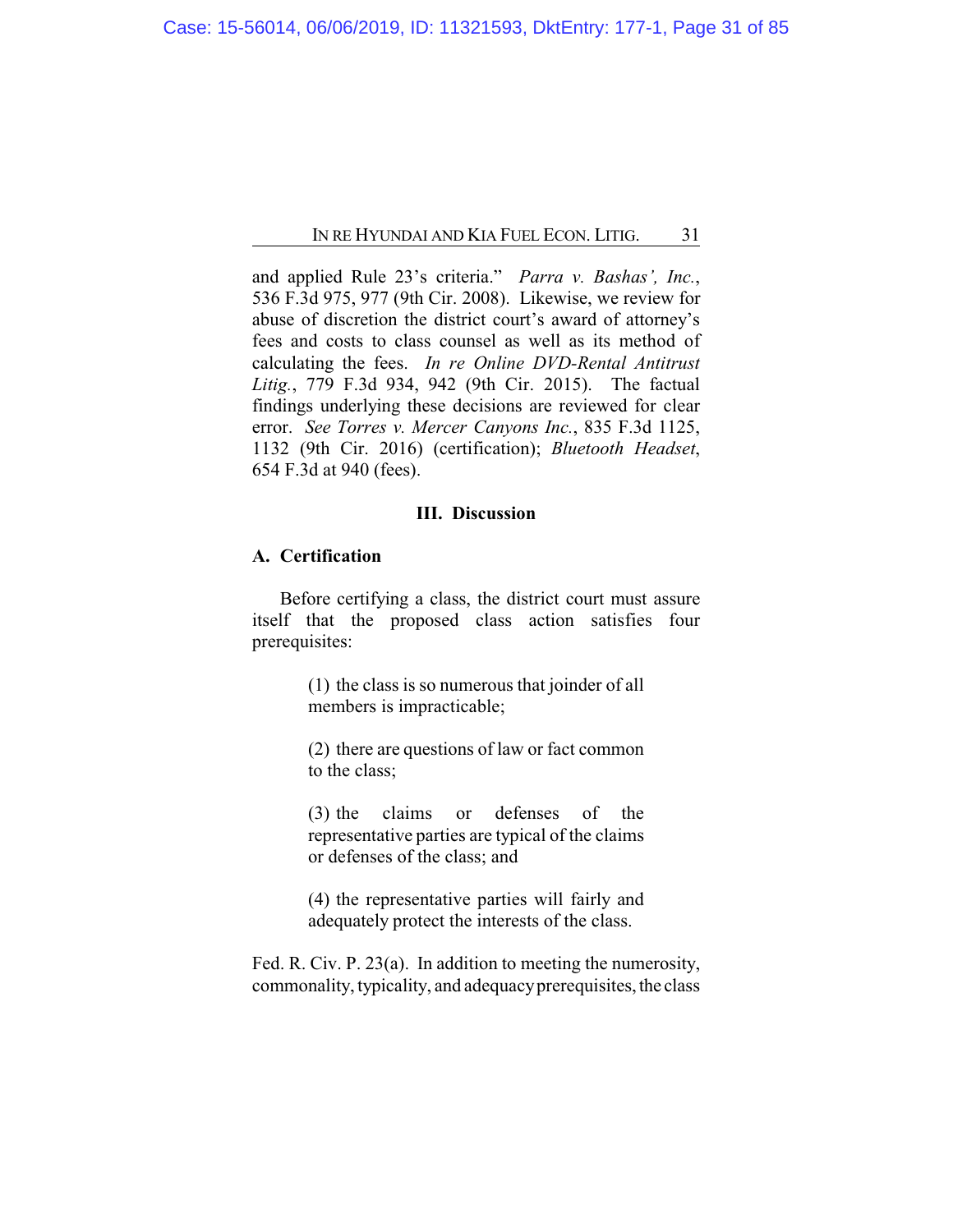action must fall within one of the three types specified in Rule 23(b). Here, the district court certified the class under Rule 23(b)(3), which requires that "questions of law or fact common to class members" must "predominate over any questions affecting only individual members," and the class action must be "superior to other available methods for fairly and efficiently adjudicating the controversy." Fed. R. Civ. P. 23(b)(3). The district court's Rule 23(a) and (b) analysis must be "rigorous." *Comcast Corp. v. Behrend*, 569 U.S. 27, 33 (2013) (quoting *Wal-Mart Stores, Inc. v. Dukes*, 564 U.S. 338, 351 (2011)).

The criteria for class certification are applied differently in litigation classes and settlement classes. In deciding whether to certify a litigation class, a district court must be concerned with manageability at trial. However, such manageability is not a concern in certifying a settlement class where, by definition, there will be no trial. On the other hand, in deciding whether to certify a settlement class, a district court must give heightened attention to the definition of the class or subclasses. *Amchem Prods., Inc. v. Windsor*, 521 U.S. 591, 620 (1997). The Supreme Court specifically addressed the difference between litigation and settlement classes in *Amchem*. The Court wrote:

> Confronted with a request for settlement-only class certification, a district court need not inquire whether the case, if tried, would present intractable management problems, see Fed. Rule Civ. Proc.  $23(b)(3)(D)$ , for the proposal is that there be no trial. But other specifications of the Rule—those designed to protect absentees by blocking unwarranted or overbroad class definitions—demand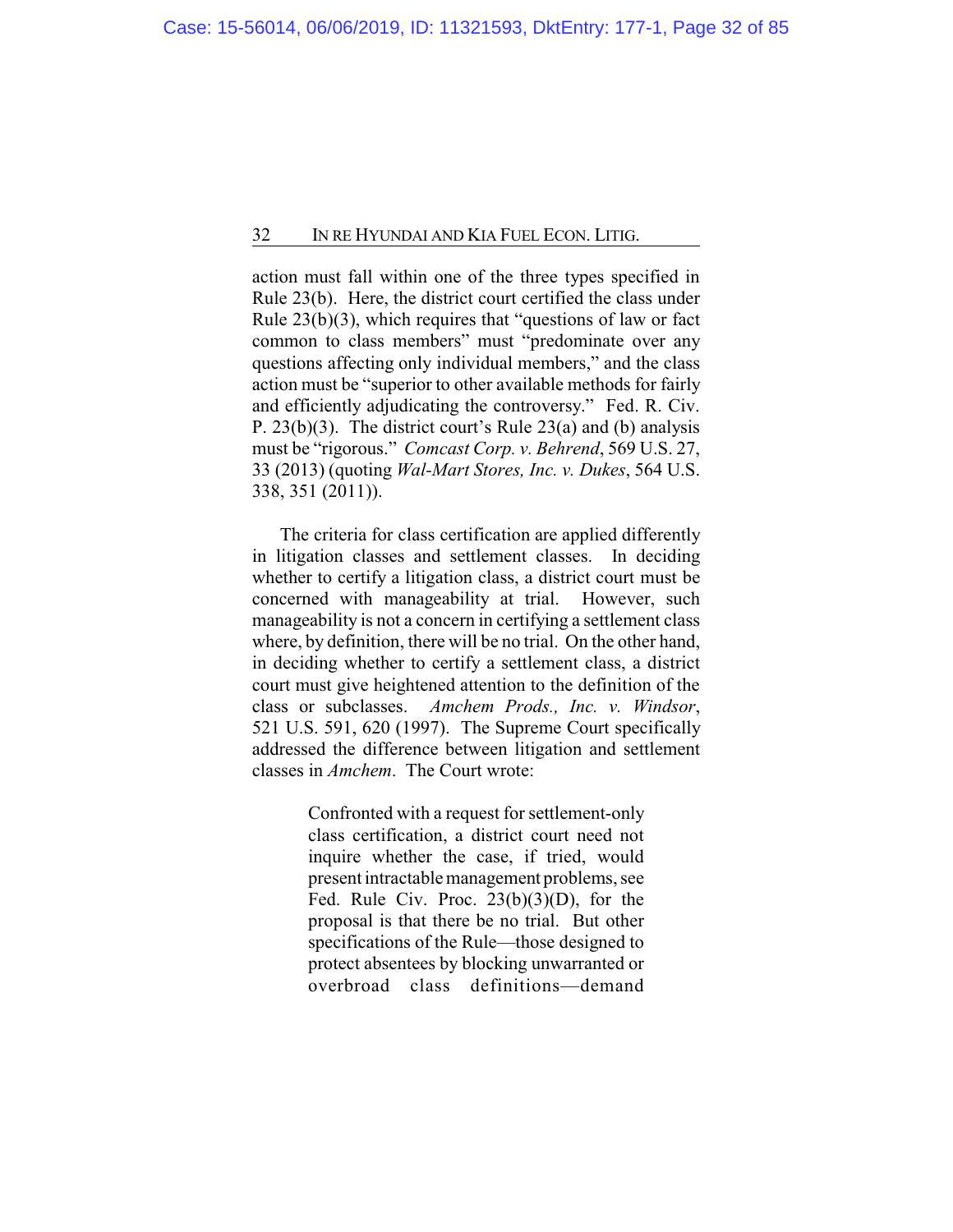undiluted, even heightened, attention in the settlement context. Such attention is of vital importance, for a court asked to certify a settlement class will lack the opportunity, present when a case is litigated, to adjust the class, informed by the proceedings as they unfold.

We addressed concerns about definitions of settlement classes and fairness of proposed settlements in *Hanlon v. Chrysler Corp.*, 150 F.3d 1011, 1021 (9th Cir. 1998):

> District courts must be skeptical of some settlement agreements put before them because they are presented with a "bargain proffered for . . . approval without benefit of an adversarial investigation." [*Amchem*, 521 U.S. at 621].

> These concerns warrant special attention when the record suggests that settlement is driven by fees; that is, when counsel receive a disproportionate distribution of the settlement, or when the class receives no monetary distribution but class counsel are amply rewarded.

In the case before us, however, we need not analyze all of those criteria, for objectors challenge only the district court's findings regarding the predominance of common factual or legal issues under Rule 23(b)(3) and adequacy of representation under Rule  $23(a)(4)$ . We address those findings in turn.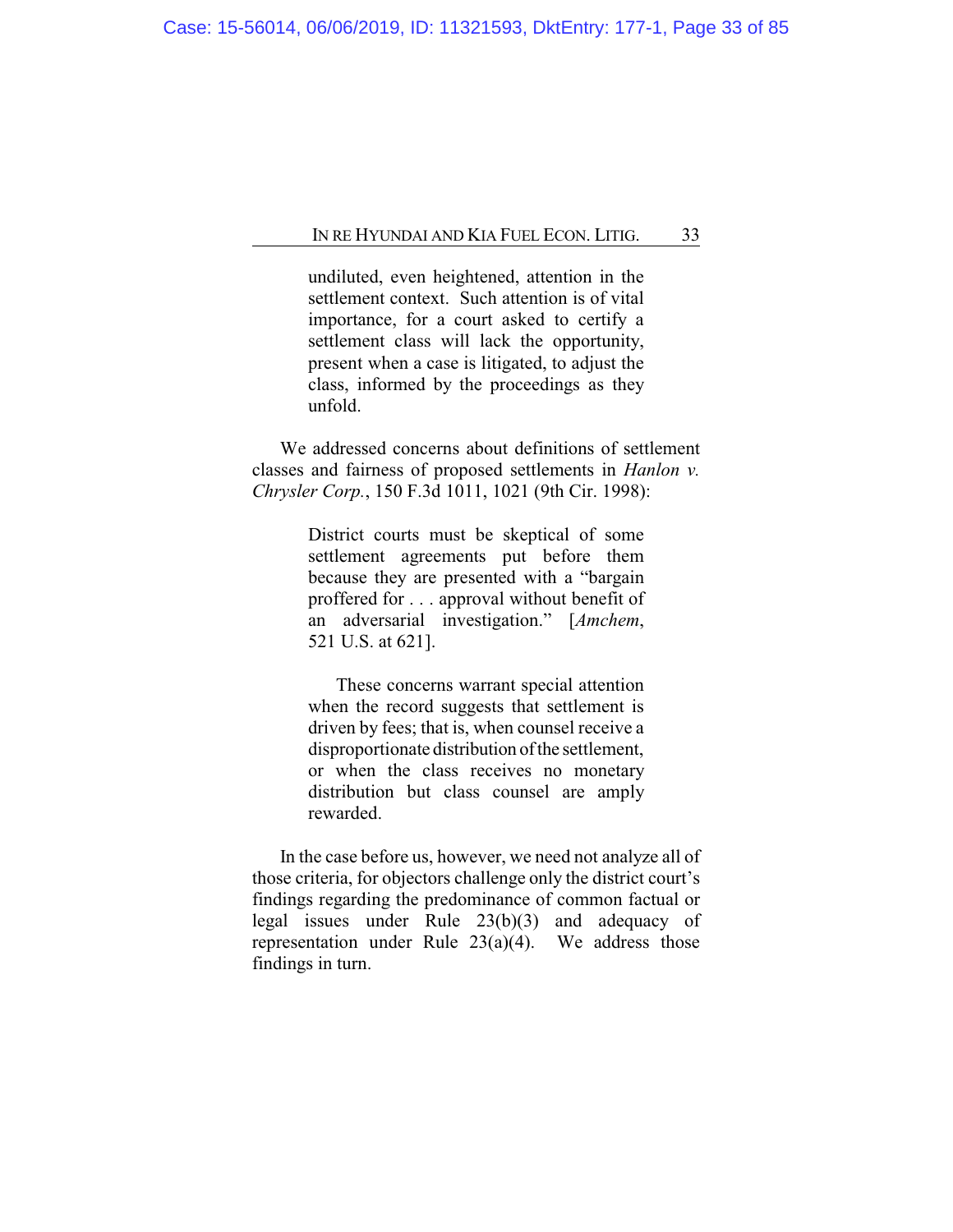## **1. Predominance**

The predominance inquiry under Rule 23(b)(3) "tests whether proposed classes are sufficiently cohesive to warrant adjudication by representation." *Amchem*, 521 U.S. at 623. It "presumes that the existence of common issues of fact or law have been established pursuant to Rule  $23(a)(2)$ ," and focuses on whether the "common questions present a significant aspect of the case and they can be resolved for all members of the class in a single adjudication"; if so, "there is clear justification for handling the dispute on a representative rather than on an individual basis." *Hanlon*, 150 F.3d at 1022 (quoting 7A Charles Alan Wright et al., *Federal Practice & Procedure* § 1777 (2d ed. 1986)).

"Predominance is not, however, a matter of nosecounting. Rather, more important questions apt to drive the resolution of the litigation are given more weight in the predominance analysis over individualized questions which are of considerably less significance to the claims of the class." *Torres*, 835 F.3d at 1134 (internal citation omitted). Therefore, even if just one common question predominates, "the action may be considered proper under Rule  $23(b)(3)$ even though other important matters will have to be tried separately." *Tyson Foods, Inc. v. Bouaphakeo*, 136 S. Ct. 1036, 1045 (2016) (quoting 7AA Charles Alan Wright et al., *Federal Practice and Procedure* § 1778 (3d ed. 2005)).

Rule 23(b)(3) lists four non-exclusive factors "pertinent" to a predominance finding:

> (A) the class members' interests in individually controlling the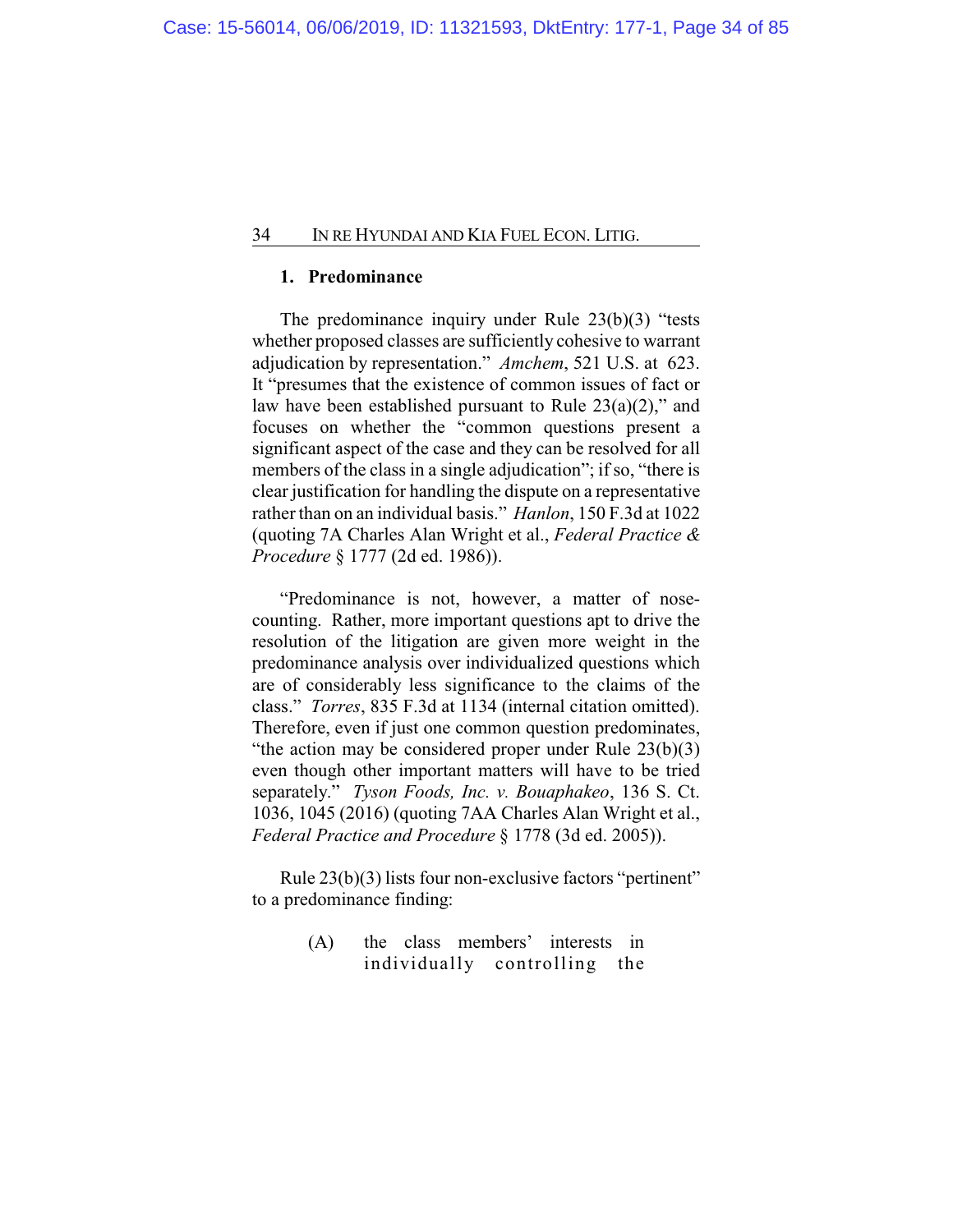prosecution or defense of separate actions;

- (B) the extent and nature of any litigation concerning the controversy already begun by or against class members;
- (C) the desirability or undesirability of concentrating the litigation of the claims in the particular forum; and
- (D) the likely difficulties in managing a class action.

These factors must be considered in light of the reason for which certification is sought—litigation or settlement—which "is relevant to a class certification." *Amchem*, 521 U.S. at 619. As noted above, in deciding whether to certify a settlement-only class, "a district court need not inquire whether the case, if tried, would present intractable management problems." *Id.* at 620.

At the same time, a proposal to certify a settlement class presents other concerns—the risk of collusion chief among them—that "demand undiluted, even heightened, attention" by the district court. *Id.* The adversarial nature of a trial ensures that class definitions will be tested and allows the district court "to adjust the class, informed by the proceedings as they unfold." *Id.* A settlement lacks these safeguards. Therefore, the aspects of Rule 23(a) and (b) that are important to certifying a settlement class are "those designed to protect absentees by blocking unwarranted or overbroad class definitions." *Id.* The focus is "on whether a proposed class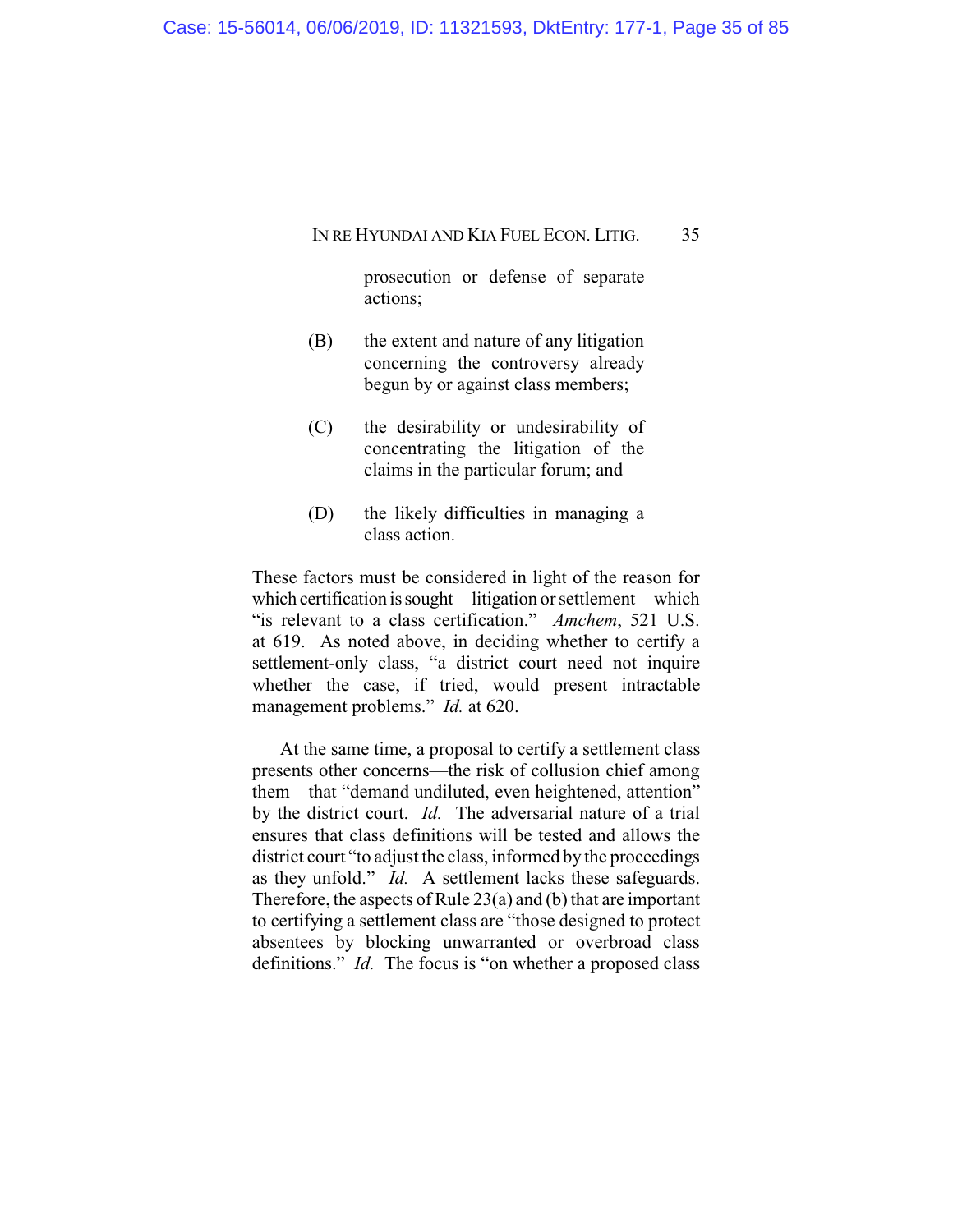has sufficient unity so that absent members can fairly be bound by decisions of class representatives." *Id.* at 621.

Objectors Peri Fetsch and Dana Roland dispute that settlement plays any role in the predominance inquiry, arguing that the test is "precisely the same for a settlement class as it [is] for a litigation class." However, they misunderstand both *Amchem* and our statement in *Hanlon* that "[s]ettlement *benefits* cannot form part of a Rule 23(b)(3) analysis." 150 F.3d at 1022 (emphasis added). Our point, and the Supreme Court's holding in *Amchem*, was that the recovery secured through a settlement cannot be the basis for finding that common issues predominate. *Id.*; *Amchem*, 521 U.S. 622–23.

In *Amchem*, the district court found that predominance was satisfied based in part on class members' common interest in the settlement benefits—prompt and fair compensation without the risk and cost of litigation. 521 U.S. at 622. The Supreme Court held that this was error because predominance looks at the cohesiveness of "the legal or factual questions that qualify each class member's case as a genuine controversy, questions that preexist any settlement." *Id.* at 623. But whether a proposed class is sufficiently cohesive to satisfy Rule  $23(b)(3)$  is informed by whether certification is for litigation or settlement. A class that is certifiable for settlement may not be certifiable for litigation if the settlement obviates the need to litigate individualized issues that would make a trial unmanageable. *See* 2 William B. Rubenstein, *Newberg on Class Actions* § 4:63 (5th ed. 2018) ("Courts . . . regularly certify settlement classes that might not have been certifiable for trial purposes because of manageability concerns.").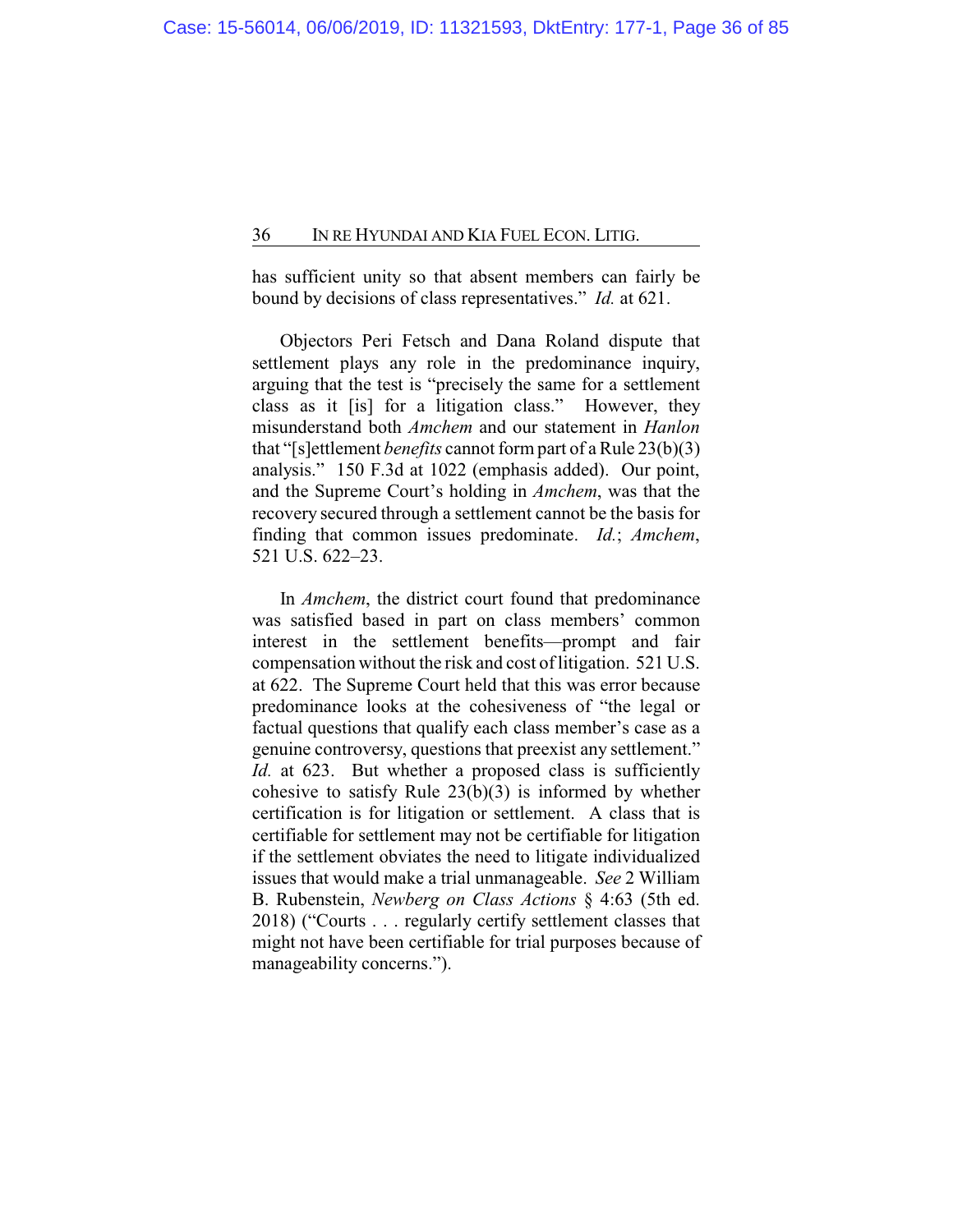The Supreme Court said as much in *Amchem*. There, the Third Circuit, which reversed the district court's certification, held that Rule  $23(a)$  and  $(b)(3)'$ s requirements "must be satisfied without taking into account the settlement." *Id.* at 619 (quoting *Georgine v. Amchem Prods., Inc.*, 83 F.3d 610, 626 (3d Cir. 1996)). Disagreeing, the Supreme Court pointed out that the Third Circuit "should have acknowledged that settlement is a factor in the calculus." *Id.* at 622. The Court concluded that "a remand [was] not warranted," however, because the class did not satisfy Rule 23's requirements "with or without a settlement on the table." *Id.*

The Court also recognized that predominance is "readily met" in cases alleging consumer fraud, *id.* at 625, and the present case is no exception. In many consumer fraud cases, the crux of each consumer's claim is that a company's mass marketing efforts, common to all consumers, misrepresented the company's product—here, a vehicle's fuel efficiency. The class was defined as "[a]ll current and former owners and lessees of [specified vehicles] who were the owner or lessee, on or before November 2, 2012, of such [v]ehicle that was registered [domestically]."**<sup>2</sup>** This cohesive group of individuals suffered the same harm in the same way because of the automakers' alleged conduct.

This case is a far cry from *Amchem*, which involved a "sprawling" asbestos settlement class with members who had wide-ranging injuries, some exposure-only and others imminently fatal. 521 U.S. at 623–26. As *Hanlon* explained in distinguishing *Amchem*, the "heart" of the problem there

**<sup>2</sup>** The class definition excluded rental fleet owners, government entities other than in their capacity as an owner or lessee, judges assigned to any of the cases, and persons who had previously released their claims.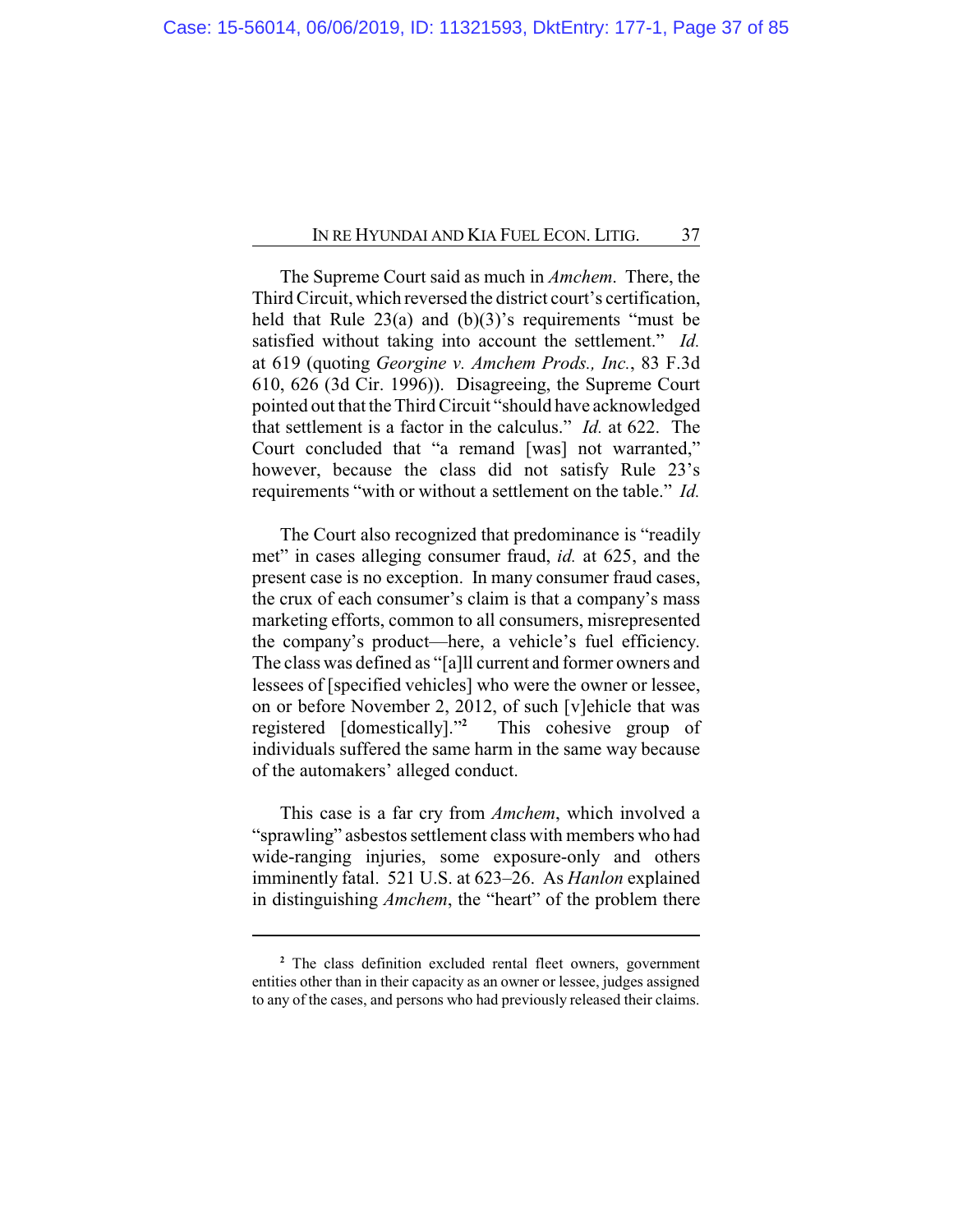was the class members' conflicting interests: current claimants, who were sick, wanted to maximize the immediate payout, whereas healthy claimants had a strong interest in preserving funds in case they became ill in the future. *Hanlon*, 150 F.3d at 1020–21. These vast differences in *Amchem* required "caution [because] individual stakes are high and disparities among class members great." 521 U.S. at 625.

In contrast, here, class members were exposed to uniform fuel-economy misrepresentations and suffered identical injuries within only a small range of damages. Further, as in *Hanlon*, no material conflicts existed among class members. *Id*. at 1021. The district court found that the following undisputed common questions predominated over individualized issues: (1) "[w]hether the fuel economy statements were in fact inaccurate"; and (2) "whether [the automakers] knew that their fuel economy statements were false or misleading." The court also found that the alleged misrepresentations were "uniformly" made via "Monroney stickers and nationwide advertising." **<sup>3</sup>** We have held that these types of common issues, which turn on a common course of conduct by the defendant, can establish predominance in nationwide class actions. *See Hanlon*, 150 F.3d at 1022–23 (holding that "[a] common nucleus of facts and potential legal remedies dominate<sup>[d]"</sup> over "idiosyncratic differences between state consumer protection

**<sup>3</sup>** A Monroney sticker is "the label placed on new automobiles with the manufacturer's suggested retail price and other consumer information," 49 C.F.R.  $\S 575.401(c)(4)$ , including information about the vehicle's fuel efficiency, *see* 49 U.S.C. § 32908(b). *See also* 15 U.S.C. § 1232. It is named after Senator A.S. Mike Monroney, a sponsor of the Automobile Information Disclosure Act of 1958, Pub. L. No. 85-506, 72 Stat. 325 (codified as amended at 15 U.S.C. §§ 1231–1233).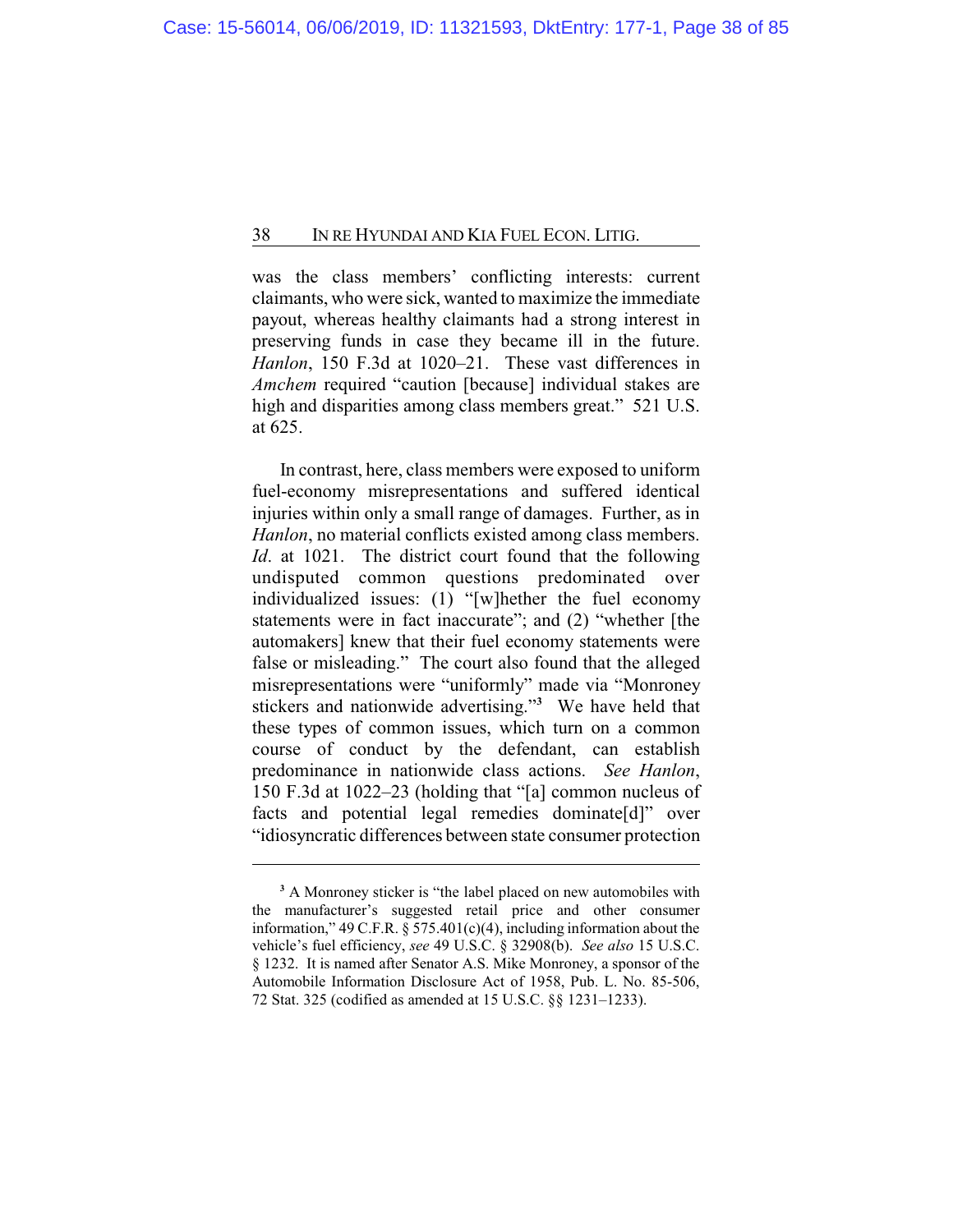laws" where a nationwide class of minivan buyers' claims turned on "questions of [the manufacturer's] prior knowledge of the [vehicle's] deficiency, the design defect, and a damages remedy"); *Edwards v. First Am. Corp.*, 798 F.3d 1172, 1182–83 (9th Cir. 2015) (reversing denial of class certification for nationwide class of homebuyers because the alleged "common scheme, if true, present[ed] a significant aspect of [the defendant's] transactions that warrant[ed] class adjudication").

## **a. The Inclusion of Used Car Purchasers in the Class Does Not Defeat Predominance**

Fetsch and Roland argue that used car purchasers may not have seen the automakers' fuel efficiency representations, because only new cars are required to display the Monroney stickers, and that including used car purchasers in the class creates a factual issue precluding predominance. Their argument ignores the district court's finding that the alleged misrepresentations were made "uniformly"—not only on the Monroney stickers, but also in "nationwide advertising."**<sup>4</sup>** When misrepresentations are made as part of a nationwide,

**<sup>4</sup>** Various objectors complain that the district court failed to make factual findings in its orders certifying the class, granting final settlement approval, and awarding attorney's fees. Before issuing these orders, however, the district court had already provided its findings and reasoning on the record, which is all that was required. *See Linney*, 151 F.3d at 1242 ("[A] district court need not respond to objections with findings of fact and conclusions of law if the court 'provide[s] a reasoned response elsewhere in the record.'" (second alteration in original) (quoting *In re Pac. Enters. Sec. Litig.*, 47 F.3d 373, 377 (9th Cir. 1995))); *see also Hanlon*, 150 F.3d at 1023 (explaining that the record provided "more than adequate foundation" for review despite the district court's "almost conclusory" findings).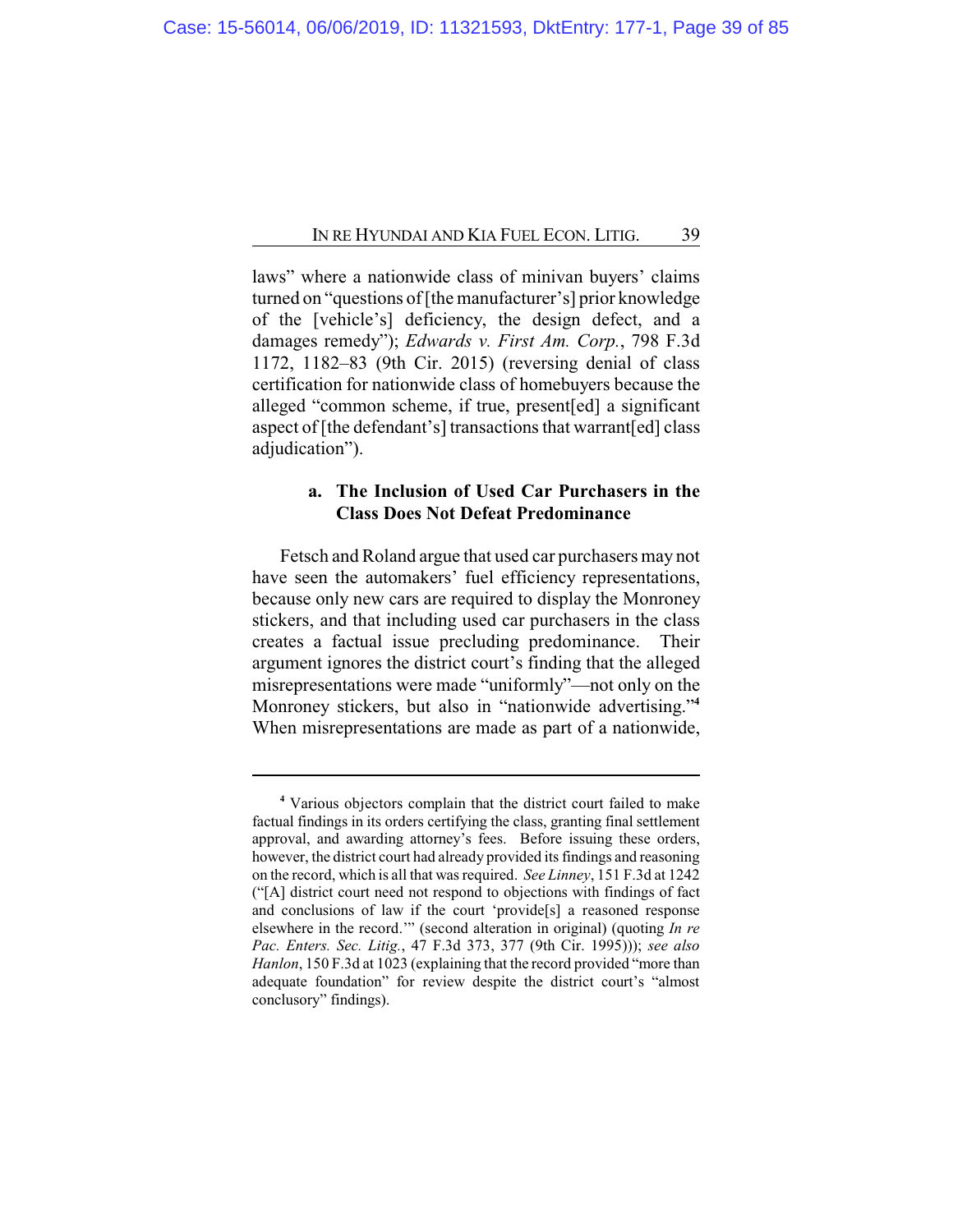concerted marketing effort, it makes no difference to the predominance analysis whether consumers encounter them in different guises. *See In re Tobacco II Cases*, 207 P.3d 20, 40–41 (Cal. 2009); *see also In re First All. Mortg. Co.*, 471 F.3d 977, 991 (9th Cir. 2006) ("The exact wording of the . . . misrepresentations . . . is not the predominant issue. It is the underlying scheme which demands attention." (quoting *In re Am. Cont'l Corp./Lincoln Sav. & Loan Sec. Litig.*, 140 F.R.D. 425, 431 (D. Ariz. 1992))). Whether or not Hyundai's and Kia's advertising was substantial enough to support an inference of reliance under *In re Tobacco II*, the potential individual questions of reliance for used-car purchasers do not predominate in the context of this proposed settlement class. That some individualized issues might need to be addressed does not in and of itself defeat predominance. The predominance inquiry is mainly concerned with "the balance between individual and common issues." *Sali v. Corona Reg'l Med. Ctr.*, 889 F.3d 623, 635 (9th Cir. 2018) (emphasis added) (quoting*Wang v. Chinese Daily News, Inc.*, 737 F.3d 538, 545–46 (9th Cir. 16 2013)). Indeed, this sort of individual question would only apply to a subset of the class (used-car purchasers) and would primarily implicate trial management issues, which we do not consider when conducting a predominance analysis for a settlement class. *Amchem*, 521 U.S. at 620.

Similarly, even if, as the automakers' expert opined, used car buyers are in a "somewhat different market" than new car buyers and would require a different damages analysis, the district court did not abuse its discretion by finding that common issues of fact predominated. "[T]he mere fact that there might be differences in damage calculations is not sufficient to defeat class certification." *Pulaski & Middleman, LLC v. Google, Inc.*, 802 F.3d 979, 987 (9th Cir.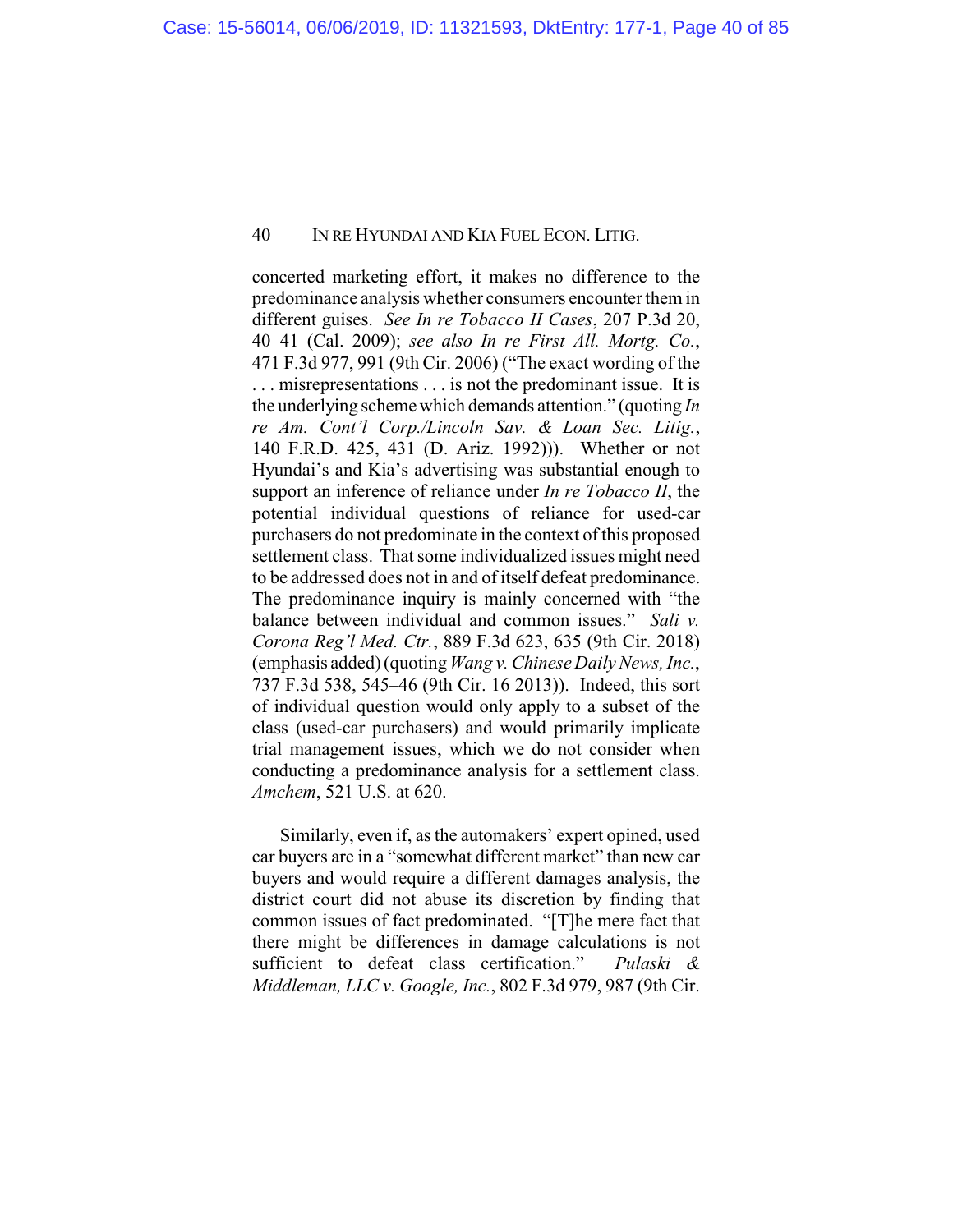2015) (quoting *Stearns v. Ticketmaster Corp.*, 655 F.3d 1013, 1026 (9th Cir. 2011)); *see* Fed. R. Civ. P. 23(b)(3) advisory committee's note to 1966 amendment ("[A] fraud perpetrated on numerous persons by the use of similar misrepresentations may be an appealing situation for a class action, and it may remain so despite the need, if liability is found, for separate determination of the damages suffered by individuals within the class.").

Nor is it clear why the damages here would need to be calculated based on each consumer's willingness to pay for higher fuel efficiency. Fraud damages do not normally correlate with the degree of reliance. *Cf. Tobacco II Cases*, 207 P.3d at 39 ("It is not . . . necessary that [the plaintiff's] reliance upon the truth of the fraudulent misrepresentation be the sole or even the predominant or decisive factor influencing his conduct . . . . It is enough that the representation has played a substantial part, and so had been a substantial factor, in influencing his decision." (alteration in original) (quoting *Engalla v. Permanente Med. Grp., Inc.*, 938 P.2d 903, 919 (Cal. 1997))). If a consumer were to establish the threshold level of reliance, the automaker would be liable for the consumer's entire loss from higher-thanexpected fuel costs—an amount that can easily be calculated on an individual basis, as it was in the Reimbursement Program.

# **b. Variations in State Law Do Not Defeat Predominance**

Fetsch and Roland also argue that the district court failed to address variations in state law affecting claims by used car purchasers and that it was required to do so under *Mazza v.*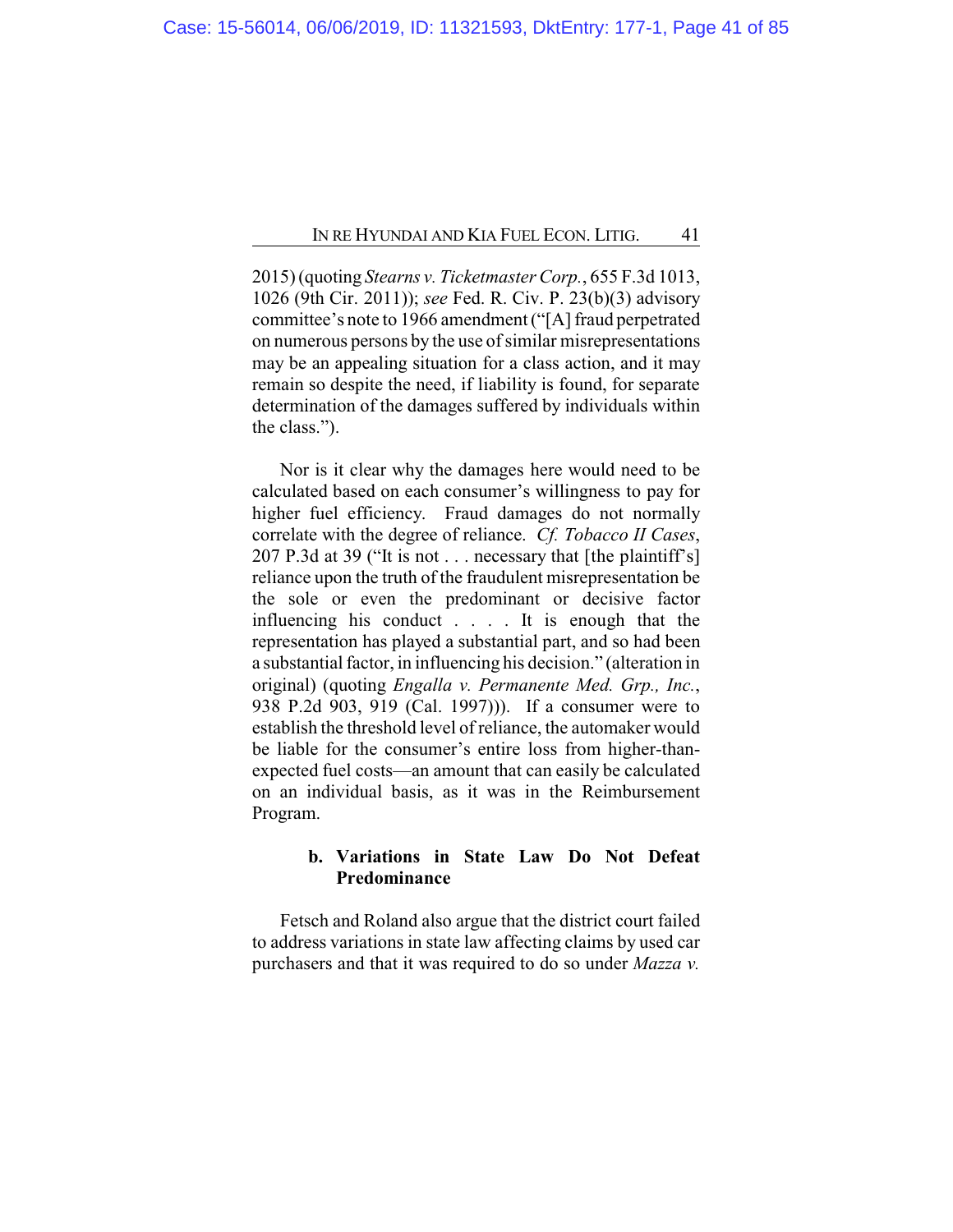*American Honda Motor Co.*, 666 F.3d 581 (9th Cir. 2012). They are incorrect.

Subject to constitutional limitations and the forum state's choice-of-law rules, a court adjudicating a multistate class action is free to apply the substantive law of a single state to the entire class. *Phillips Petroleum Co. v. Shutts*, 472 U.S. 797, 823 (1985); *see also Harmsen v. Smith*, 693 F.2d 932, 946–47 (9th Cir. 1982) (explaining that a district court sitting in diversity must "apply the substantive law of the state in which it sits, including choice-of-law rules"); *Klaxon Co. v. Stentor Elec. Mfg. Co.*, 313 U.S. 487, 496 (1941) (noting that "the accident of diversity of citizenship would constantly disturb equal administration of justice in coordinate state and federal courts sitting side by side" if *Erie Railroad Co. v. Tompkins*, 304 U.S. 64 (1938) did not apply to conflict-oflaws rules). Here, no party argued that California's choiceof-law rules should not apply to this class settlement arising from an MDL in a California court. By default, California courts apply California law "unless a party litigant timely invokes the law of a foreign state," in which case it is "the foreign law proponent" who must "shoulder the burden of demonstrating that foreign law, rather than California law, should apply to class claims." *Wash. Mut. Bank, FA v. Superior Court*, 15 P.3d 1071, 1080–81 (Cal. 2001) (quoting *Bernhard v. Harrah's Club*, 546 P.2d 719, 721 (Cal. 1976)); *accord Pokorny v. Quixtar, Inc.*, 601 F.3d 987, 995 (9th Cir. 2010).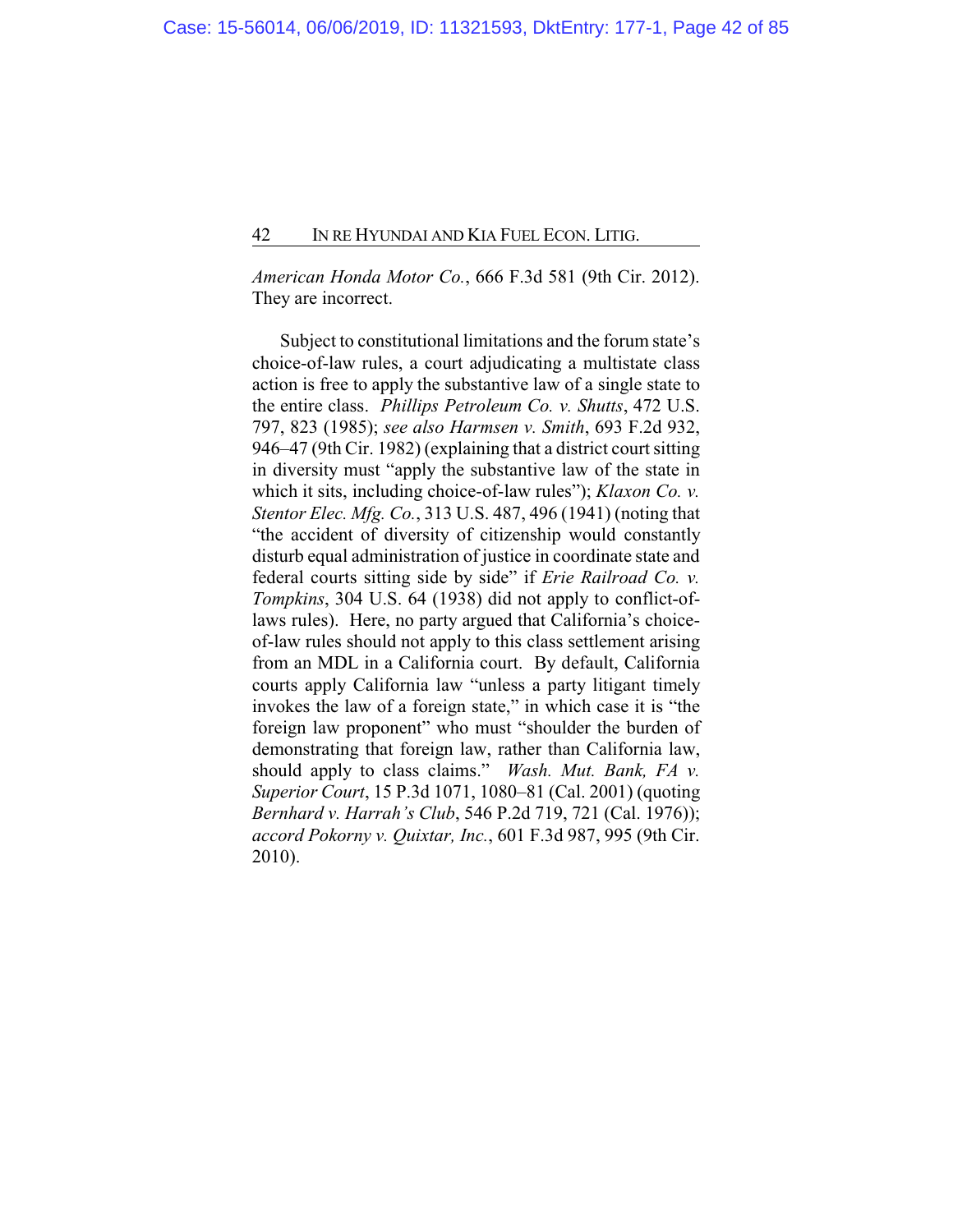To meet their burden, the objectors must satisfy the three-step governmental interest test.**<sup>5</sup>** *Wash. Mut.*, 15 P.3d at 1080–81; *Pokorny*, 601 F.3d at 994–95. Under that test, the objectors must prove that (1) the law of the foreign state "materially differs from the law of California," *Wash. Mut.*, 15 P.3d at 1080, meaning that the law differs "with regard to the particular issue in question"; (2) a "true" conflict exists," meaning that each state has an interest in the application of its own law to "the circumstances of the

**<sup>5</sup>** Relying on *Nedlloyd Lines B.V. v. Superior Court*, 3 Cal. 4th 459, 469 (1992), the dissent argues that, rather than the governmental interest test, the district court should have applied California's contractual choiceof-law analysis. Dissent at 75–77. However, the claims in *Nedlloyd* arose from the contract, namely, breach of the implied covenant of good faith and fair dealing and breach of fiduciary duty. Here, the claims arise from the automakers' advertising misrepresentations, not the sales contracts. For example, Scott's sales contract made no claim about an estimated mileage per gallon. Moreover, as the dissent acknowledges, Dissent at 77, California courts must consider whether the choice-of-law provisions conflict with fundamental public policy and whether California has a greater interest than the chosen state before applying the provisions. *See, e.g.*, *Ruiz v. Affinity Logistics Corp.*, 667 F.3d 1318, 1323–25 (9th Cir. 2012); *Bridge FundCapital Corp. v. Fastbucks FranchiseCorp.*, 622 F.3d 996, 1003–04 (9th Cir. 2010). As the automakers argued below, California recognizes that its consumer protection statutes embody a strong public policy and that "Virginia's law provides significantly less consumer protection to its citizens than California law." *Am. Online, Inc. v. Superior Court*, 108 Cal. Rptr. 2d 699, 710 (Cal. Ct. App. 2001). Therefore, given the objectors' cursory arguments below, the district court's failure to apply the sales contracts' choice-of-law provisions was not erroneous. *See Frontier Oil Corp. v. RLI Ins. Co.*, 63 Cal. Rptr. 3d 816, 833 (Cal. Ct. App. 2007) ("[I]f the choice-of-law agreements were unenforceable or did not apply to the class causes of action and the party opposing class certification continued to assert that the law of another state applied to nonresident class members, the trial court must apply the governmental interest analysis to determine which state's law to apply") (citing *Wash. Mut.*, 15 P.3d at 1071).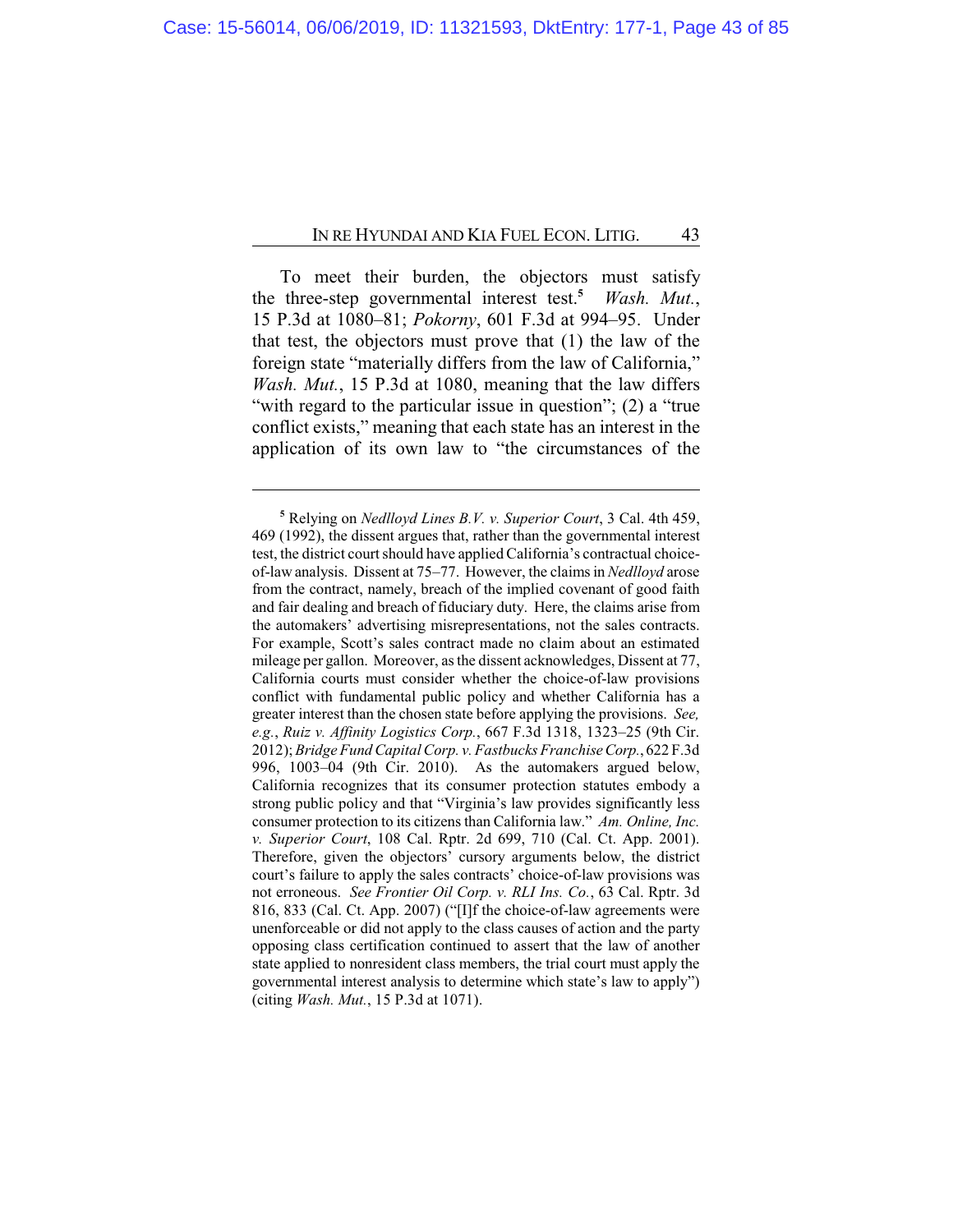particular case"; and (3) the foreign state's interest would be "more impaired" than California's interest if California law were applied. *Kearney v. Salomon Smith Barney, Inc.*, 137 P.3d 914, 922 (Cal. 2006); *accord Pokorny*, 601 F.3d at 994–95. If the objectors fail to meet their burden at any step in the analysis, the district court "may properly find California law applicable without proceeding" to the rest of the analysis. *Pokorny*, 601 F.3d at 995 (quoting *Wash. Mut.*, 15 P.3d at 1081).

# **i. Objectors Failed to Meet Their Burden of Showing That California Law Does Not Apply**

Fetsch and Roland do not suggest that application of California law gives rise to constitutional problems. And before the district court, no objector presented an adequate choice-of-law analysis or explained how, under the facts of this case, the governmental interest test's three elements were met. Further, no objector argued that differences between the consumer protection laws of all fifty states precluded certification of a settlement class. Consequently, neither the district court nor class counsel were obligated to address choice-of-law issues beyond those raised by the objectors, and we will not decertify a class action for lack of such analysis.**<sup>6</sup>** *See Harmsen*, 693 F.2d at 947 (affirming district

**<sup>6</sup>** The dissent misreads the record in suggesting that the district court entirely "failed to . . . determine what substantive body of law applied." Dissent at 71. To the contrary, the district court ordered supplemental briefing from the *Gentry* objectors on whether Virginia law should apply after issuing a tentative ruling that it was "not convinced that there are any serious differences between the laws of the various states" that would preclude finding predominance satisfied for a settlement class. The *Gentry* objectors' filings were incomplete at best, noting cursorily some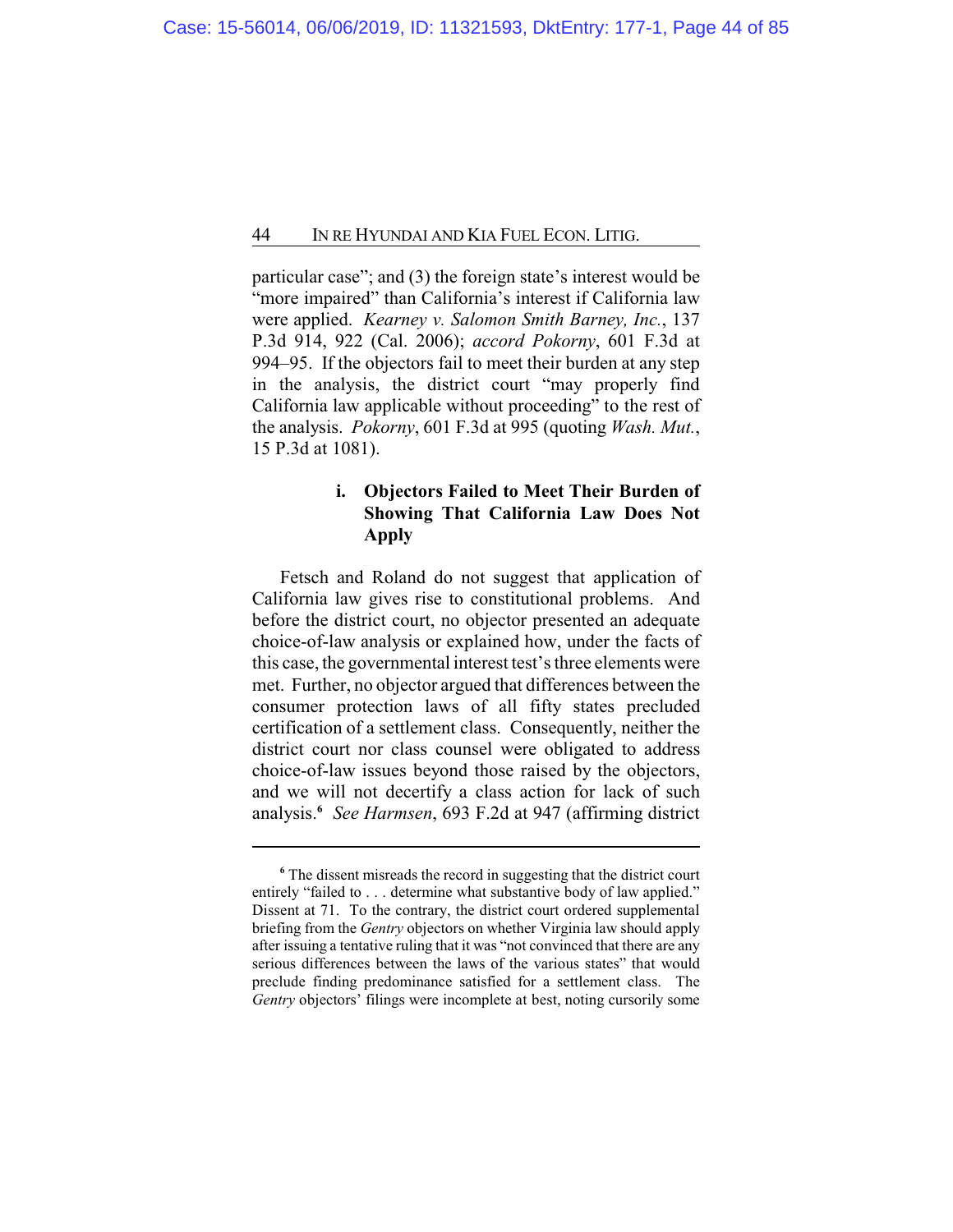court's application of California law to multistate class where the proponent of foreign law "failed to show, as required by California law, that the law of other states relating to the [state law] claims is significantly different from California's and, more importantly, that the interests of other states would be impaired by application of California law to these nonresident plaintiffs"); *Pokorny*, 601 F.3d at 994–96 (affirming application of California law because the foreign law proponent failed to meet its burden under California's governmental interest test).

*Mazza* is readily distinguishable. There, the foreign law proponent (the defendant) "exhaustively detailed the ways in which California law differs from the laws of the 43 other jurisdictions" and showed how applying the facts to those disparate state laws made "a difference in this litigation." *Mazza*, 666 F.3d at 590–91. Unlike class counsel here, the plaintiffs in *Mazza* did "not contest these differences." *Id.* at 591 n.3. Weighing these arguments and concessions, a

differences between California and Virginia law but failing to analyze the elements of the governmental interest test. Nevertheless, the district court held a hearing and, in a subsequent order, addressed the issues raised before concluding that no further conflict-of-law analysis was necessary. As the district court explained, many Virginia consumers "no longer have access to an alleged substantially better remedy," given the *Gentry* objectors' claim that the statute of limitations would have run in Virginia.

To the extent the dissent suggests that the district court must *sua sponte* survey the law of all fifty states, no case law supports this unduly burdensome task. For example, the dissent cites *Lozano v. AT&T Wireless Services, Inc.*, 504 F.3d 718, 728 (9th Cir. 2007), but that case explicitly "reject[ed] the notion that the district court was obligated to conduct a comprehensive survey of every state's law" on the enforceability of an arbitration class action waiver provision when the plaintiff failed to provide the court with the fifty-state survey. *Id*.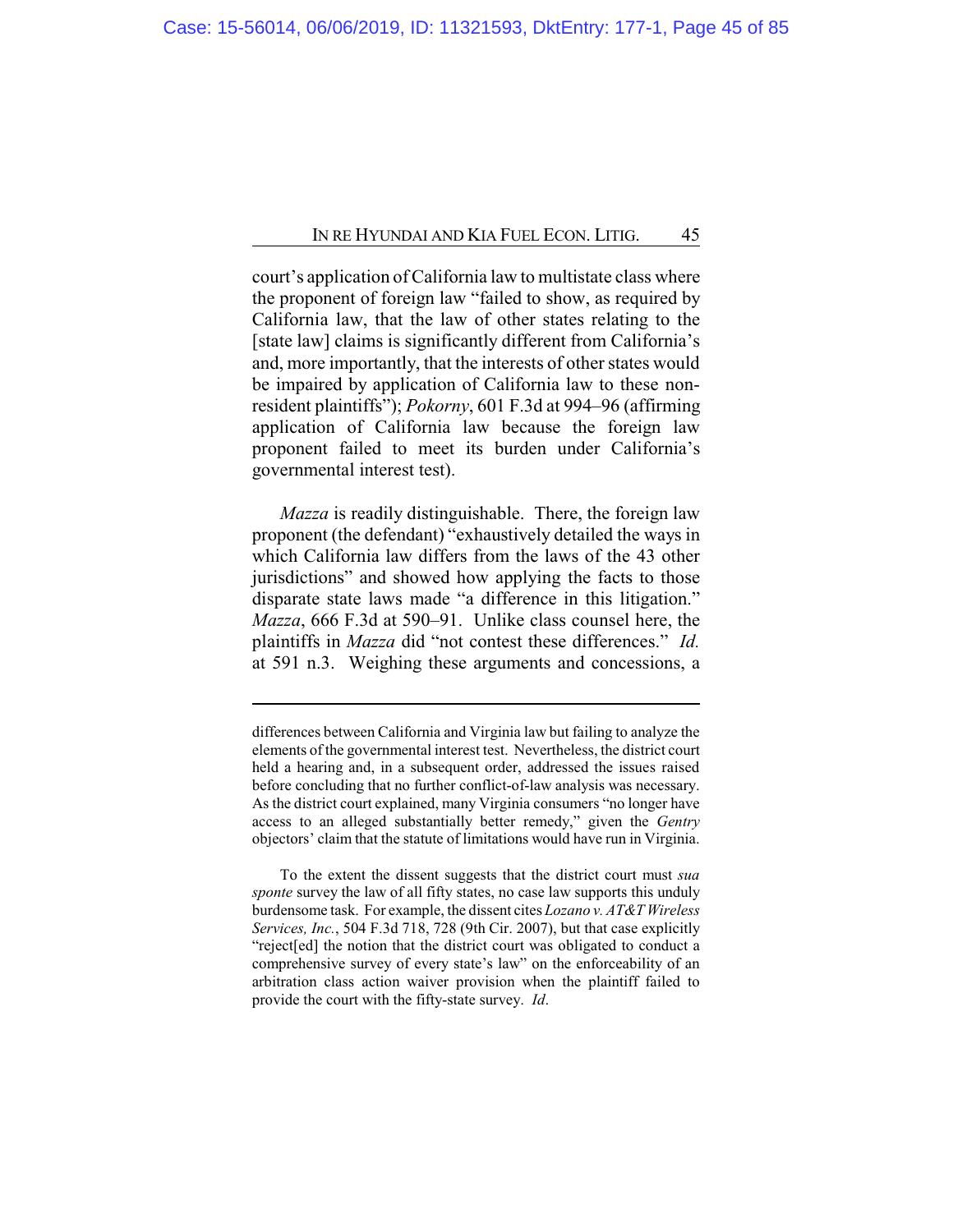divided panel concluded that the defendant had "met its burden" to show that foreign law applied "[u]nder the facts and circumstances of this case." *Id.* at 591, 594.

Importantly, the *Mazza* class was certified for litigation purposes. The prospect of having to apply the separate laws of dozens of jurisdictions presented a significant issue for trial manageability, weighing against a predominance finding. **7** *See also Zinser v. Accufix Research Inst., Inc.*, 253 F.3d 1180, 1190–92 (9th Cir. 2001) (treating state law variations as a subspecies of trial manageability concerns). In settlement cases, such as the one at hand, the district court need not consider trial manageability issues. *Amchem*, 521 U.S. at 620.

In *Hanlon*, we affirmed certification under Rule 23(b)(3) of a nationwide settlement class of car owners alleging violations of various state consumer laws. 150 F.3d at 1017, 1022. We held that common questions as to the defendant's knowledge and the existence of the problem (the same questions at issue here) predominated, notwithstanding "variations in state law." *Id.* at 1020, 1022–23. In rejecting the objectors' argument that "the idiosyncratic differences between state consumer protection laws" defeated predominance, we reasoned that the claims revolved around a "common nucleus of facts" and applied the longstanding rule that "differing remedies" do not preclude class certification. *Id.* at 1022–23. That same reasoning applies with even greater force here, where the class claims turn on

**<sup>7</sup>** Even so, *Mazza* left open the possibility of certifying a nationwide class "with subclasses for class members in different states, with different jury instruction[s] for materially different bodies of state law." 666 F.3d at 594.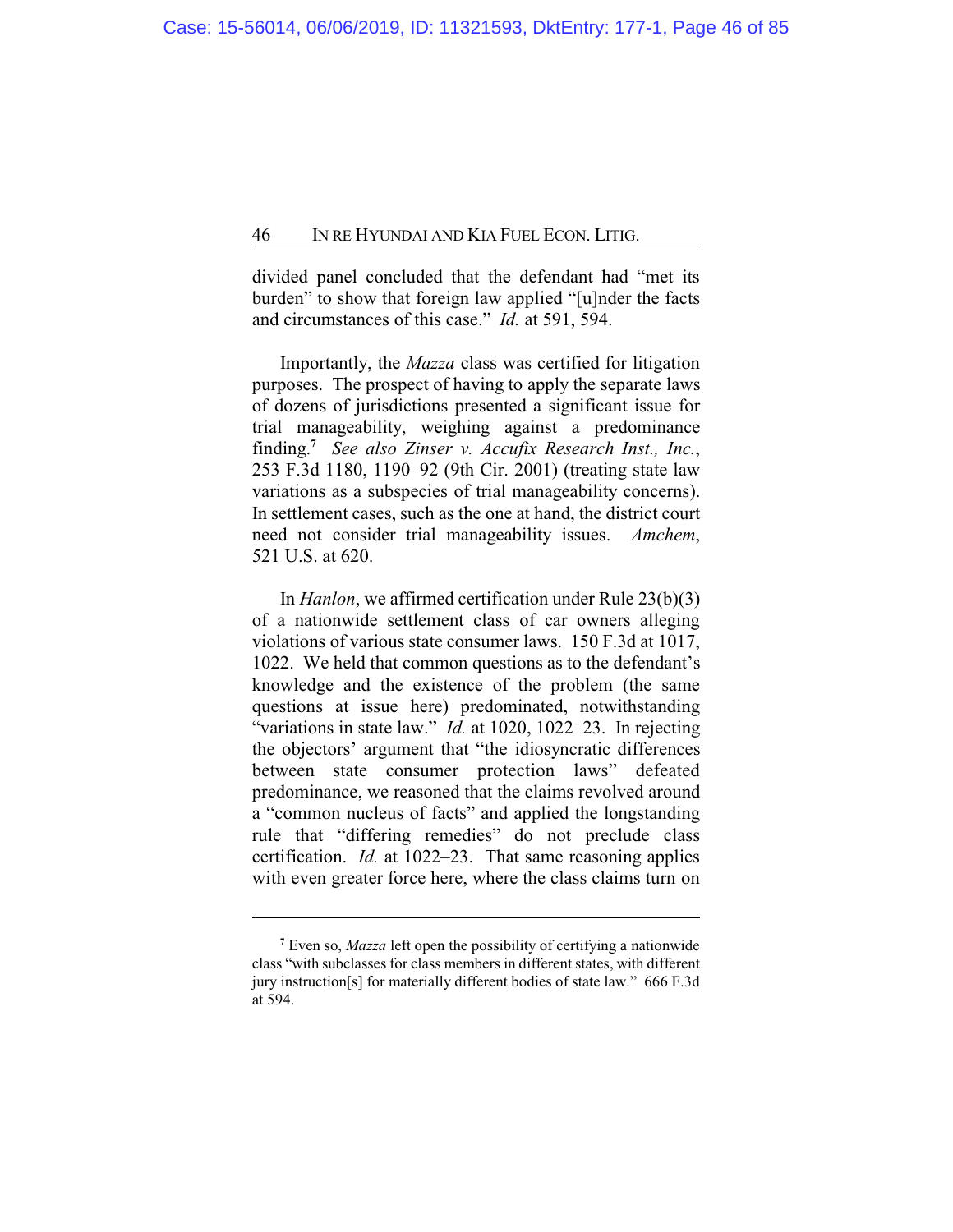the automakers' common course of conduct—their fuel economy statements—and no objector established that the law of any other states applied.**<sup>8</sup>**

# **ii. Application of California Law Satisfies Due Process**

Objector Linda Ruth Scott, a lead plaintiff in a Virginia class action that was transferred to California as part of the MDL, argues that application of California law violates her due process rights.**<sup>9</sup>** She asserts that Virginia, unlike most jurisdictions, does not provide cross-jurisdictional tolling of the statutes of limitations on her claims notwithstanding that her case was stayed upon transfer and remained pending in Virginia at the time of certification. Thus, she argues, certification of a nationwide class left Virginia class members with no real opportunity to opt out because their claims would otherwise be dismissed as time-barred.**<sup>10</sup>**

**<sup>8</sup>** Even if the *Gentry* plaintiffs had adequately raised and convincingly argued the distinctions between California and Virginia law under the governmental interest test or the contractual choice-of-law provision, the district court found that the potential differences in Virginia law were not so substantial as to predominate over other common issues or to preclude certification. That was not an abuse of discretion, and it is entirely consistent with our analysis in *Hanlon*, 150 F.3d at 1022–23.

**<sup>9</sup>** The settling parties assert that the district court did not apply any state's law to the claims at issue because the settlement eliminated the need to resolve them. We need not address this question and assume, for the purposes of Scott's due process argument, that the district court applied California law.

**<sup>10</sup>** Scott's argument has been a moving target. In opposing certification, she failed to raise a due process claimor request certification of a subclass. Rather, she asserted that by postponing its certification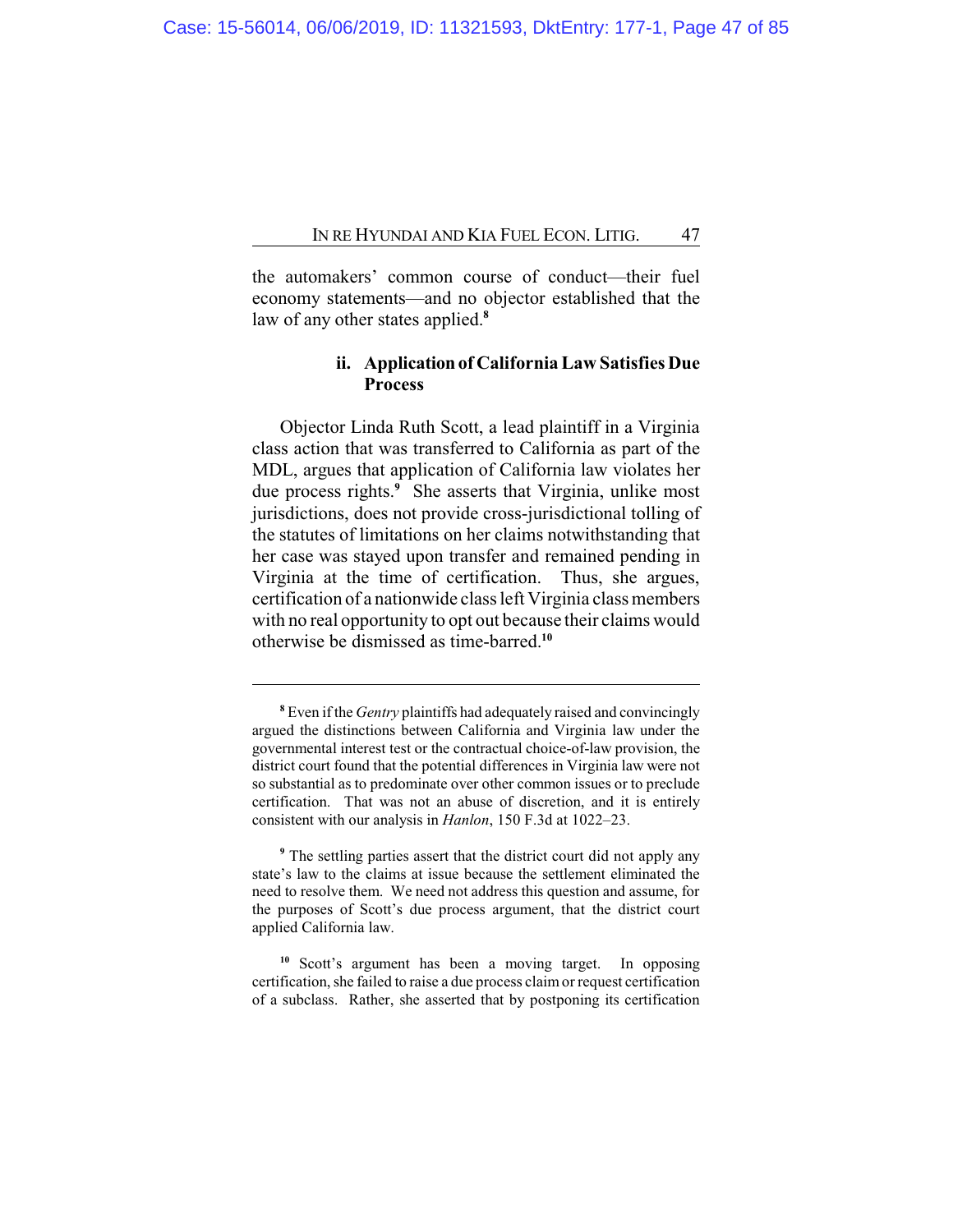But Scott does not dispute that she, like all class members, had the *right* to opt out. *See Epstein v. MCA, Inc.*, 179 F.3d 641, 648 (9th Cir. 1999); *see also Ortiz v. Fibreboard Corp.*, 527 U.S. 815, 848 (1999) ("[B]efore an absent class member's right of action [is] extinguishable due process require[s] that the member 'receive notice plus an opportunity to be heard and participate in the litigation,' and . . . 'at a minimum . . . an absent plaintiff [must] be provided with an opportunity to remove himself from the class." (quoting *Shutts*, 472 U.S. at 812) (last omission and last alteration in original)). Rather, she contends that as a practical matter, she and other Virginia class members "[could not] opt out ofthis nationwide class action settlement because the District Court refused to certify a Virginia subclass with recognized class representatives asserting Virginia causes of action."

Attorney Feinman, however, acknowledged that he filed a class action (along with two other mass actions) in Virginia after the creation of the MDL to toll the statute of limitations there, preserving claims for Virginia plaintiffs who decided to opt out of the MDL settlement. Indeed, a handful of Virginia plaintiffs did opt out of the settlement and continued their litigation in Virginia, along with plaintiffs who purchased subject vehicles after November 2, 2012, without any statute of limitations issues. *See Gentry v. Hyundai Motor Am., Inc.*, No. 3:13-CV-00030, 2017 WL 354251

decision until it approved the settlement, the district court violated its obligation to rule on certification "[a]t an early practicable time," Fed. R. Civ. P.  $23(c)(1)(A)$ . In supplemental briefing ordered by the district court to address cross-jurisdictional tolling, Scott then raised her due process argument and asked the court to deny nationwide class certification "until a Virginia sub-class is created" or remand "to allow the Virginia class the opportunity to obtain certification to preserve the statute of limitations."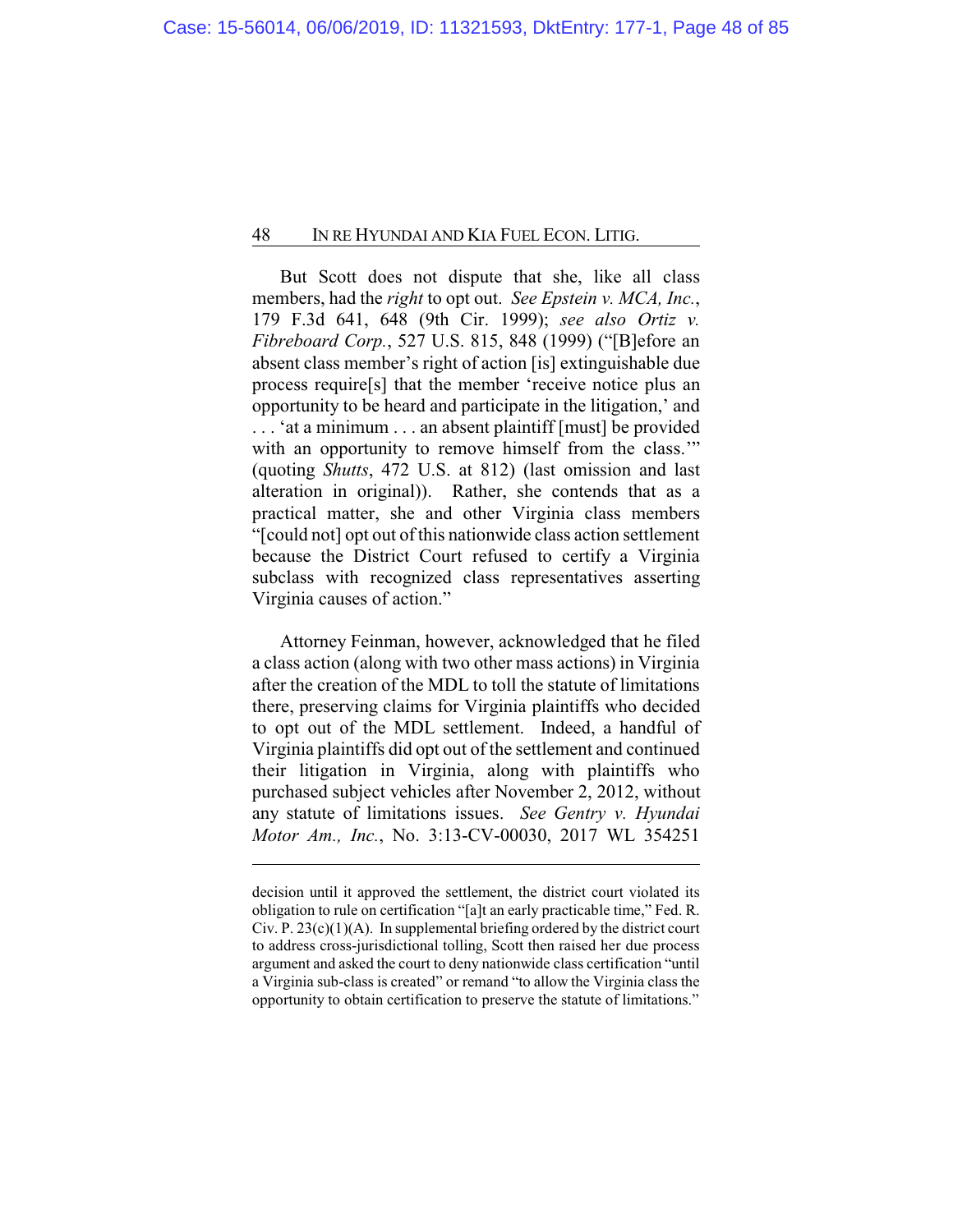(W.D. Va. Jan. 23, 2017), *aff'd in part, dismissed in part sub nom. Adbul-Mumit v. Alexandria Hyundai, LLC*, 896 F.3d 278 (4th Cir. 2018), *cert. denied*, 2018 WL 5085410 (U.S. 2018).**<sup>11</sup>** Ultimately, the Virginia courts dismissed two out of the three actions for pleading deficiencies. The sole remaining action survived the pleading stage with only one lemon law claim regarding the onboard mileage calculator, not the fuel economymisrepresentations at issue in the MDL. The statute of limitations issue raised here did not feature in the district court's or Fourth Circuit's decisions.

Even assuming that the statute of limitations would have barred the claims of Virginia plaintiffs who opted out of the settlement, *Hanlon* forecloses Scott's requested relief. In *Hanlon*, as here, multiple class actions were filed and then consolidated in California following a federal agency's investigation, with the defendant announcing a remedial plan and entering into a settlement only after the class moved for certification. *See* 150 F.3d at 1018. Like Scott, an objector in *Hanlon* filed a late class action in another state and sought to litigate it in contravention of the district court's orders. *See id.* at 1019. We explained that while the objector was free to opt out of the class by filing the out-of-state action, he had no right to do so on behalf of anyone else:

> The procedural due process rights of [class] members include an opportunity to be excluded from the action. The right to participate, or to opt-out, is an individual one and should not be made by the class representative or the class counsel. There is

**<sup>11</sup>** We hereby **GRANT** Scott's motion for judicial notice of the petition for writ of certiorari arising from the Fourth Circuit case.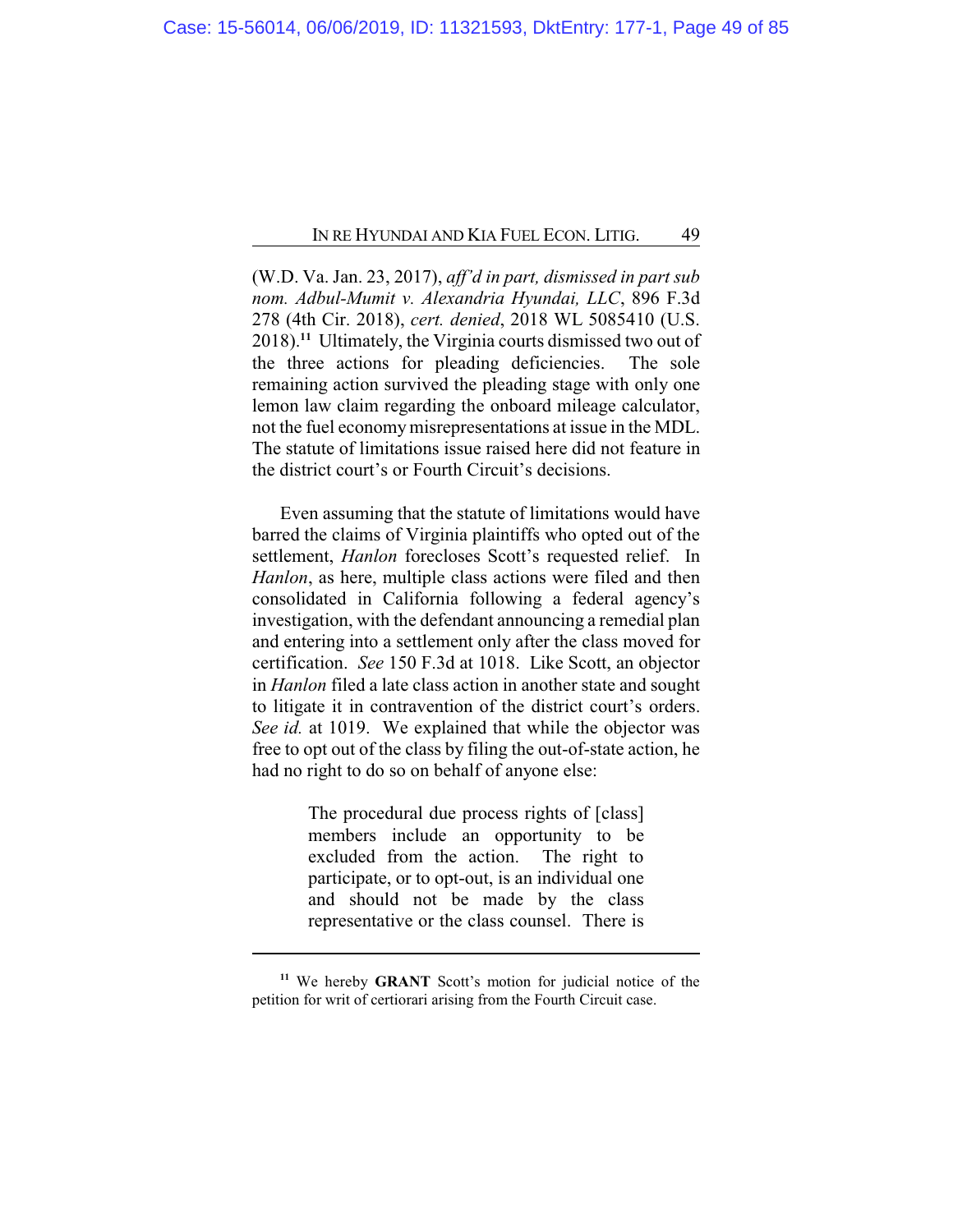no class action rule, statute, or case that allows a putative class plaintiff or counsel to exercise class rights en masse, either by making a class-wide objection or by attempting to effect a group-wide exclusion from an existing class. Indeed, to do so would infringe on the due process rights of the individual class members, who have the right to intelligently and individually choose whether to continue in a suit as class members. Additionally, to allow representatives in variously asserted class actions to opt a class out without the permission of individual class members "would lead to chaos in the management of class actions."

*Id.* at 1024 (internal citations omitted) (quoting *Berry Petroleum Co. v. Adams & Peck*, 518 F.2d 402, 412 (2d Cir. 1975)).

Scott claims that the statute of limitations issue and due process "require[] that the [Virginia] [sub]class *as a whole* be remanded" (emphasis added). But what she seeks to do here is exactly what *Hanlon* held was forbidden—opt out a state subclass.

Finally, Scott argues that by "not creating a Virginia subclass," the district court was "using the [MDL] process and [Rule] 23 to deny the Virginians their day in court." But she has it backwards. Scott seeks to displace the operation of federal law—the MDL statute and class certification rules—to accommodate a single state's tolling rule. The Supremacy Clause forecloses such an argument. *See Shady*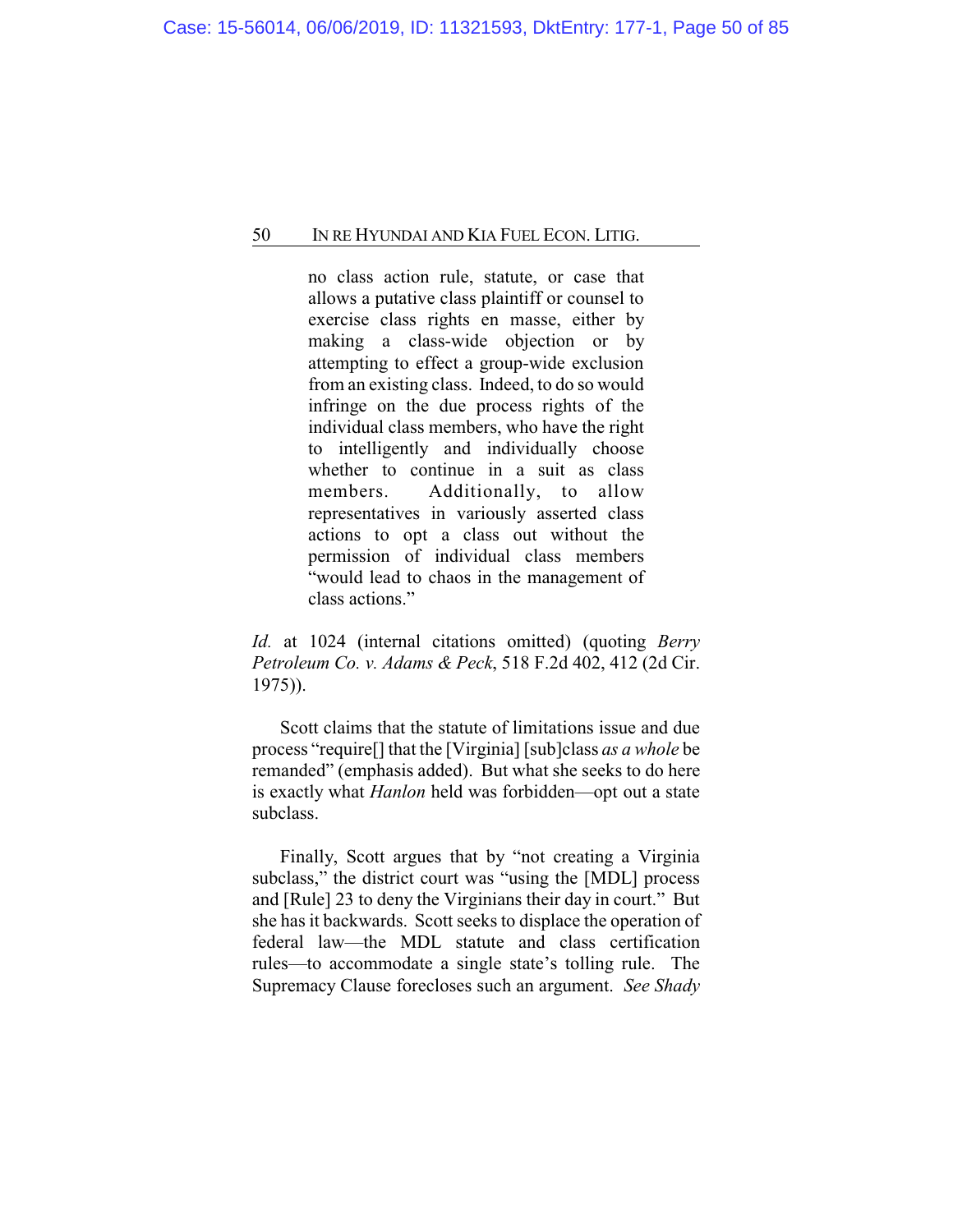*Grove Orthopedic Assocs., P.A. v. Allstate Ins.*, 559 U.S. 393, 398–99 (2010) (explaining that if a proposed class meets Rule 23's criteria, state law cannot prohibit certification).

Scott relies heavily on *Shutts* to support her due process claim, but she misunderstands the due process rights it addressed.**<sup>12</sup>** *Shutts* distinguished the "minimum contacts requirement" that can be asserted by "out-of-state defendants or parties in the procedural posture of a defendant" in multistate cases from the process due "to absent class-action plaintiffs" based on their "constitutionally recognized property interest" in "a chose in action." 472 U.S. at 807. Because absent class plaintiffs face fewer litigation-related burdens than out-of-state defendants in nonclass suits, "the Due Process Clause need not and does not afford the former as much protection from . . . jurisdiction as it does the latter." *Id.* at 811. "[T]o bind an absent plaintiff concerning a claim for money damages or similar relief at law," the district court is obligated to provide only "minimal procedural due process protection." *Id.* at 811–12. *Shutts* "identified various procedural safeguards that are necessary to bind absent class members, including notice, the opportunity to be heard, the opportunity to opt out, and adequate representation," *Epstein*, 179 F.3d at 648, all of which were present here.

<sup>&</sup>lt;sup>12</sup> The settling parties also contend that Scott's due process argument is unripe. We need not resolve this question because the certification issue Scott raises is dispositive. *See Ortiz.*, 527 U.S. at 831 (1999) ("Ordinarily, [an] ... Article III court must be sure of its own jurisdiction before getting to the merits. But the class certification issues are, as they were in *Amchem*, 'logically antecedent' to Article III concerns, and . . . may properly be treated before [them]." (internal citations omitted) (quoting *Amchem*, 521 U.S. at 612)).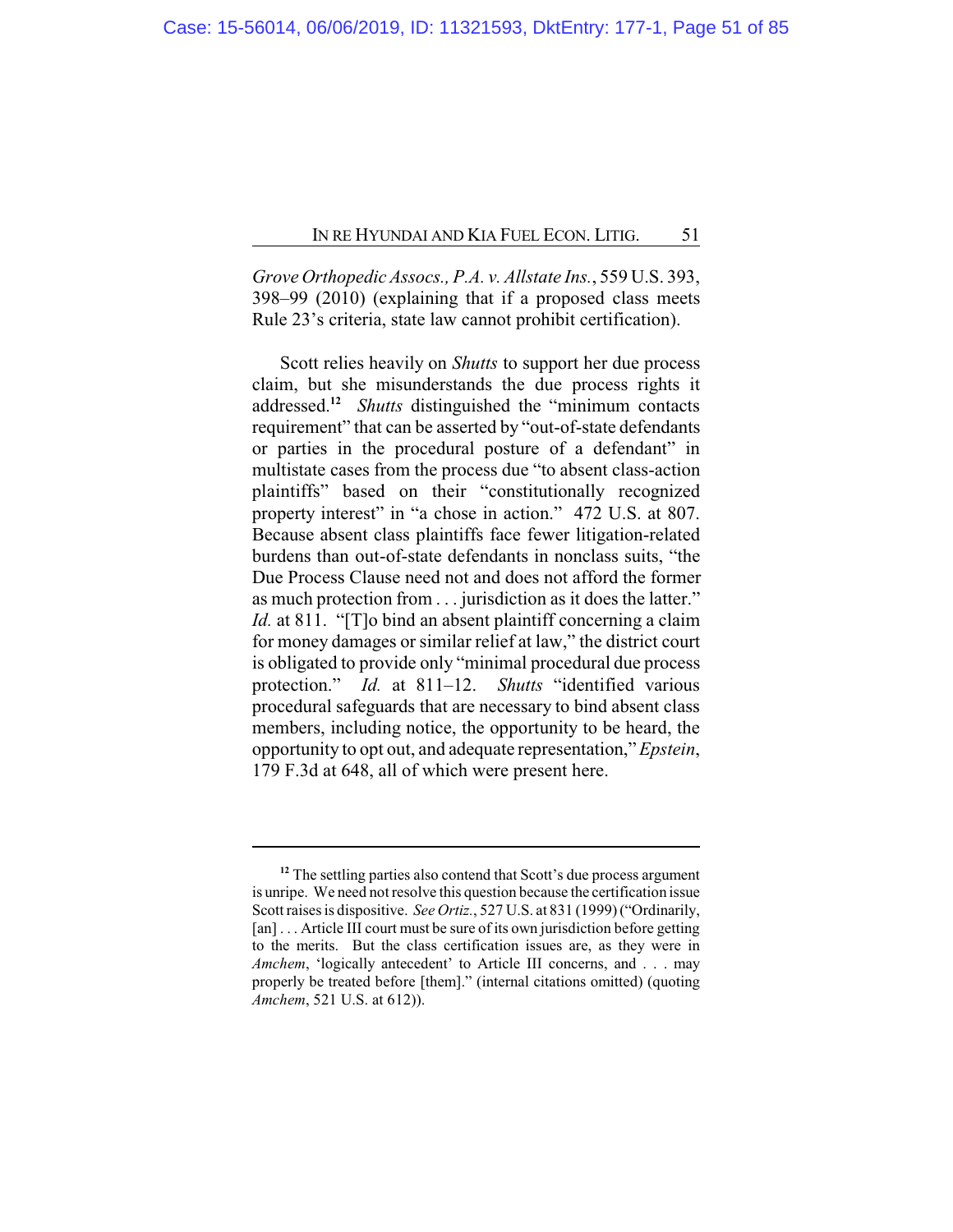As for the minimum contacts requirement, which out-ofstate defendants could raise, that the application of a state's law must not be "arbitrary [or] fundamentally unfair," California has extensive contacts that satisfy this due process requirement here. *Id.* at 818. For example, Hyundai Motor America is incorporated and has its principal place of business in California and roughly 10.7% of the class vehicles were sold in California.

\* \* \*

In sum, the district court did not abuse its discretion in finding that common issues predominated.

## **2. Adequacy**

Separate from the predominance analysis, due process "requires that the named plaintiff at all times adequately represent the interests of the absent class members." *Shutts*, 472 U.S. at 812. This adequacy requirement, formalized in Rule  $23(a)(4)$ , "serves to uncover conflicts of interest between named parties and the class they seek to represent" as well as the "competency and conflicts of class counsel." *Amchem*, 521 U.S. at 625, 626 n.20. To determine legal adequacy, we resolve two questions: "(1) do the named plaintiffs and their counsel have any conflicts of interest with other class members and (2) will the named plaintiffs and their counsel prosecute the action vigorously on behalf of the class?" *Hanlon*, 150 F.3d at 1020.

Scott contends that class counsel were inadequate because they failed to protect the rights of absent Virginia class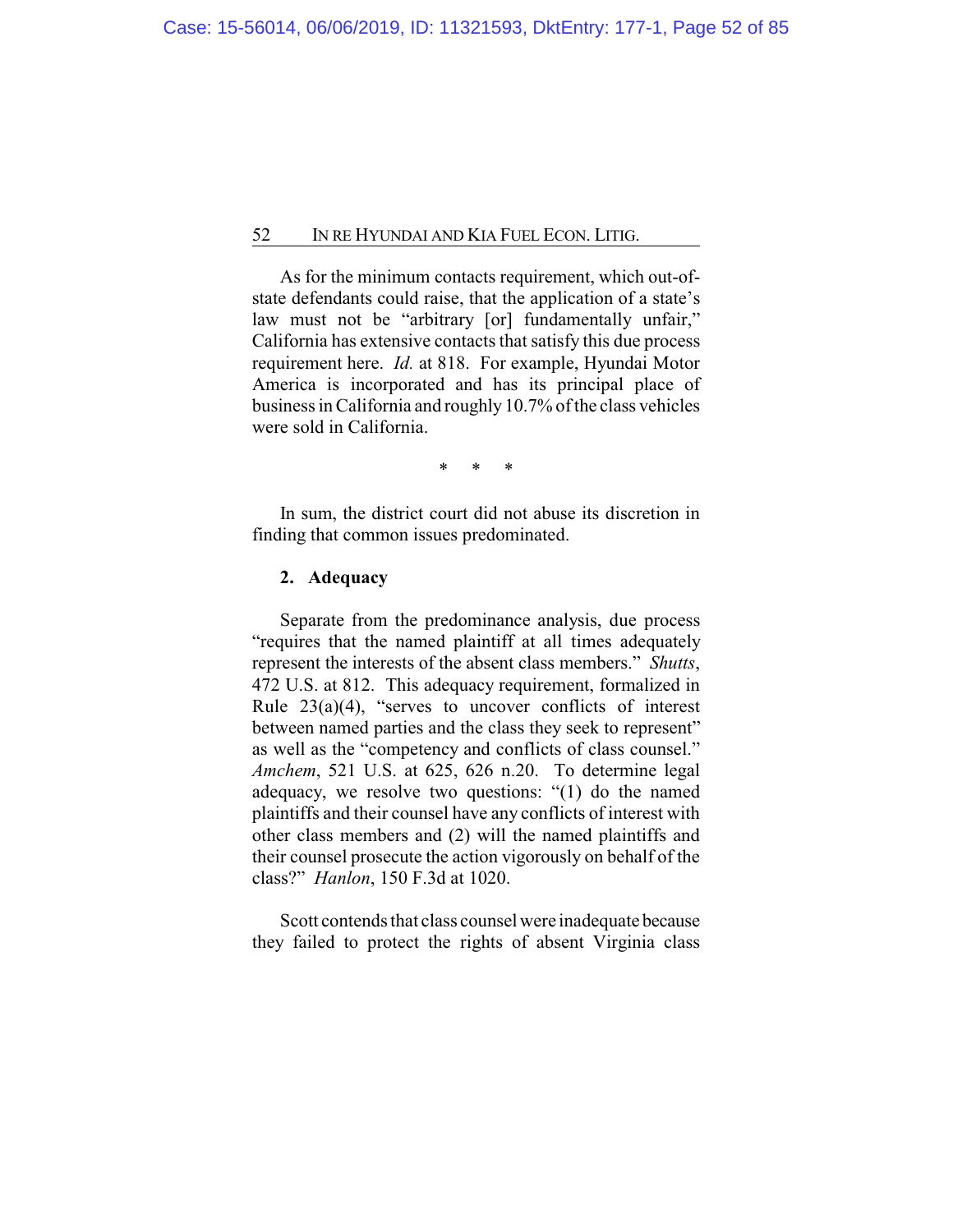members to opt out of the settlement. Since class counsel did in fact protect Virginians' right to opt out, this argument is meritless.

Scott also argues that class counsel Hagens Berman, the firm representing the *Brady* and *Hunter* plaintiffs, now has a potential conflict with the class. She asserts that more than two years after the settlement was signed, Hagens Berman and the firm representing Hyundai jointly represented consumers in a putative class action suit against Volkswagen for alleged fraud regarding vehicle emissions. Scott identifies no authority establishing that a co-counsel relationship between class counsel and defense counsel in a future, unrelated case presents a conflict.

## **B. Settlement Approval**

A binding settlement must provide notice to the class in a "reasonable manner" and otherwise be "fair, reasonable, and adequate." Fed. R. Civ. P.  $23(e)(1)$ ,  $(2)$ . Various objectors allege inadequacies in the notice and claim forms and purported collusion between class counsel and the automakers. None of their claims have merit.

# **1. The Notice to Class Members Provided Sufficient Information**

Before the district court approves a class settlement under Rule 23(e), it is "critical" that class members receive adequate notice. *Hanlon*, 150 F.3d at 1025. To satisfy Rule 23(e)(1), settlement notices must "present information about a proposed settlement neutrally, simply, and understandably." *Rodriguez v. W. Publ'g Corp.*, 563 F.3d 948, 962 (9th Cir. 2009). "Notice is satisfactory if it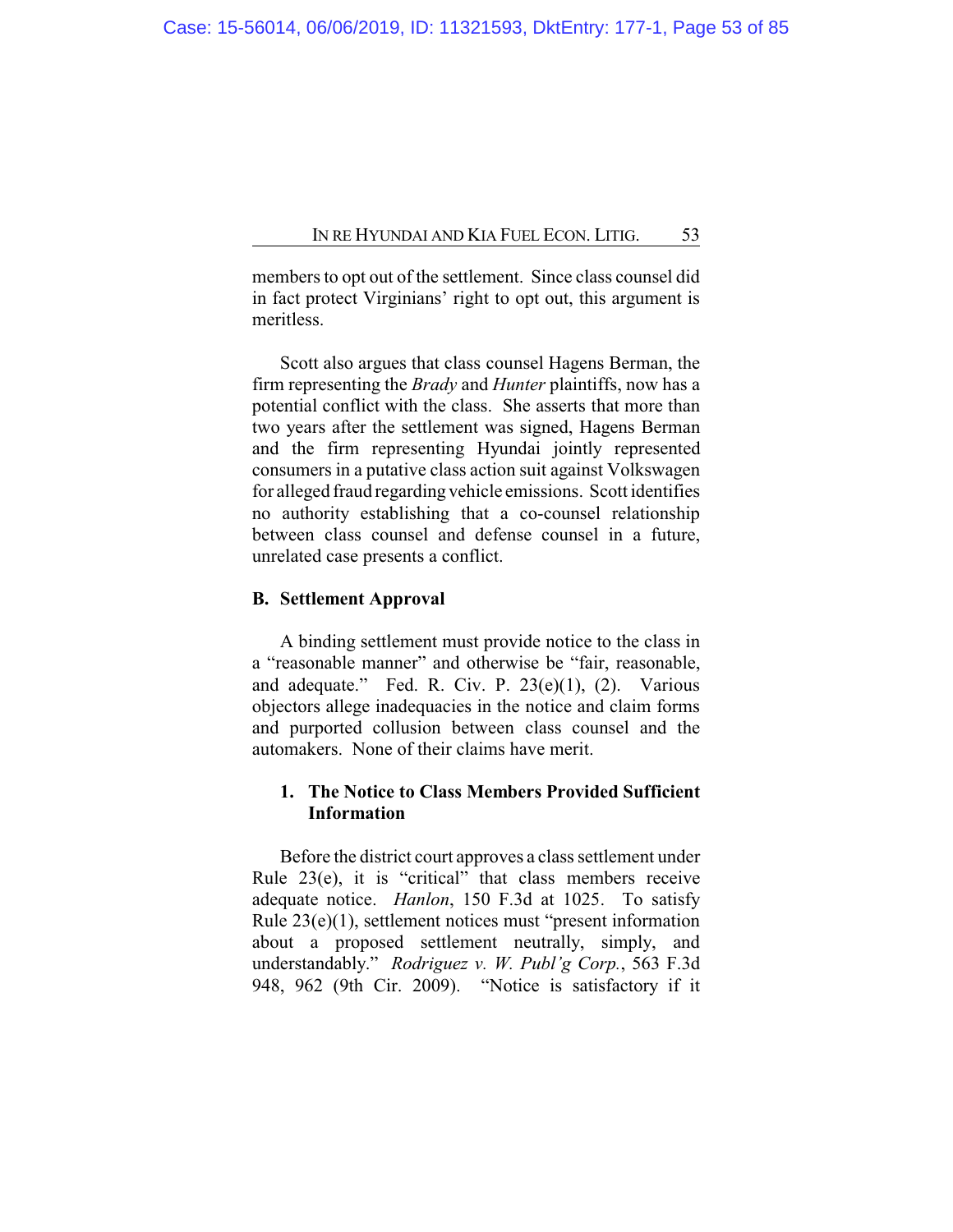'generally describes the terms of the settlement in sufficient detail to alert those with adverse viewpoints to investigate and to come forward and be heard.'" *Id.* (quoting *Churchill Vill., LLC v. Gen. Elec.*, 361 F.3d 566, 575 (9th Cir. 2004)).

Fetsch and Roland argue that class members who were already participating in the automakers' voluntary Reimbursement Program "likelywere unaware that additional compensation . . . could be received" by remaining in the program because this information was "buried" on page 11 of the long form notice and was omitted from the short form and email notices. In fact, the very first page of the long form notice informed class members: "If you previously received money under the [Reimbursement Program], you may still be able to receive a payment from the Settlement."

As for the short form notice, it was designed to be, as the name suggests, short. Its primary purpose was to alert class members to the settlement, provide a high-level overview of the process, including critical dates, and explain where class members could obtain additional information, such as eligibility information and claim forms. In addition, after outlining some of the potential compensation, it informed class members that "[o]ther settlement benefits exist" and invited them to use an online calculator to estimate their individual benefit under each of the various compensation options based on a host of personalized factors. The short form notice "highly recommended" that class members "use this reimbursement calculator to evaluate [their] options based on [their] own circumstances . . . before submitting a claim." This notice was more than adequate.

Nor was it misleading for the various notices to inform class members that "[h]igh mileage drivers may receive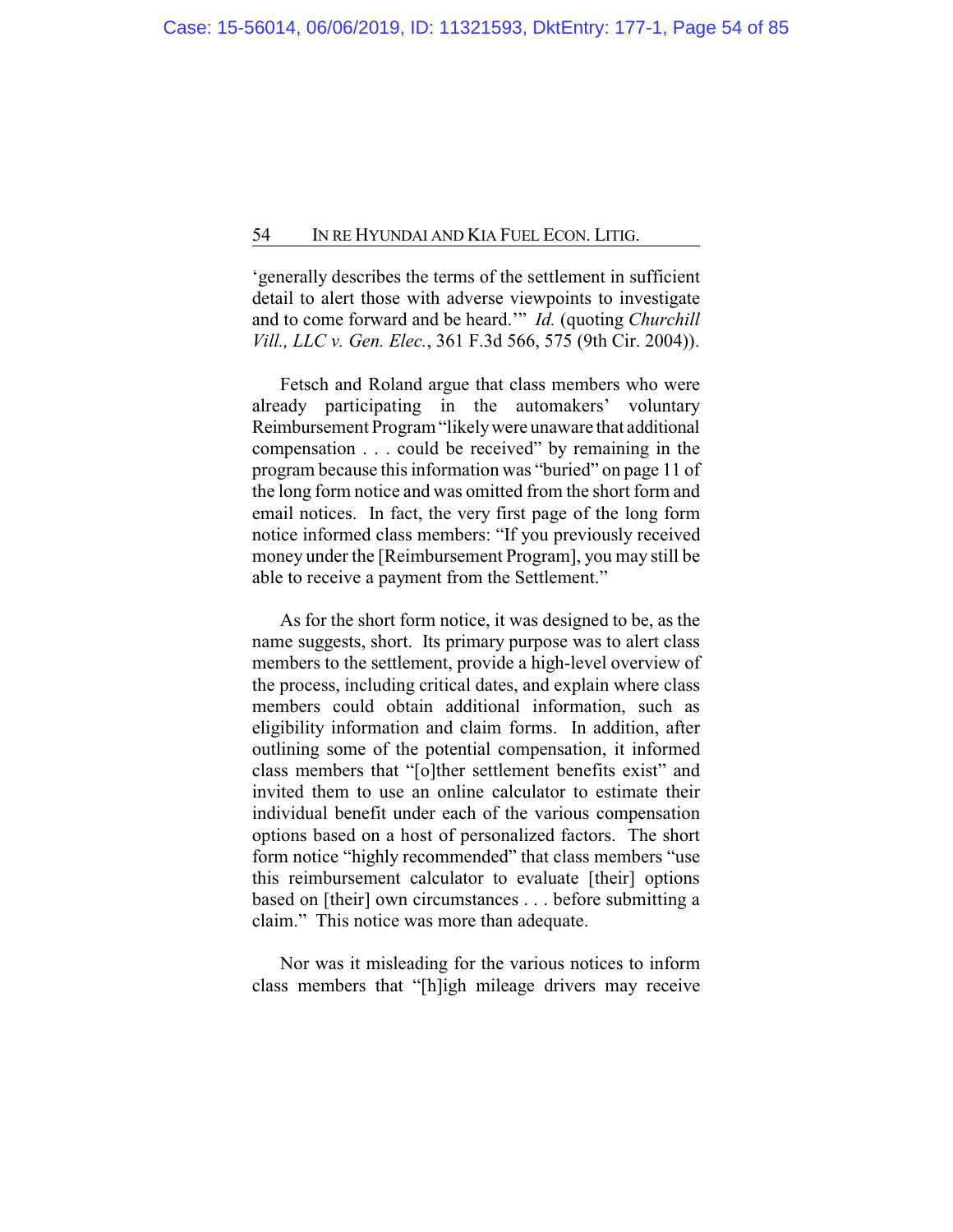greater amounts by participating in the . . . Reimbursement Program." Since compensation under the Reimbursement Program was proportional to the number of miles driven and thus theoretically unlimited, that statement was true. Moreover, it served the valuable purpose of warning highmileage drivers that choosing a lump sum payment might not have been in their best interests.

Finally, in arguing that the notices did not explain in a "step-by-step" formula how each class member's benefit is calculated, Fetsch and Roland seek to impose a higher standard than is required. A settlement notice need not "provide an exact forecast" of the award each class member would receive, let alone a detailed mathematical breakdown; it merely must give class members "enough information so that those with 'adverse viewpoints' could investigate and 'come forward and be heard.'" *Online DVD-Rental*, 779 F.3d at 946–47 (9th Cir. 2015) (quoting *Lane v. Facebook, Inc.*, 696 F.3d 811, 826 (9th Cir. 2012)).

## **2. The Claim Forms Were Not Overly Burdensome**

Objectors Ahearn and York argue that no claim forms were necessary at all and that the automakers should have automatically made lump sum payments to class members who did not request another form of compensation. They cite no evidence that this was possible. The district court found that the automakers did "not have complete records of resales of the class vehicles," and Ahearn and York fail to explain how the automakers could have identified subsequent purchasers who were also part of the class. They do not dispute that it was reasonable for the settlement to provide class members with different monetary recovery options based on miles driven and ownership status—information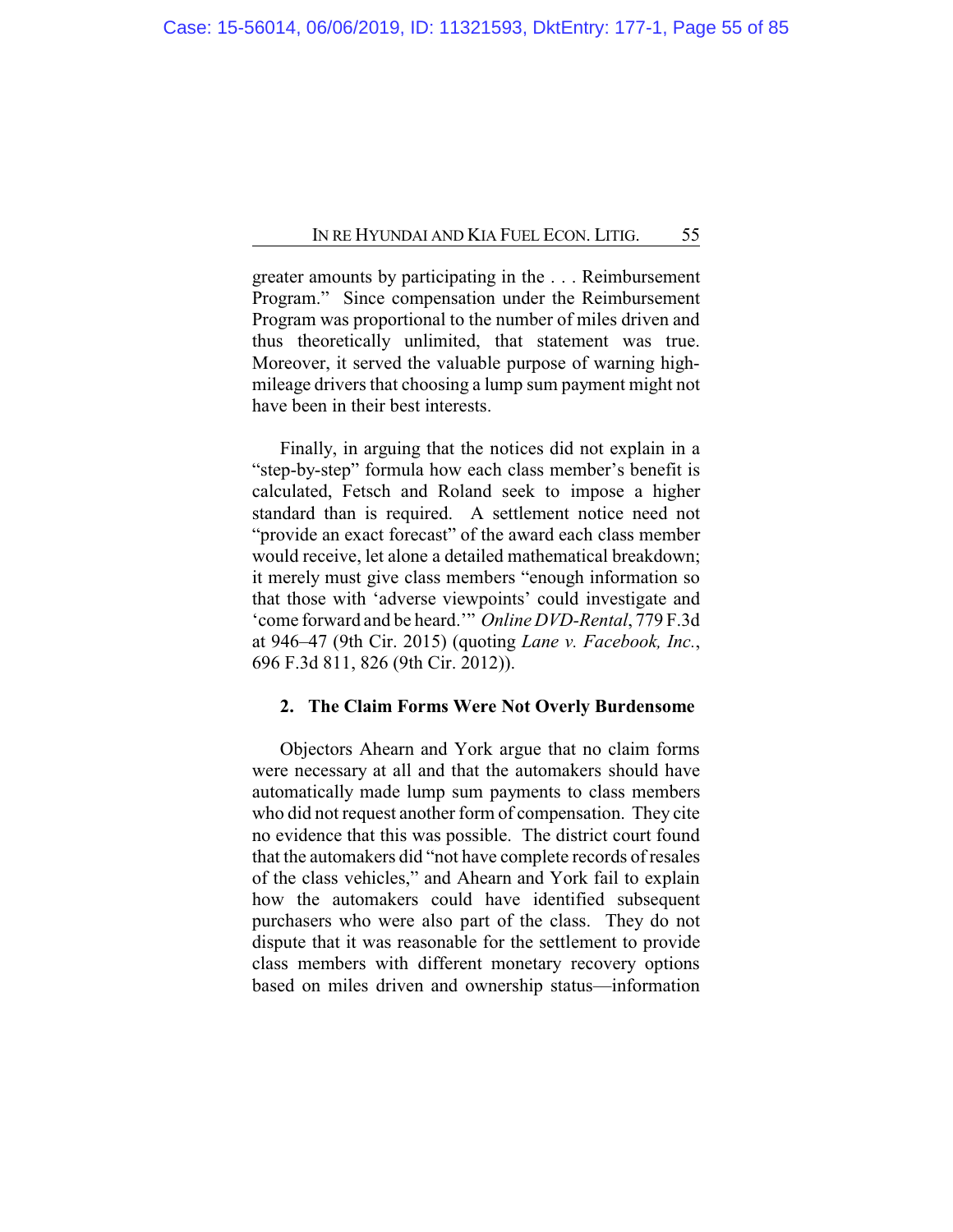also not in the automakers' possession. Given that the automakers lacked complete information to determine the identities of all class members and the amounts of their claims, the district court properly exercised its discretion in finding that "some sort of claims process is necessaryin order to verify . . . that the claimant is a current owner, former owner, or current or former lessee of a qualifying vehicle."

Ahearn, York, Fetsch, and Roland contend that the claim forms required too much documentation, such as proof of a class member's current address and proof of sale or ownership, and that this documentation burden is reflected in low claim participation rates. However, class members could easily avoid most documentation requirements by submitting an online claim form, which pre-populated information after class members entered their vehicle identification number and the unique class member identification number provided by their notices. Fetsch and Roland cite no evidence that any claims submitted on the paper claim form were, as they speculate, "denied because one box was not checked or one piece of documentation was not turned in."

Ahearn and York contend that the 21% of class members who had filed claims for lump sum payments as of March 31, 2015 was an unreasonably low participation rate and that the "daunting claim form" was to blame. As of May 31, 2015—more than a month before the July 6, 2015 claims deadline—the participation rate of lump sum claimants had increased to 23%. We have approved class action settlements "where less than five percent of class members file claims." *Online DVD-Rental*, 779 F.3d at 945; *see also Rodriguez*, 563 F.3d at 967 (holding that the district court did not abuse its discretion in approving settlement class where 14% of 376,301 putative class members returned claim forms). And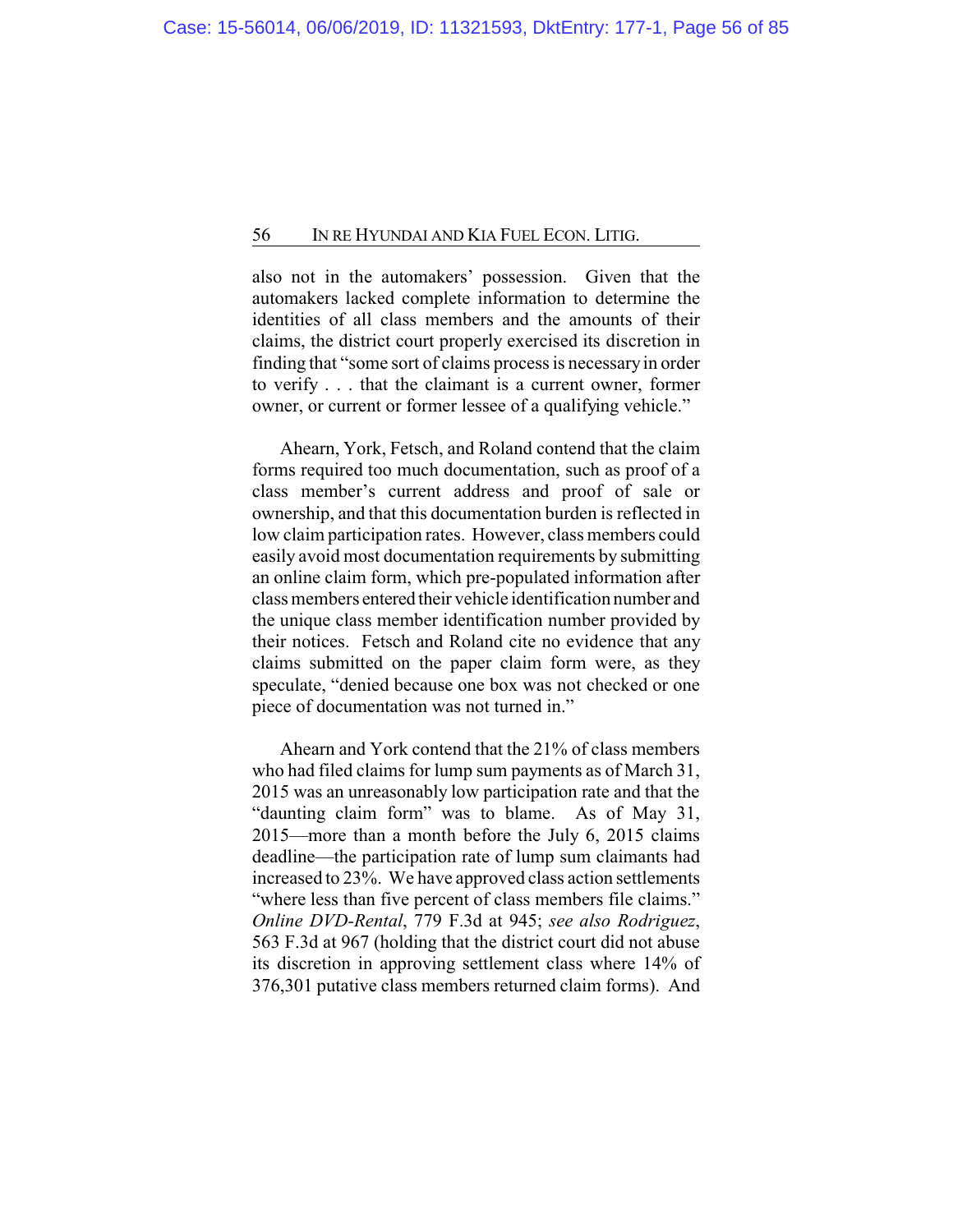the 23% participation rate here must be viewed in light of the 59% of class members who took advantage of the Reimbursement Program prior to notice of the settlement. As the district court recognized, many of these class members "would decide not to submit a claims form at all" if they were satisfied with the automakers' voluntary compensation.

# **3. There Is No Evidence of Collusion Between Class Counsel and the Automakers**

Rule 23(e) ensures that unnamed class members are protected "from unjust or unfair settlements affecting their rights." *Amchem*, 521 U.S. at 623 (1997). When the district court determines that a proposed settlement is fundamentally fair, adequate, and reasonable, our review "is extremely limited." *Hanlon*, 150 F.3d at 1026. We consider the overall fairness of "the settlement taken as a whole, rather than the individual component parts," because "[n]either the district court nor this court ha[s] the ability to 'delete, modify or substitute certain provisions.'" *Id.* (quoting *Officers for Justice v. Civil Serv. Comm'n*, 688 F.2d 615, 630 (9th Cir. 1982)).

The objectors argue that the settlement reached here was a "sweetheart deal." To the contrary, the settlement bears none of the typical signs of collusion between class counsel and defendants, such as when class counsel "receive a disproportionate distribution of the settlement," *Bluetooth Headset*, 654 F.3d at 947 (quoting *Hanlon*, 150 F.3d at 1021), the agreement contains a "clear sailing" provision for attorney's fees "separate and apart from class funds," *id.*, or unawarded fees revert to the defendants rather than to the class, *id.* This case stands in contrast to *Bluetooth Headset*, in which the settlement paid the class "zero dollars" and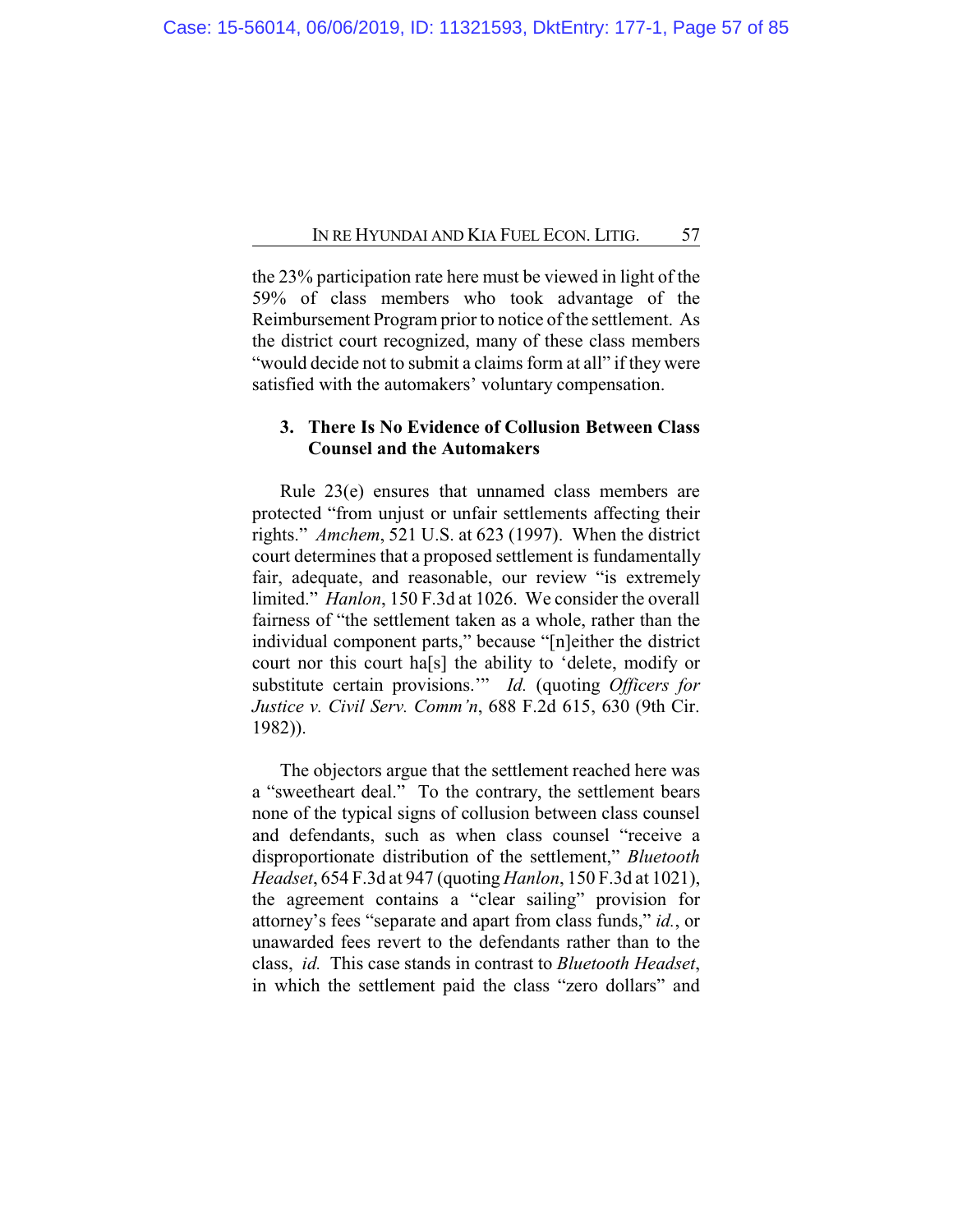contained a "clear sailing" provision in which "defendants agreed not to object" to an award of attorney's fees totaling eight times the *cy pres* award, and a "kicker" clause whereby "all fees not awarded would revert to defendants." *Id.* at 938, 947. The district court there made no findings under *either* the lodestar or the percentage method and instead awarded what "defendants agreed to pay." *Id.* at 943.

The settlement also bears no resemblance to the one in *Amchem*, which allowed defendants to withdraw in ten years while the class remained bound in perpetuity, limited the number of plaintiffs who could reject it and pursue individual claims each year, set annual caps on claims for each disease, set numerical and dollar limits on extraordinary claims above the fixed compensation ranges, offered no adjustments for inflation, and provided no compensation for certain claims and injuries. *Amchem*, 521 U.S. at 604–05, 627. Here, the settlement has no clear sailing or kicker clauses, the automakers successfully litigated a reduction in fees, the court made findings, and the class received tens of millions of dollars. Moreover, the settlement here "was negotiated over multiple mediation sessions with a respected and experienced mediator," class counsel were "experienced," and class members had plenty of opportunities to raise their concerns at seven hearings over seventeen months.

Fetsch and Roland assert that the automakers "looked for a settling group of plaintiffs that would provide them the lowest settlement cost," a phenomenon known as a "reverse auction." *See Negrete v. Allianz Life Ins. Co. of N. Am.*, 523 F.3d 1091, 1099 (9th Cir. 2008). As in *Negrete*, however, they have "floated out the specter of a reverse auction, but brought forth no facts to give that eidolon more substance." *Id.*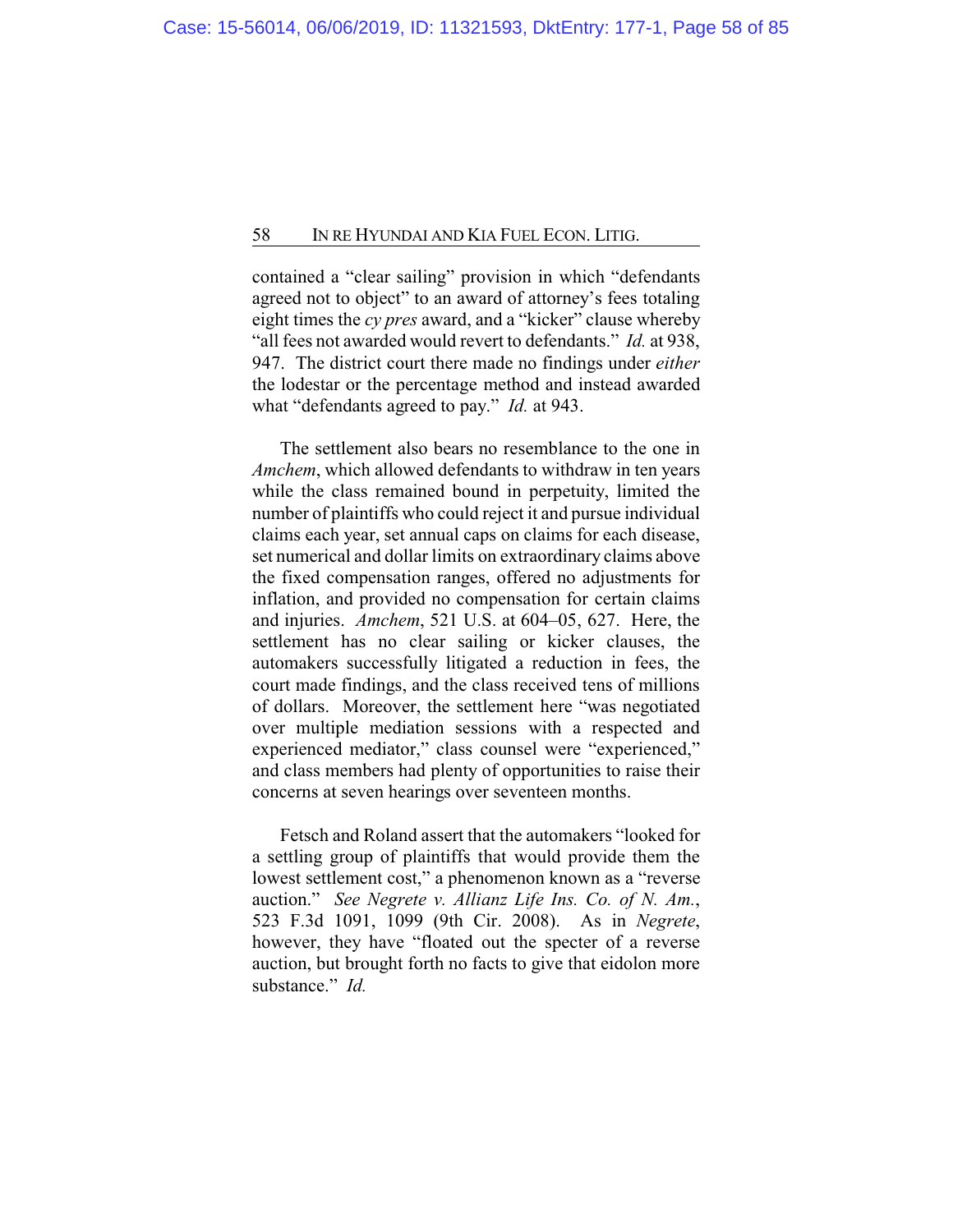It is true, as Fetsch and Roland point out, that class action defendants are generally indifferent to the allocation of settlement funds between class and counsel, which can encourage a settlement that is overly generous to counsel at the expense of the class. But here such concerns are out of place. No objector disputes the district court's finding that the settlement "provides substantial relief," including a "substantial cash payout, ranging from \$240 to \$1,420" per class member. The settling parties agreed on the amount of class compensation more than six months *before* negotiating, "over multiple mediation sessions with a respected and experienced mediator," the "reasonable" attorney's fees provided in the settlement agreement. We have previously approved such an approach, *see Hanlon*, 150 F.3d at 1029, and "[w]e put a good deal of stock in the product of an armslength, non-collusive, negotiated resolution," *Rodriguez*, 563 F.3d at 965.

Providing further assurance that the agreement was not the product of collusion, class counsel McCuneWright did not reach an agreement with the automakers regarding the amount of attorney's fees to which they were entitled. After a contested fee motion, the district court awarded McCuneWright approximately half of the fees that they had requested.

Finally, the objectors contend that the unreasonably high attorney's fees award evidences collusion in the settlement. Ahearn and York argue that the award "bears all the hallmarks of collusion," and Fetsch and Roland claim that class counsel was motivated to give the automakers a "great deal" in exchange for not opposing their requested fees.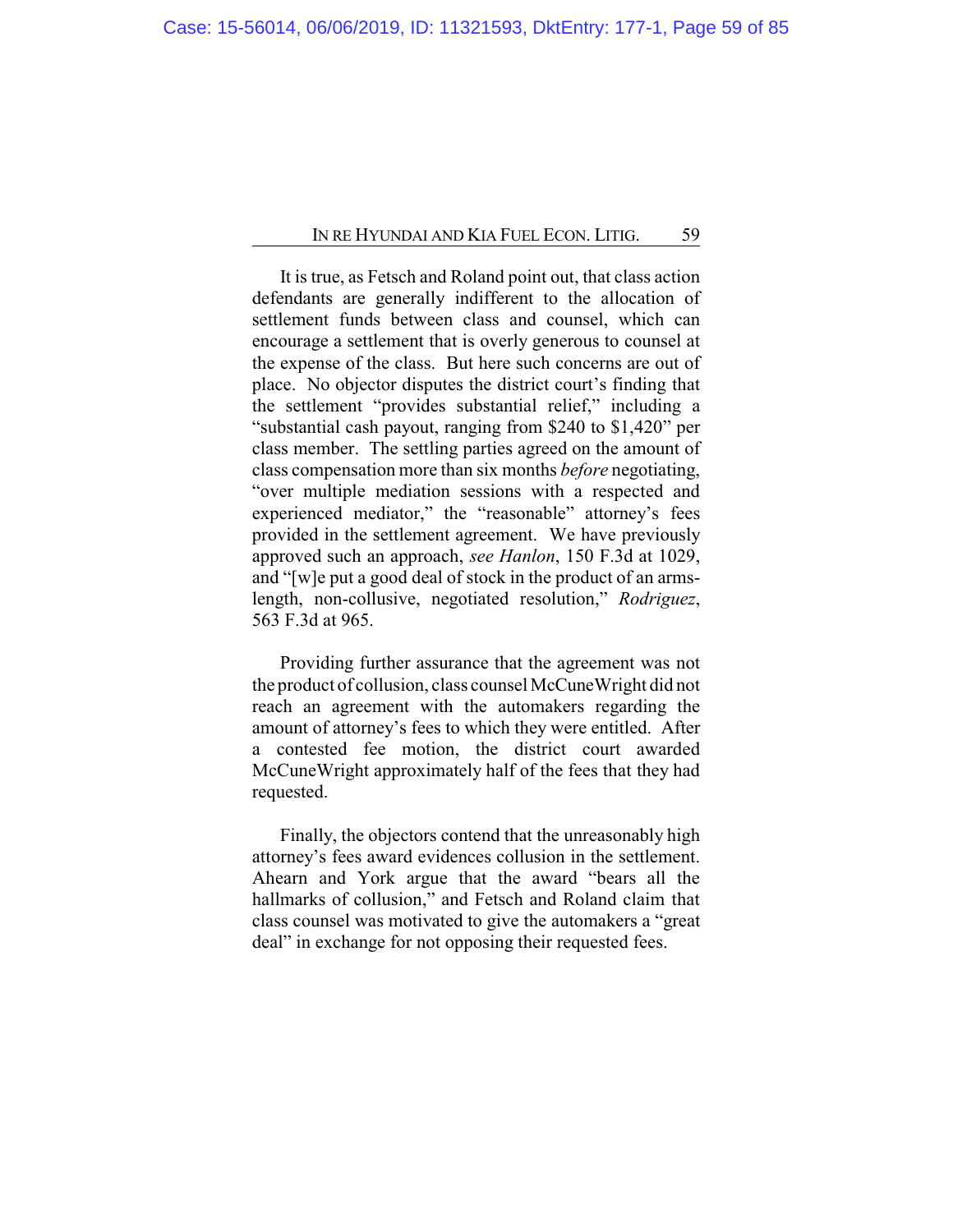Courts in this circuit determine attorney's fees in class actions using either the lodestar method or the percentage-ofrecovery method. *Hanlon*, 150 F.3d at 1029. "The lodestar calculation begins with the multiplication of the number of hours reasonably expended by a reasonable hourly rate." *Id.* The district court may then adjust the resulting figure upward or downward to account for various factors, *see Kerr v. Screen Extras Guild, Inc.*, 526 F.2d 67, 70 (9th Cir. 1975), including the quality of the representation, the benefit obtained for the class, the complexity and novelty of the issues presented, and the risk of nonpayment, *Hanlon*, 150 F.3d at 1029.

In class action cases where the defendants provide monetary compensation to the plaintiffs, "courts have discretion to employ either the lodestar method or the percentage-of-recovery method." *Bluetooth Headset*, 654 F.3d at 942. In the percentage method, "the court simply awards the attorneys a percentage of the fund sufficient to provide class counsel with a reasonable fee," using 25% as a benchmark. *Hanlon*, 150 F.3d at 1029. Similar to the lodestar, the 25% benchmark can be adjusted upward or downward, depending on the circumstances. *See Six (6) Mexican Workers v. Ariz. Citrus Growers*, 904 F.2d 1301, 1311 (9th Cir. 1990). When valuing the settlement is difficult or impossible, the lodestar method may prove more convenient, *see Hanlon*, 150 F.3d at 1029, but "no presumption in favor of either the percentage or the lodestar method encumbers the district court's discretion to choose one or the other," *In re Wash. Pub. Power Supply Sys. Sec. Litig.*, 19 F.3d 1291, 1296 (9th Cir. 1994).

Here, the district court properly exercised its discretion in calculating the fee award using the lodestar method. As the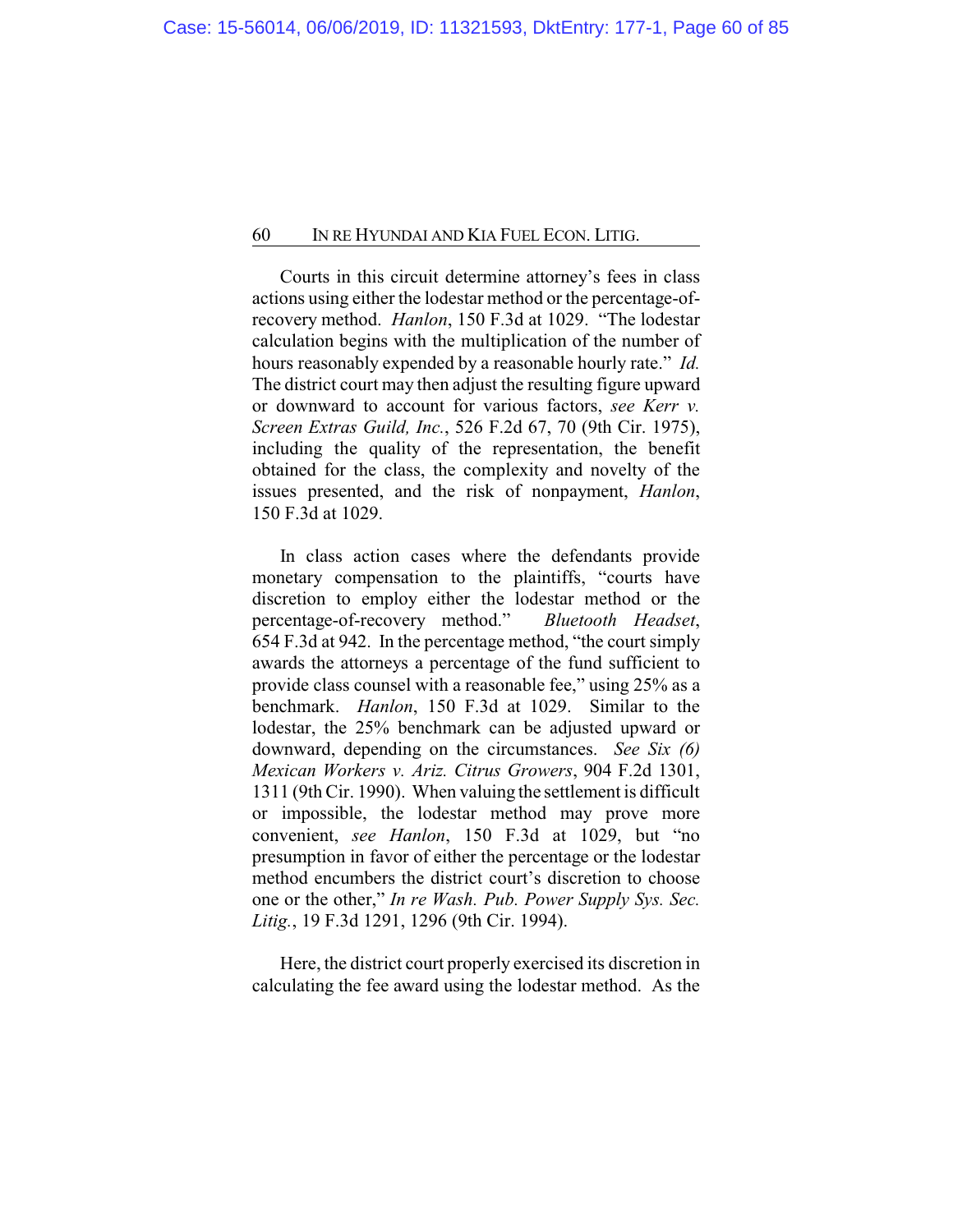district court found, the automakers "will pay attorneys' fees separately from the amount allocated to those covered by the class." Moreover, it is difficult to estimate the settlement value's upper bound. The settlement extended the Reimbursement Program's enrollment deadline by a year and a half, allowing additional class members to participate. These class members will continue to receive compensation from the program for many years into the future, the present value of which will depend on how many miles they drive and their cost of fuel.

Ahearn and York argue that the district court erred by not confirming that attorney's fees were 25% or less of the settlement's value. However, the district court in fact crosschecked the lodestar amount and specifically found that the "total amount of attorney's fees awarded in this case is far lower than the 25% of the settlement figure used as a 'benchmark' in many class action cases in the Ninth Circuit." We have affirmed fee awards totaling a far greater percentage of the class recovery than the fees here. *See, e.g.*, *Vizcaino v. Microsoft Corp.*, 290 F.3d 1043, 1047–48 (9th Cir. 2002) (no abuse of discretion to award fees constituting 28% of the class's recovery given "risk" assumed in litigating); *In re Pac. Enters. Sec. Litig.*, 47 F.3d 373, 379 (9th Cir. 1995) (no abuse of discretion where the "\$4 million award (thirty-three percent [of the class's recovery]) for attorneys' fees is justified because of the complexity of the issues and the risks").

In any event, we do not require courts employing the lodestar method to perform a "crosscheck" using the percentage method. This would make "little logical sense," 5 Rubenstein, *supra*, § 15:92, because "the lodestar method yields a fee that is presumptively [reasonable]." *Perdue v.*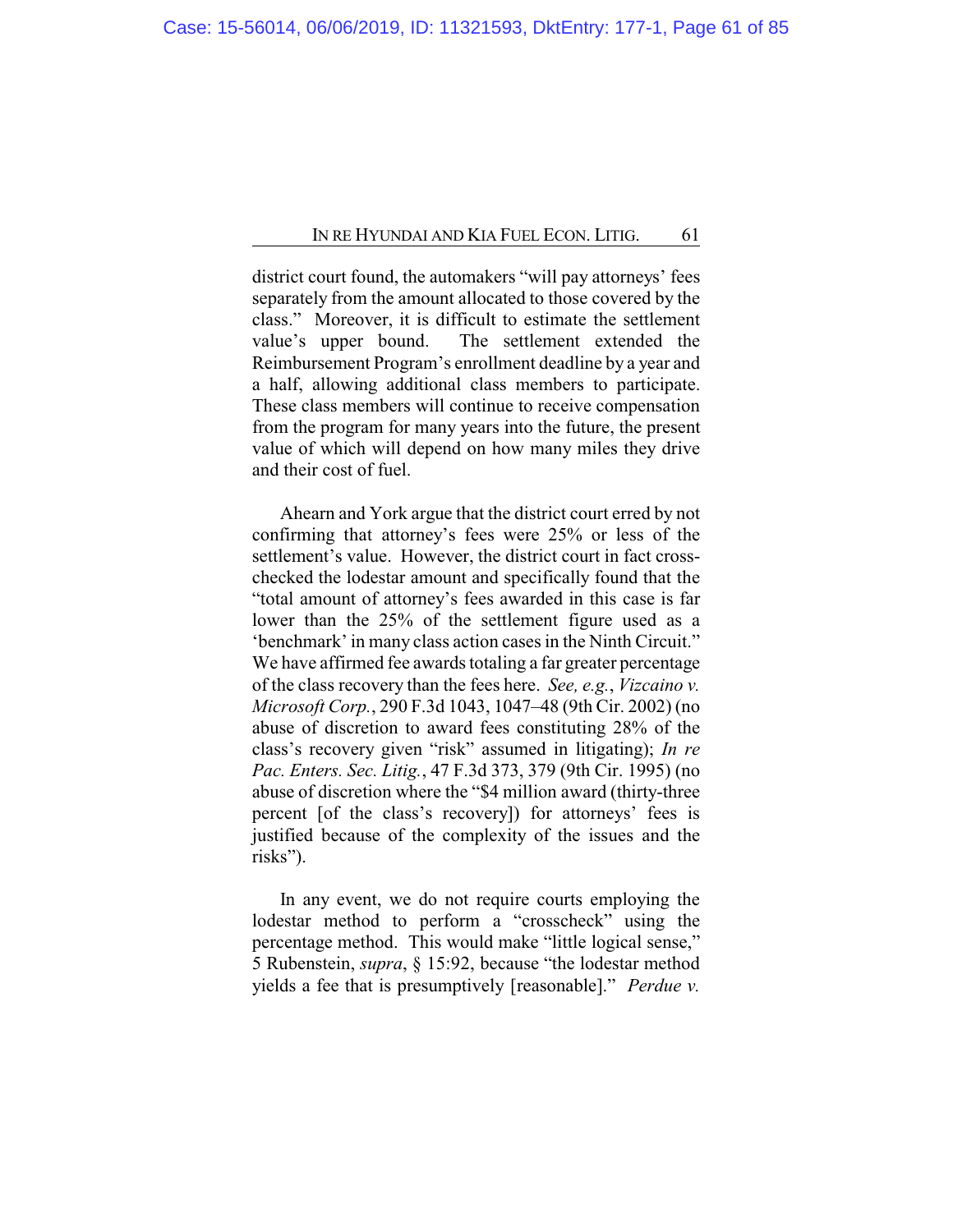*Kenny A. ex rel. Winn*, 559 U.S. 542, 552 (2010). The percentage method is merely a shortcut to be used "in lieu of the often more time-consuming task of calculating the lodestar," but only if "the benefit to the class is easily quantified." *Bluetooth Headset*, 654 F.3d at 942. Even then, it is at best a rough approximation of a reasonable fee.**<sup>13</sup>**

Further, the district court did not abuse its discretion in including the Reimbursement Program benefits in the overall settlement value, because the settlement extended the time for enrollment and provided additional compensation to Reimbursement Program enrollees. Finally, the court's assessment was well-supported by expert reports. By March 2015, the class recovery totaled roughly \$159 million, with the claims deadline still months away. This figure reflects the \$50 million in Reimbursement Program claims filed by the original deadline, another \$65 million in Reimbursement Program claims after the deadline was extended, and conservatively \$44 million in lump sum payments. *See* Dist. Ct. Dkt. Nos. 454, 453, 452, 451, 390, 389.

Finally, in faulting the district court for failing to "subject [the reports] to any rigorous examination," Dissent at 81 n. 9, the dissent misreads these reports, which treat Reimbursement Program enrollees the same regardless of when they enrolled. Understandably, the district court did not discuss the reports in detail in open court because they were filed under seal and confidential.

<sup>&</sup>lt;sup>13</sup> The dissent claims that the district court relied on a preliminary, "speculative estimate" of the settlement value and "never got [an] update" on the actual benefit to the class. Dissent at 79–80. To the contrary, the district court issued a detailed tentative order that directed counsel to provide an update of the settlement value and, at the final fairness hearing on June 11, 2015, defense counsel confirmed the participation rates and advised the court that the calculations did not differ "in a material way" fromthe numbers discussed in the court's tentative order. The dissent also ignores that participation rates are a mathematical predicate to valuing this settlement. Dissent at 80 n. 8.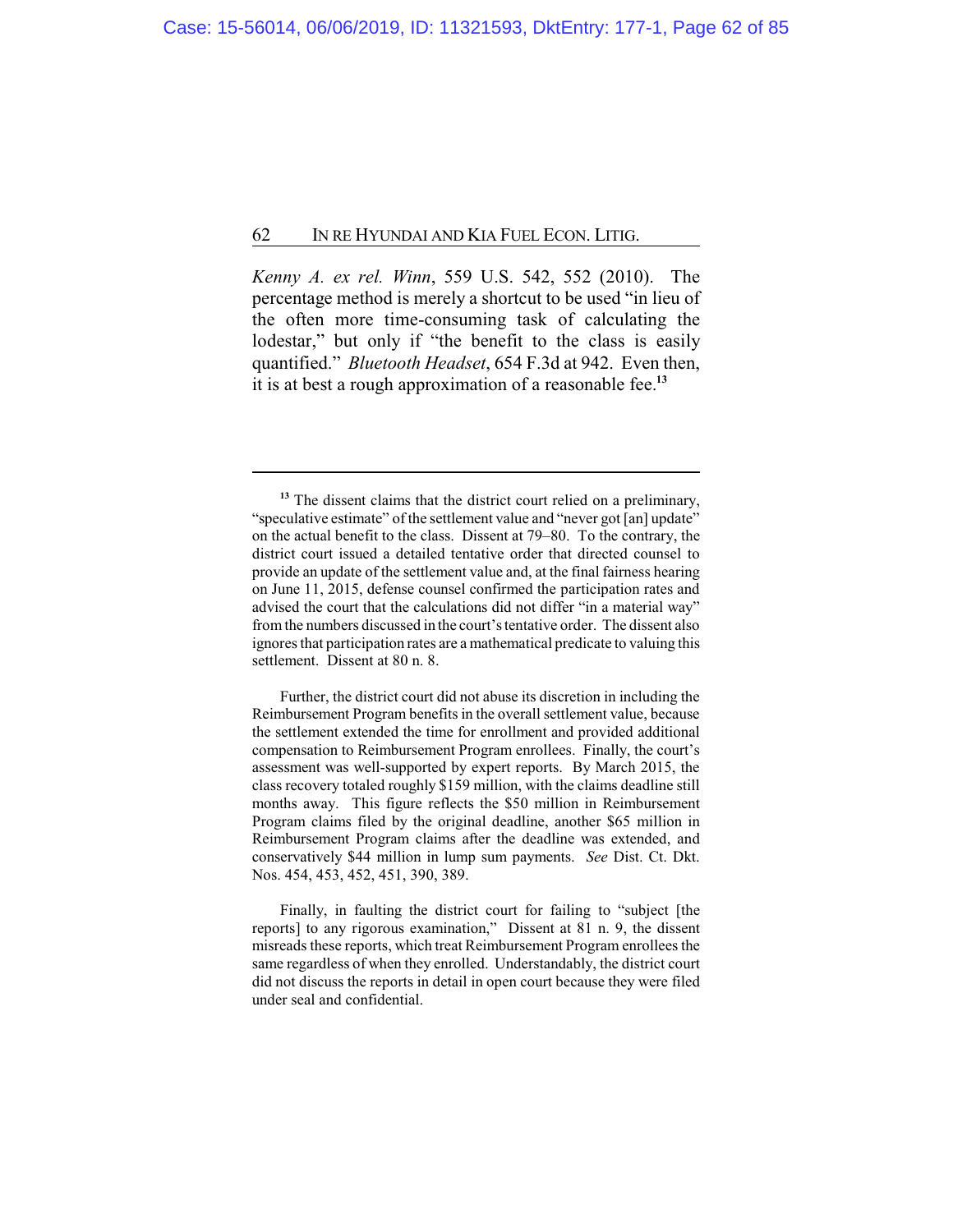Ahearn and York also object to the district court's use of a lodestar multiplier. The district court, which had ably managed this complex litigation for several years and observed various counsel's performance during numerous hearings and through extensive briefing, was in the best position to evaluate each firm's contributions. The record shows that the district court carefullymade this assessment in determining the appropriate amount of attorney's fees and explained the basis of its ruling. The district court applied *downward* multipliers of 27 to 80 percent to the lodestars for the non-settling parties' counsel because they "had a more minor role in the [MDL] and did not participate [in] negotiating the primary settlement." The court applied a multiplier of 1.22 to the fee award for class counsel Hagens Berman due to "the complexity and volume of work that counsel engaged in in order to diligently pursue this case and develop its primary theory of liability," finding the multiplier in line with others in comparable complex and multi-year multidistrict litigations. And the court applied a multiplier of 1.5521 to the fees for class counsel McCuneWright because they "assumed more risk than other firms" by being one of the first firms to take up this cause, having filed *Espinosa* nearly 10 months before the automakers announced the fuel efficiency revisions.

These multipliers are modest or in-line with others we have affirmed. *See, e.g.*, *Viscaino v. Microsoft Corp.*, 290 F.3d 1043, 1051 (9th Cir. 2002) (upholding a lodestar multiplier cross-check showing a multiplier of 3.65); *Kelly v. Wengler*, 822 F.3d 1085, 1093, 1105 (9th Cir. 2016) (affirming lodestar multipliers of 2.0 and 1.3). The district court's limited use of the multipliers was well within its broad discretion to determine the amount of reasonable fees, *see Fox v. Vice*, 563 U.S. 826, 838 (2011) (emphasizing and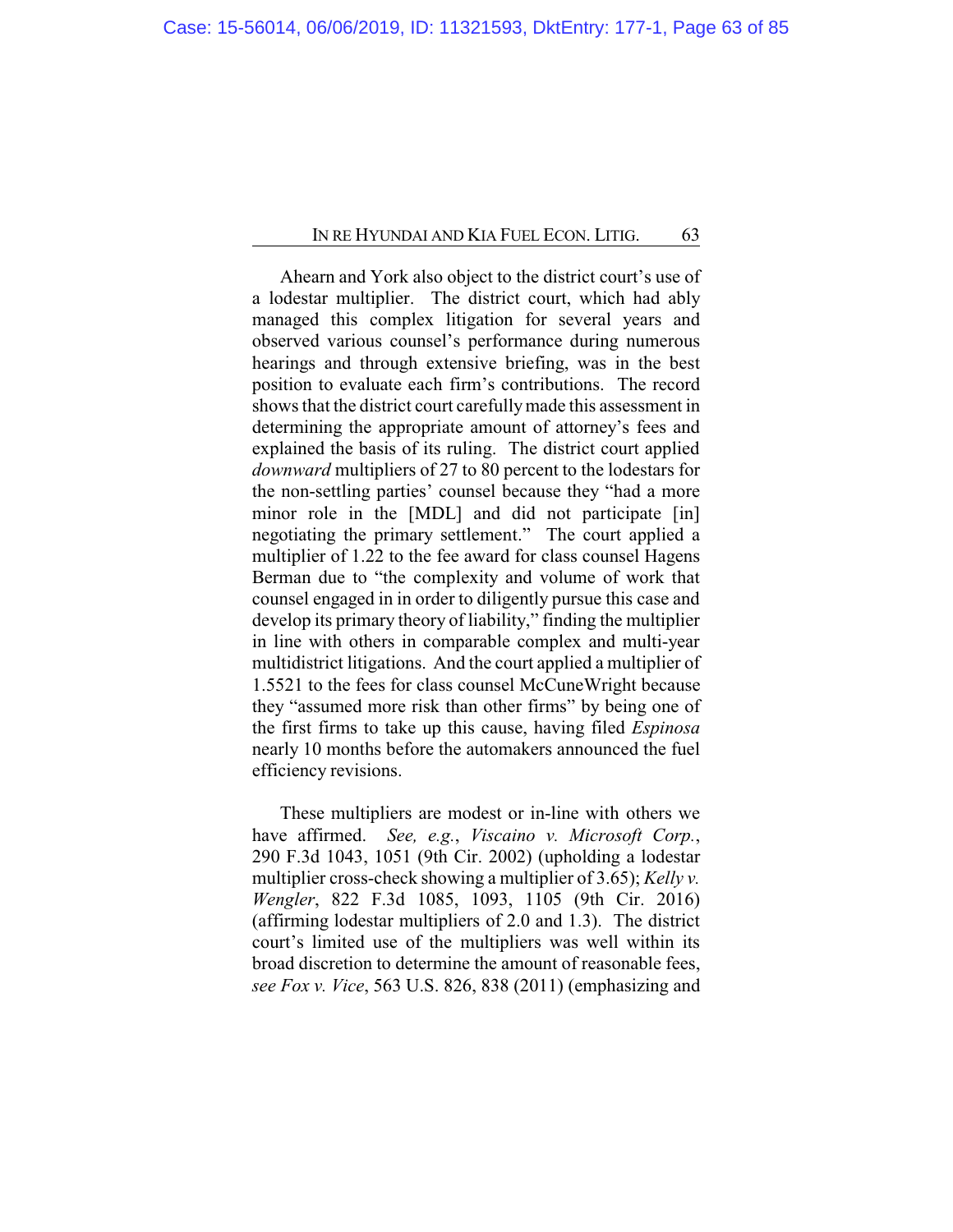instructing appellate courts to give "substantial deference" to attorney's fees calculations because "trial courts need not, and indeed should not, become green-eyeshade accountants" and because of "the district court's superior understanding of the litigation" (quoting *Hensley v. Eckerhart*, 461 U.S. 424, 437 (1983))), and does not support a finding of collusion.

## **C. Denial of Attorney's Fees to Feinman**

Last, Scott and her counsel Feinman challenge the district court's ruling that Feinman was not entitled to attorney's fees because he conferred no benefit on the class.**<sup>14</sup>** "[W]here objectors do not add any new legal argument or expertise, and do not participate constructively in the litigation or confer a benefit on the class, they are not entitled to an award premised on equitable principles." *Rodriguez v. Disner*, 688 F.3d 645, 659 (9th Cir. 2012).

The district court denied Feinman's \$800,172.79 fee request because he "did not meaningfully contribute to the class settlement." Feinman sought fees on the theory that his due process arguments, which were rejected below and we reject here, were somehow beneficial to the class. However, these arguments are not only baseless, but also detrimental to the class; if adopted, they would permit Scott to hold hostage any class recovery under the settlement until she received the unique benefit of being certified to represent a Virginia subclass. Furthermore, Feinman does not dispute that he engaged in obstructive conduct throughout the litigation,

**<sup>14</sup>** Feinman also takes issue with the district court's statement that his "work was largely *duplicitous* or without merit" (emphasis added). As he acknowledged, however, the court likely intended to state that his work was "duplicative."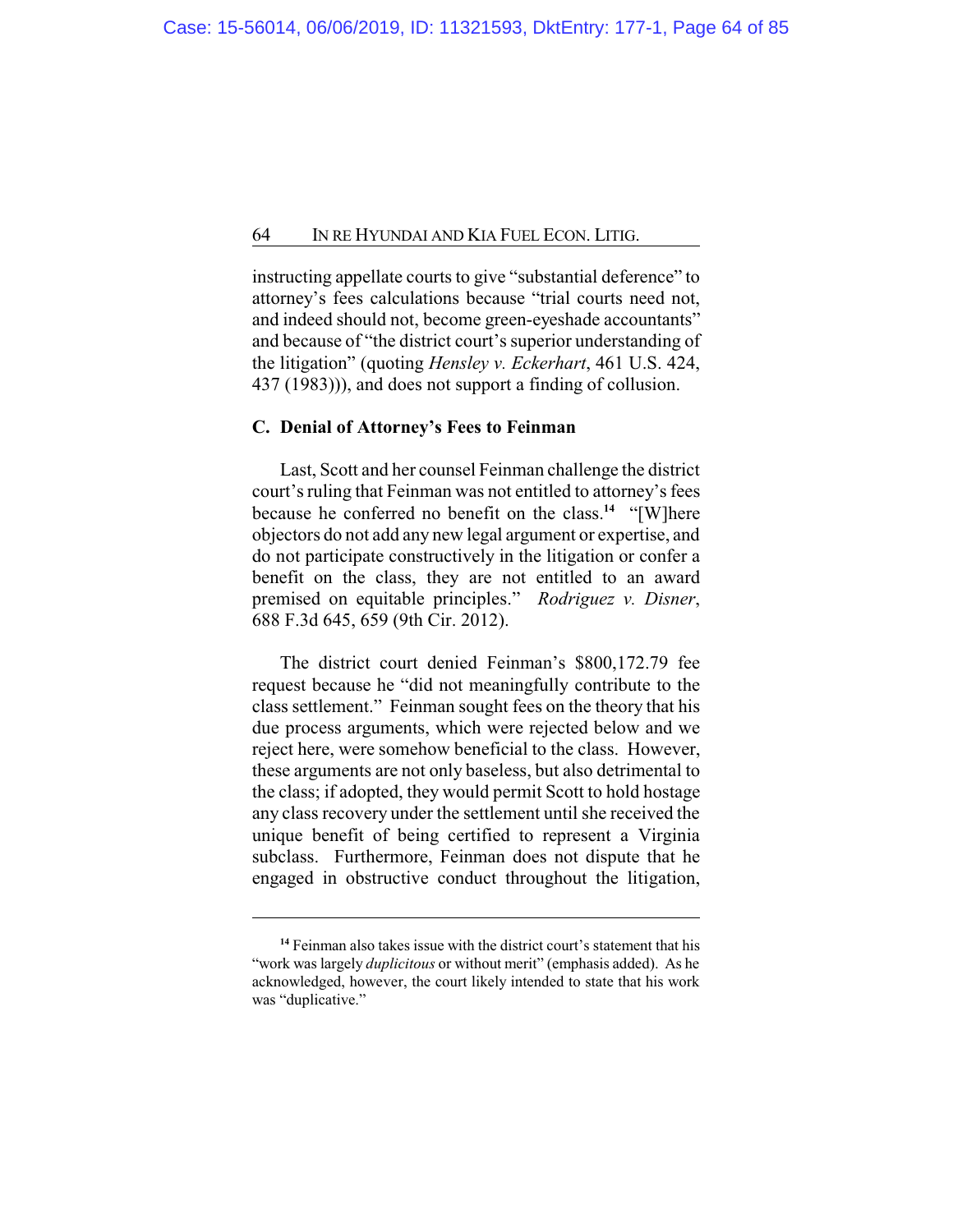including moving for discovery despite a stay and moving to remand despite an ongoing MDL. The district court did not abuse its discretion in denying fees.

# **IV. Conclusion**

Over the course of several years, the district court performed an admirable job of managing this complex litigation. After the settlement was announced, the district court held multiple status conferences and requested several rounds of briefing to ensure that all of the litigants' concerns were heard and addressed. It made careful findings, which the objectors here largely do not challenge, and which more than support the judgment.

# **AFFIRMED.**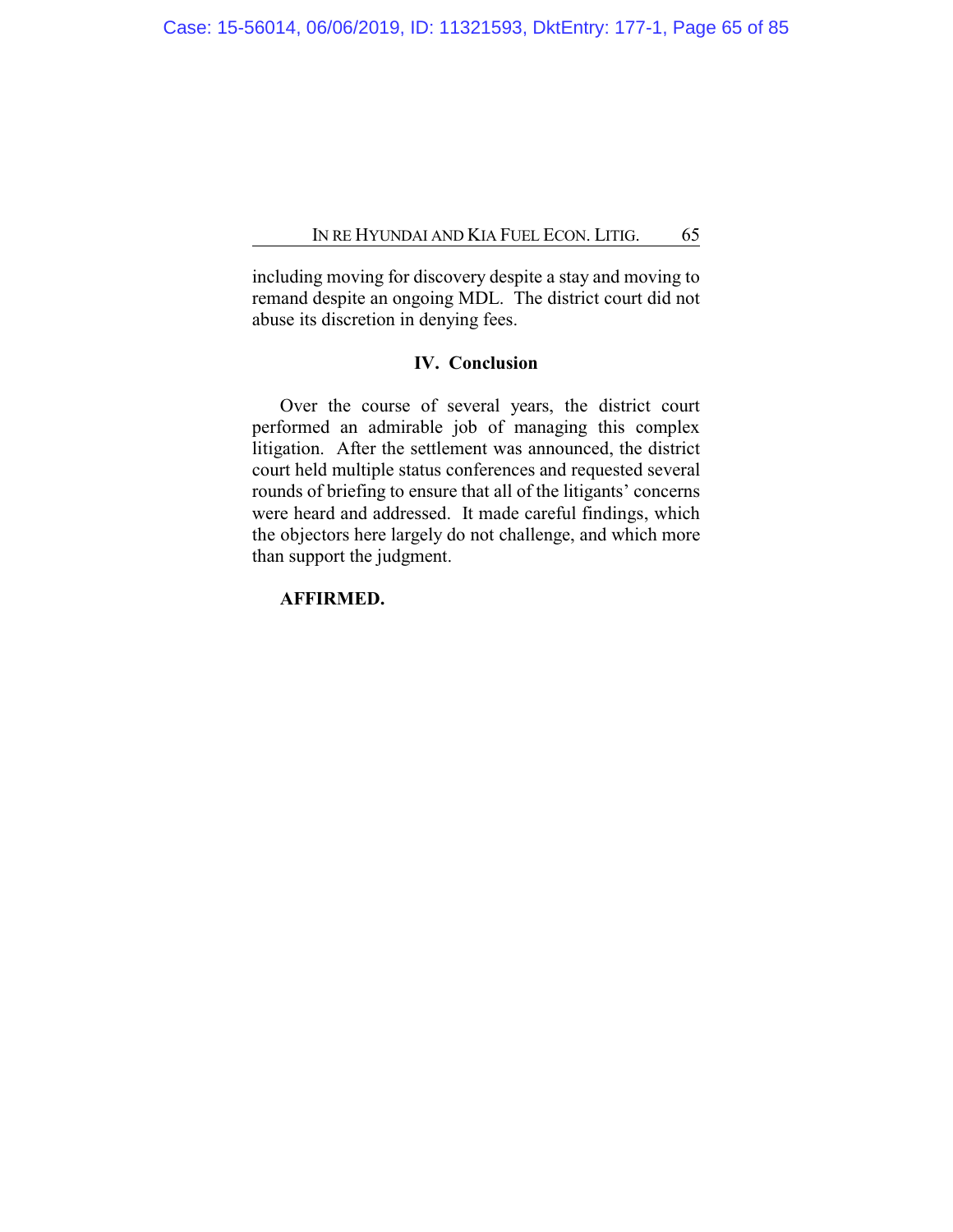IKUTA, Circuit Judge, with whom KLEINFELD and M. SMITH, Circuit Judges, join, and with whom RAWLINSON, Circuit Judge, joins in part,**\*** dissenting:

The district court in this case certified a multistate class action under Rule 23 of the Federal Rules of Civil Procedure without determining what law applied to the plaintiffs' claims. It then awarded attorneys' fees without determining the value of the benefit the class derived from the settlement. This is contrary to Rule 23 and Supreme Court precedent, *see Amchem Prods., Inc. v. Windsor*, 521 U.S. 591 (1997). I dissent.

I

Defendants Hyundai and Kia overstated the fuel efficiency of certain vehicles that they manufactured and sold. After an EPA investigation confirmed this overstatement, Hyundai and Kia announced that they would lower the fuel efficiency estimates for the affected cars and simultaneously announced that they were each instituting a voluntary reimbursement program to compensate affected vehicle owners and lessees for the additional fuel costs that they had incurred and would incur in the future as a result of the overstated fuel efficiencystatements. This announcement set off a flurry of litigation across the country. In *Espinosa v. Hyundai Motor America*, an action pending in district court in California, Hyundai filed an extensive "Appendix of Variations in State Laws," which detailed the differences in the applicable state consumer protection laws and common law fraud actions. The district court initially found these state

**<sup>\*</sup>** Judge Rawlinson joins the portion of the dissent concluding that the district court gave an insufficient explanation for applying a fee multiplier.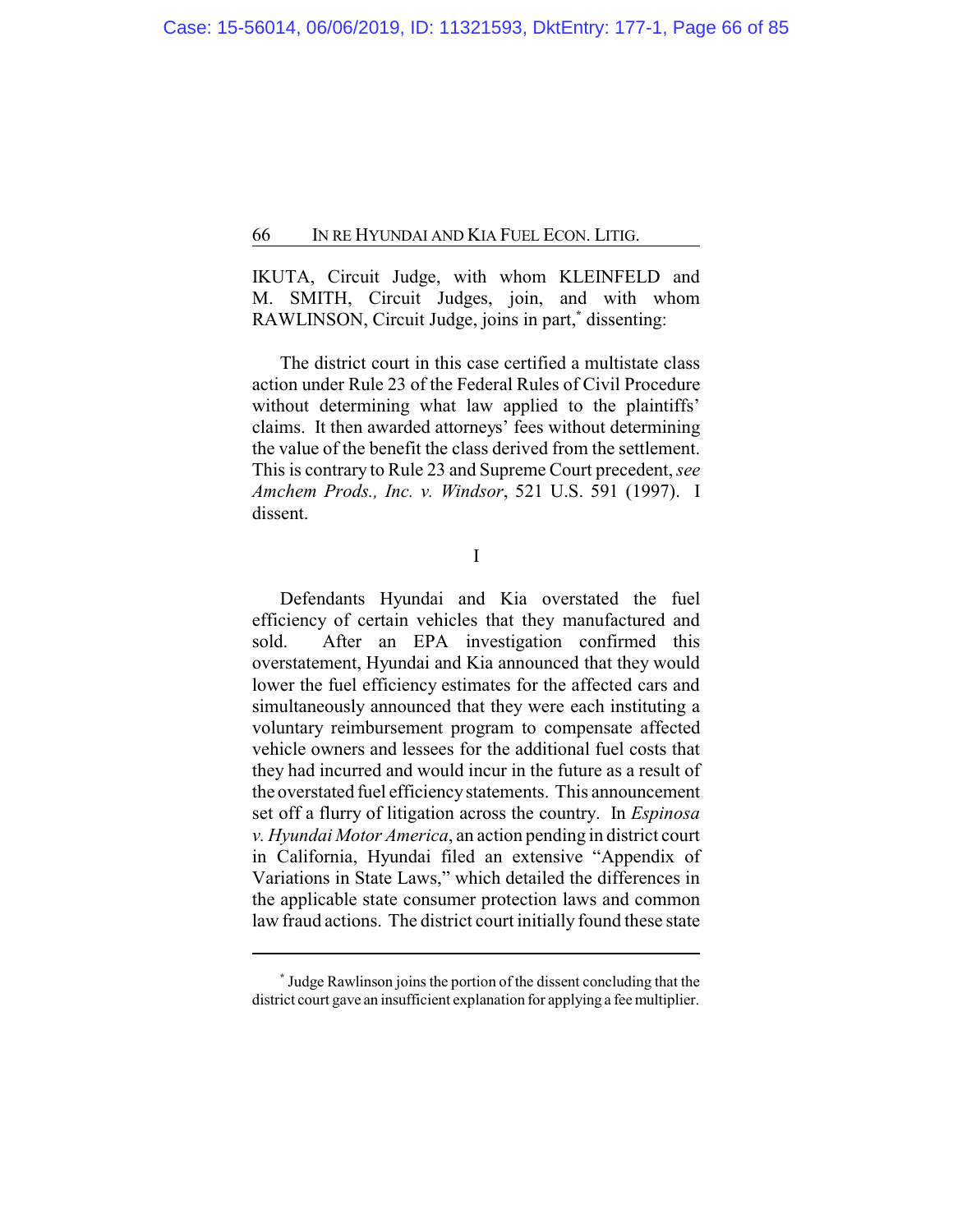law differences so material that it tentatively ruled the class could not be certified.

Meanwhile, the Multidistrict Litigation (MDL) judicial panel consolidated over fifty other actions before the district court in which *Espinosa* was pending. After MDL consolidation, Hyundai and Kia moved for certification of a nationwide class and preliminary approval of a class settlement they had negotiated with counsel for three of the MDL cases, *Espinosa*, *Hunter et al. v Hyundai Motor et al.*, and *Brady et al. v. Hyundai Motor et al.* Objecting to class certification, plaintiffs in *Gentry et al. v. Hyundai Motor America*, an action that had been filed in a Virginia district court before being consolidated in the MDL, argued that variations in state law defeated the predominance of common questions. The Virginia plaintiffs argued that they had purchased their vehicles under sales contracts that contained valid choice of law provisions requiring Virginia law to be applied to any claims. The Virginia plaintiffs further claimed that Virginia law provided a materially different remedy to Virginia consumers for certain claims and such material differences between Virginia and California consumer protection law precluded certification of a nationwide class.

Despite those objections, the district court declined to decide what law was applicable to the plaintiffs' claims and certified the class without ruling on this threshold legal issue or conducting a choice of law analysis. The district court acknowledged that the court "would need to engage in an extensive choice of law analysis" if the case were going to trial, but the district court erroneously thought that such an analysis was not required to certify a settlement class. In response to the Virginia plaintiffs' objections, the district court concluded that any substantial differences in state law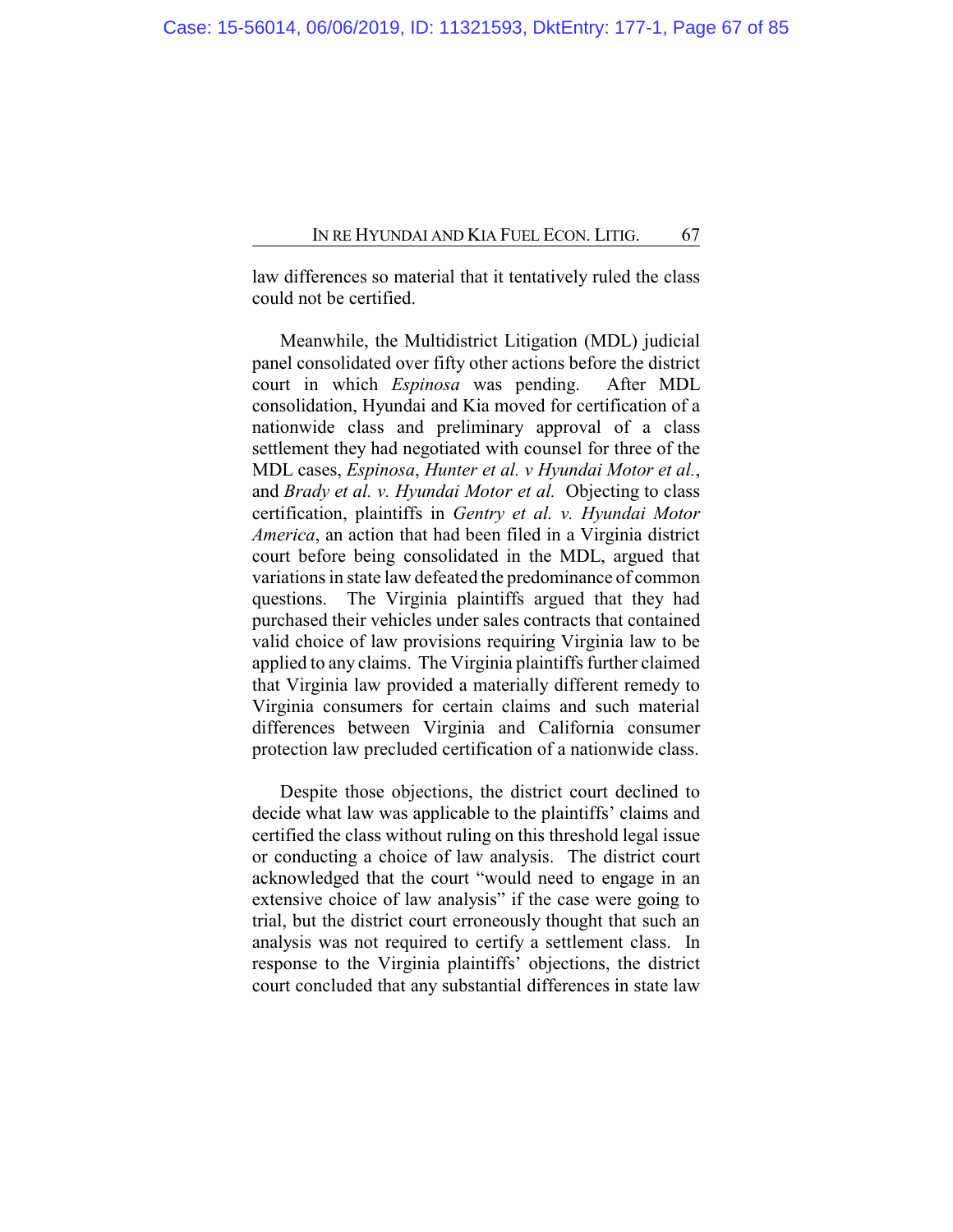could be addressed as part of the Rule 23(e) fairness hearing. *See* Fed. R. Civ. P. 23(e). The court certified the class and later approved the settlement.

In its tentative ruling granting final settlement approval, the court estimated that the settlement value was some \$210 million, relying on a rough estimate that the settling parties had provided a year earlier. According to the objectors, however, claims attributable to the settlement added up to about \$21 million at the time of final approval. Although another \$23 million in class claims were filed by class members, the objectors contend that those class members were already participating in Hyundai and Kia's voluntary reimbursement program before the settlement, and therefore the value of their claims could not be attributable to the settlement.

Relying on this estimate that some \$210 million was provided by the settlement, the district court awarded nearly \$9 million in total attorneys' fees to class counsel. It used a lodestar multiplier of 1.22 for the *Hunter* and *Brady* plaintiffs' counsel on the ground that they undertook a large volume of complex work. It used a lodestar multiplier of 1.5521 for the *Espinosa* plaintiffs' counsel on the ground that they had assumed greater risk by filing a lawsuit before the EPA had announced the results of its investigation. A number of class members objected, arguing that the attorneys' fees award was excessive in proportion to the actual benefit obtained on behalf of the class. The district court summarily rejected these arguments.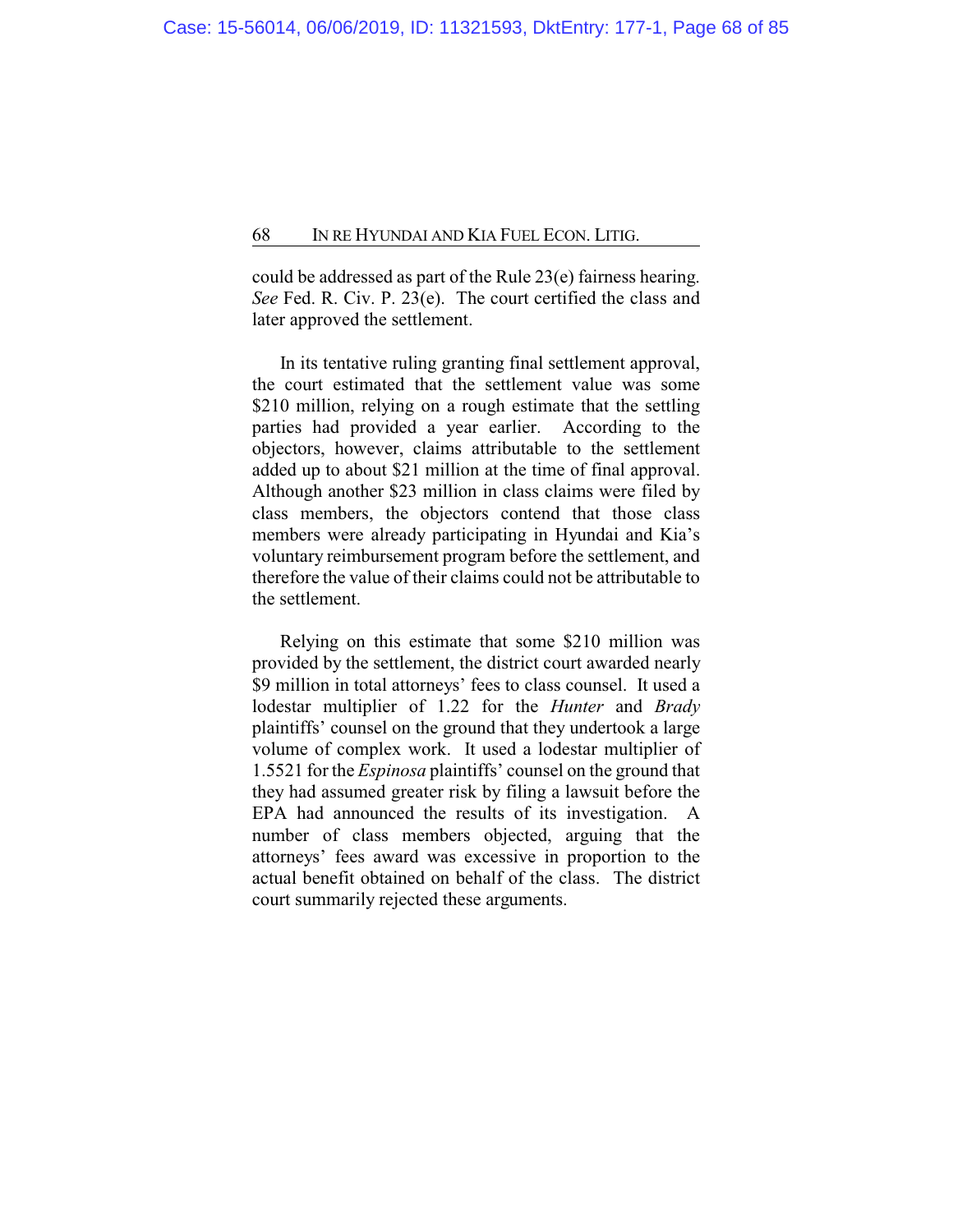II

A class action "may only be certified if the trial court is satisfied, after a rigorous analysis, that the prerequisites of [Rule 23 of the Federal Rules of Civil Procedure] have been satisfied." *Gen. Tel. Co. of Sw. v. Falcon*, 457 U.S. 147, 161 (1982). For a class certified under Rule 23(b)(3), a court must find that "questions of law or fact common to class members predominate over any questions affecting only individual members, and that a class action is superior to other available methods for fairly and efficiently adjudicating the controversy." Fed. R. Civ. P.  $23(b)(3)$ .

In order to determine whether the Rule 23 prerequisites are met, a district court must determine what state law (or laws) apply to the plaintiffs' claims. "Because the Rules Enabling Act forbids interpreting Rule 23 to 'abridge, enlarge or modify any substantive right,'" *Wal-Mart Stores, Inc. v. Dukes*, 564 U.S. 338, 367 (2011) (quoting 28 U.S.C. § 2072(b)), a court cannot certify a class if doing so would deprive litigants of the benefit of the appropriate substantive law applicable to their claims, even if a class action "would provide the most secure, fair, and efficient means" of compensating plaintiffs, *Amchem*, 521 U.S. at 628. Identifying the applicable law is particularly crucial in a multi-state class action, because a district court cannot reasonably make a finding regarding predominance and superiority without doing so. *See Castano v. Am. Tobacco Co.*, 84 F.3d 734, 740–41 (5th Cir. 1996) (holding that "a district court must consider how variations in state law affect predominance and superiority"); *see also Lozano v. AT&T Wireless Servs., Inc*., 504 F.3d 718, 728 (9th Cir. 2007) (holding that "the law on predominance requires the district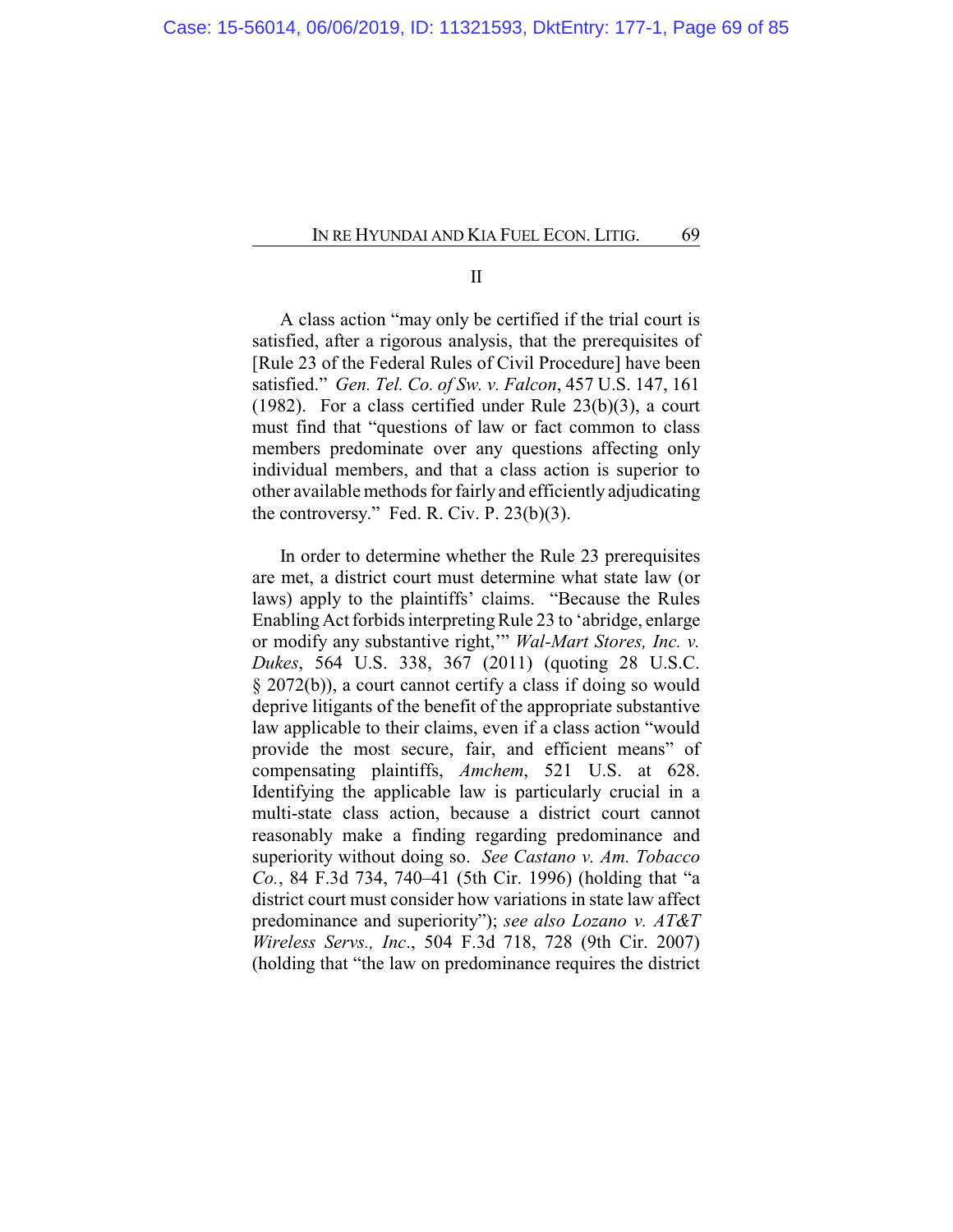court to consider variations in state law when a class action involves multiple jurisdictions").

The district court must identify the law that applies to plaintiffs' claims regardless whether the court is certifying a litigation class or a settlement class. While "a district court need not inquire whether the case, if tried, would present intractable management problems" when considering a request to certify a settlement class, "other specifications of the Rule—those designed to protect absentees by blocking unwarranted or overbroad class definitions—demand undiluted, even heightened, attention in the settlement context." *Amchem*, 521 U.S. at 620. "Such attention is of vital importance, for a court asked to certify a settlement class will lack the opportunity, present when a case is litigated, to adjust the class, informed by the proceedings as they unfold." *Id.*

It is well established "that problems beyond those of just manageability may exist when a district court is asked to certify a single nationwide class action suit, even for settlement purposes, when claims arise under the substantive laws of the fifty states." *In re Warfarin Sodium Antitrust Litig.*, 391 F.3d 516, 529–30 (3d Cir. 2004). If the plaintiffs are not governed by the same legal rules, e.g., if the law of consumer protection or the requisite mens rea differs from jurisdiction to jurisdiction, the court may not be able to find that "common questions of law or fact" predominate or that "a class action is superior to other available methods" to resolve a claim. *See Lozano*, 504 F.3d at 728 (holding that the district court reasonably concluded that predominance was defeated when the standard for upholding a class action waiver differed from state to state). We have scrutinized state law variations even when a class is proposed only for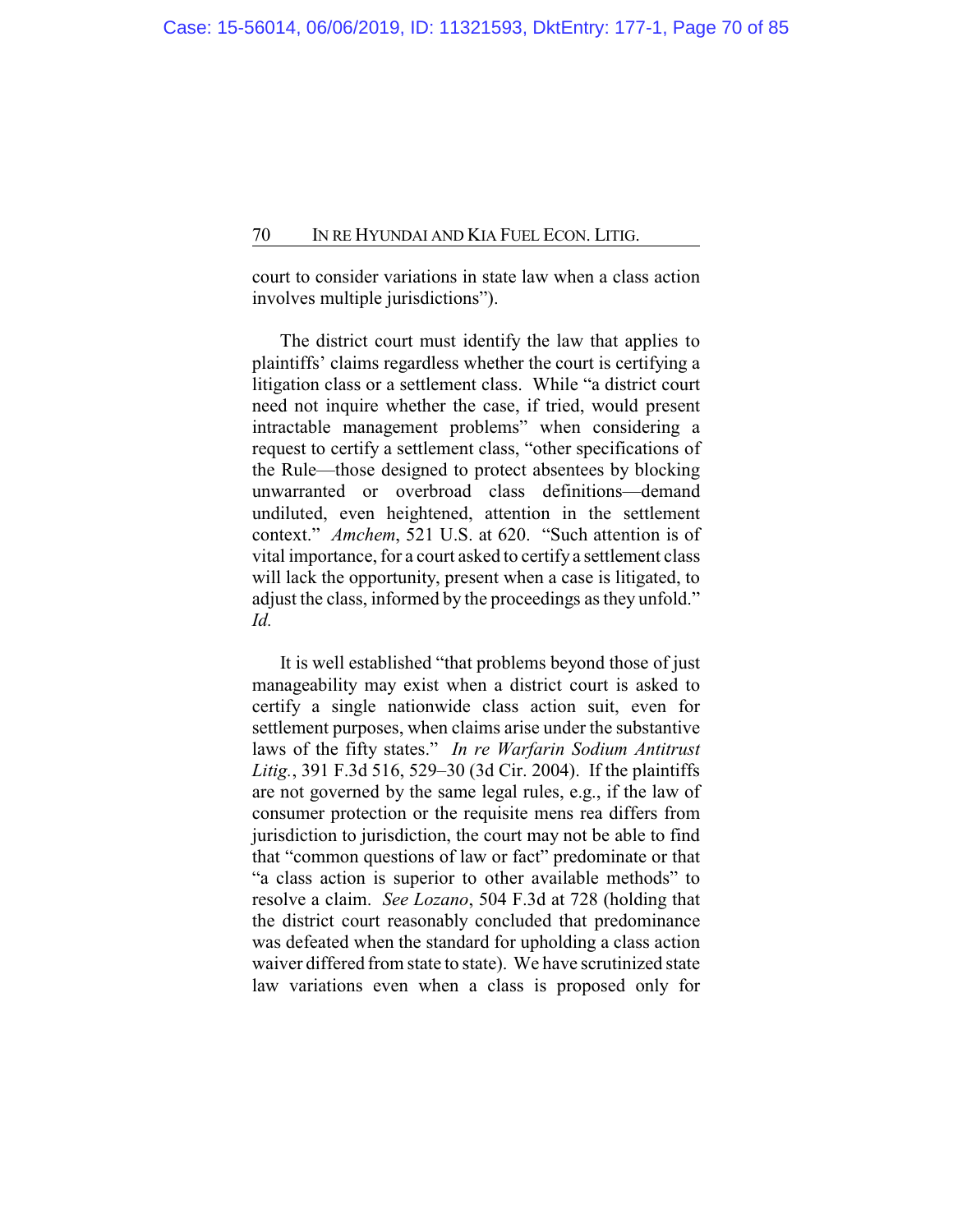settlement in order to determine whether "the idiosyncratic differences between state consumer protection laws" were "sufficiently substantive to predominate over the shared claims." *Hanlon v. Chrysler Corp.*, 150 F.3d 1011, 1022–23 (9th Cir. 1998). Moreover, courts may not accept on faith the parties' assertions that there are no relevant variations in state laws. *Castano*, 84 F.3d at 741. Rather, "parties seeking class certification must show that the action is maintainable under Rule 23(b)(1), (2), or (3)." *Amchem*, 521 U.S. at 614.

And, important here, *Amchem* clarified that federal courts "lack authority to substitute for Rule 23's certification criteria a standard never adopted—that if a settlement is 'fair,' then certification is proper." *Id.* at 622.

## III

In this action, the district court failed to discharge its threshold responsibility to determine what substantive body of law applied to the plaintiffs' claims before it certified the class. Rather than conclude that California law could be applied to the claims of all plaintiffs, or that various state laws applied but the differences did not defeat predominance, the district court simply pretermitted the entire issue, concluding that it was not necessary to consider what state law applied, or whether the differences in state law were large or small. The district court relied on two erroneous assumptions in reaching this conclusion: first, that a choice of law analysis was not necessary in the settlement context; and second, that any state law variations could be addressed as part of the final fairness hearing under Rule 23(e).

As explained above, both of these rationales fail. The district court's reliance on the settlement context to justify its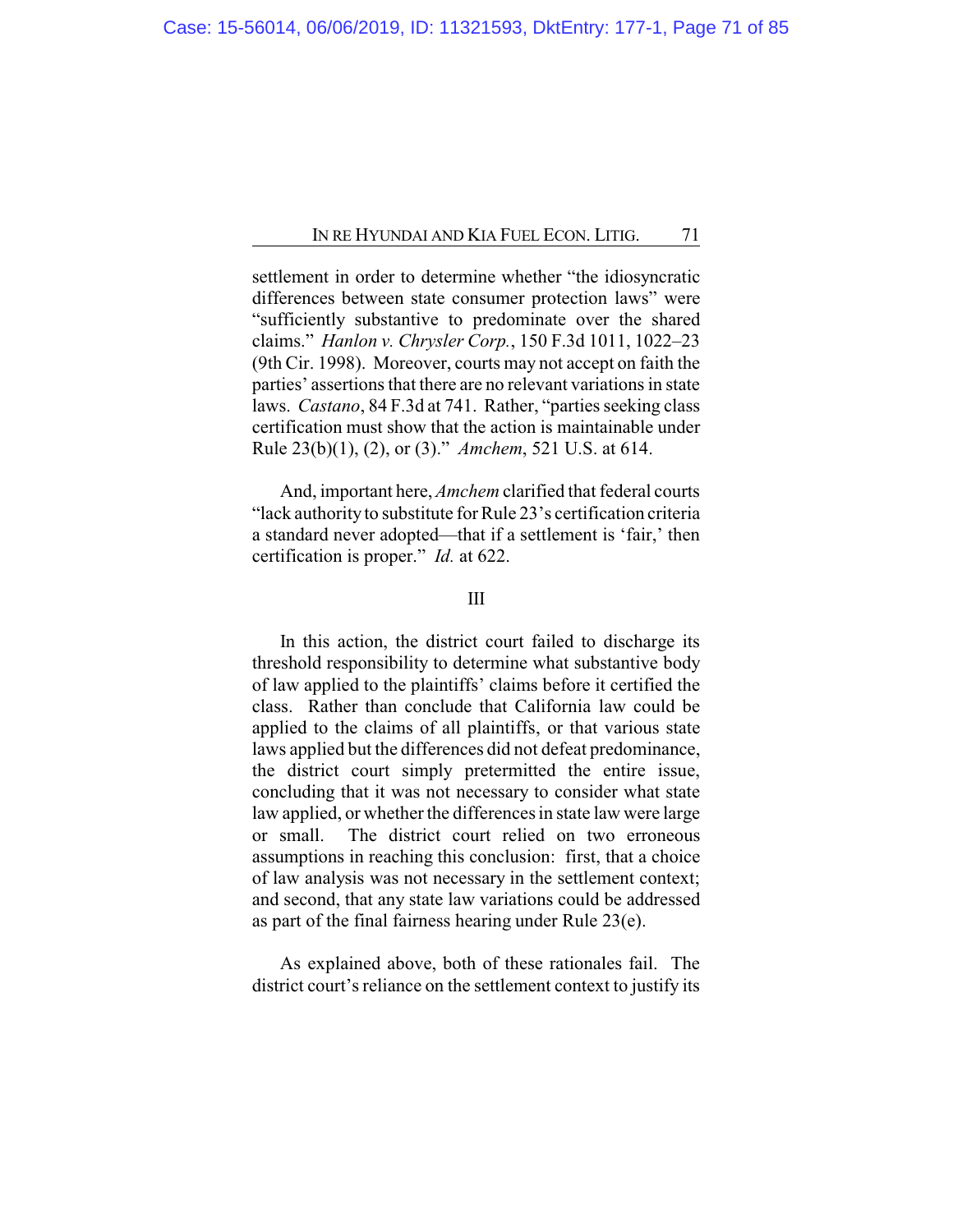failure to consider state law variations through a choice of law analysis violates *Amchem*'s rule that the predominance inquiry concerns "questions that preexist any settlement." 521 U.S. at 623. Nor could the district court rely on a fairness hearing to resolve any material differences in state law. "[A] fairness hearing under Rule 23(e) is no substitute for rigorous adherence to those provisions of the Rule designed to protect absentees[.]" *Ortiz v. Fibreboard Corp.*, 527 U.S. 815, 849 (1999) (internal quotation marks omitted).

The majority's reasons for supporting the district court's decision despite its failure to conduct a necessary choice of law analysis are equally flawed.**<sup>1</sup>** While *Amchem* held that a court had to give "undiluted, even heightened, attention" to all Rule 23 prerequisites (other than management issues) before certifying the class, 521 U.S. at 620, the majority minimizes this direction. Instead, the majority indicates that the absence of manageability concerns is of key importance in certifying a settlement class. The majority follows the district court's lead by pretermitting any discussion of state law variations that might affect a predominance analysis, Maj. at 39–40, and instead suggesting that a district court need focus on only a limited range of issues such as whether the settlement is fair and non-collusive, and whether the settlement class is sufficiently cohesive, Maj. at 34–39.

**<sup>1</sup>** The majority seizes on the district court's*tentative* ruling that it was "not convinced" there were material differences in state law, and it also notes that the district court ordered supplemental briefing on the choice of law issue. Maj. at 44–45 n.6. But as the majority aptly recognizes elsewhere in its opinion, a tentative ruling is not a final ruling, even when supplemental briefing is requested. Maj. at 24. And as the majority implicitly acknowledges, the district court declined to make any final ruling, instead merely stating "that no further conflict-of-law analysis was necessary." Maj. at 44–45 n.6.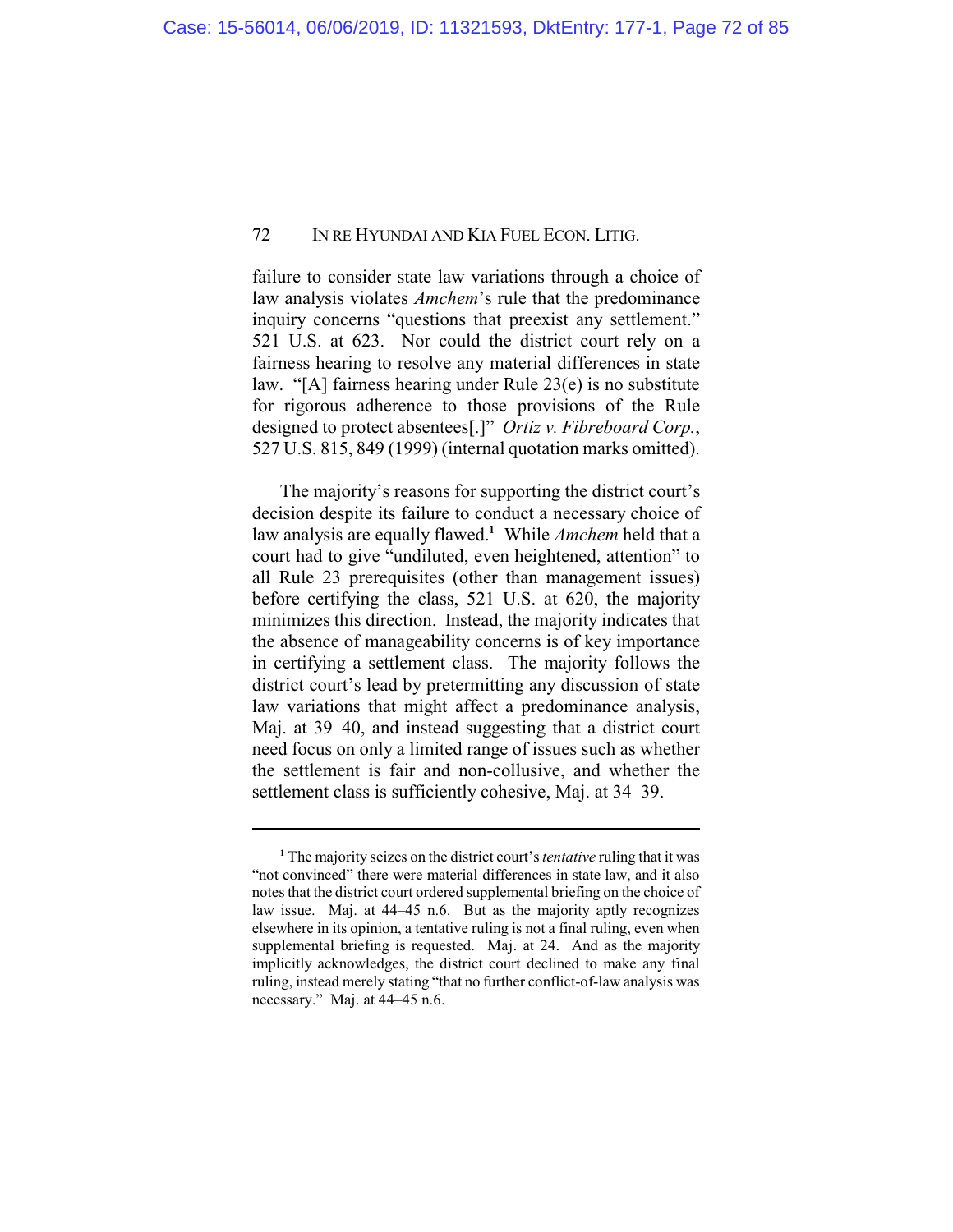The majority also attempts to distinguish *Amchem* by limiting the case to its facts, suggesting it applies only to a "sprawling" settlement class whose members have "wideranging injuries" and other "vast differences." Maj. at 37–38. But *Amchem*'s broad articulation of its rules withstands such mischaracterization and inappropriate narrowing. *See Priests for Life v. U.S. Dep't of Health & Human Servs.*, 808 F.3d 1, 14 (D.C. Cir. 2015) (Kavanaugh, J., dissenting from denial of rehearing en banc) ("It is not our job to re-litigate or trim or expand Supreme Court decisions. Our job is to follow them as closely and carefully and dispassionately as we can."). *Amchem* gave clear direction applicable to any class certification proceeding, even stating that it was "of overriding importance" for courts to be "mindful that the Rule as now composed sets the requirements they are bound to enforce." 521 U.S. at 620.

Second, the majority justifies the district court's failure to identify the applicable law on the ground that as a general rule, predominance is "readily met" in cases alleging consumer fraud. Maj. at 37. But we have previously rejected that very conclusion, holding there are material differences between consumer protection laws in California and other states. *See Mazza v. Am. Honda Motor Co.*, 666 F.3d 581, 591 (9th Cir. 2012). As we have explained, "the California laws at issue here have no scienter requirement, whereas many other states' consumer protection statutes do require scienter. . . . California also requires named class plaintiffs to demonstrate reliance, while some other states' consumer protection statutes do not." *Id.*

Finally, the majority contends that a court need not consider which state laws apply unless an objector raises this issue. Maj. at 44. The majority states that because "no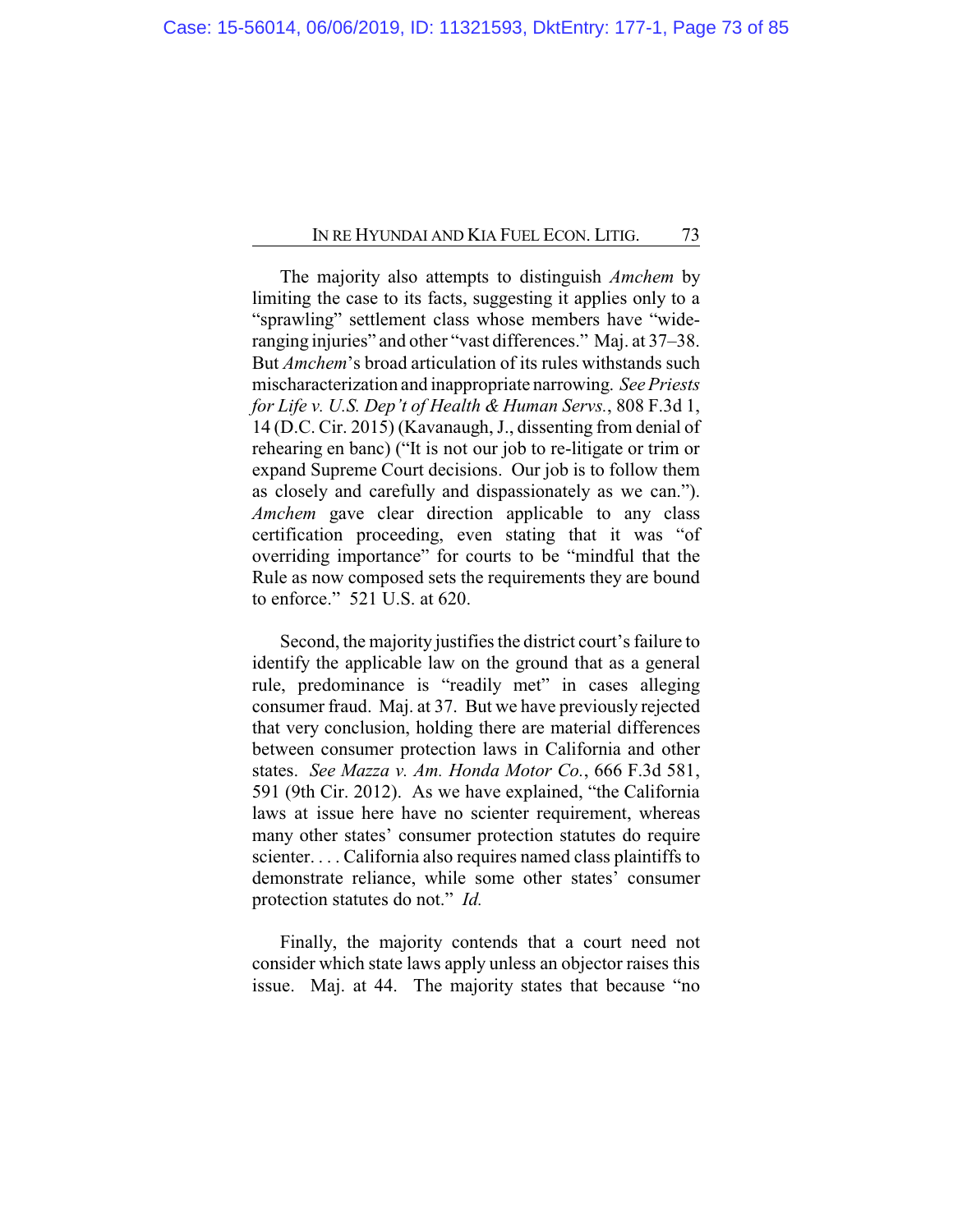objector presented the correct choice-of-law analysis or explained how, under the facts of this case, the governmental interest test's three elements were met," therefore the district court was not "obligated to address choice-of-law issues, and we will not decertify a class action for lack of such analysis." Maj. at 44.

This argument is clearly not supportable. First, a district court has an independent obligation to determine what law applies before certifying a class. *See Gen. Tel. Co. of Sw.*, 457 U.S. at 160–61. Given that the district court here had reviewed Hyundai's submission regarding the multiple material differences in the laws of fifty states in the *Espinosa* action and concluded that the prerequisites of Rule 23 were not met for a litigation class, the court had an ample basis for undertaking a choice of law inquiry and determining whether it could certify a nationwide settlement class.**<sup>2</sup>**

But even if a court did not have an obligation to consider this issue sua sponte, the Virginia plaintiffs expressly raised substantial objections to the application of California law to the district court. Assuming California choice of law rules apply to the Virginia plaintiffs' claims,**<sup>3</sup>** the court was obliged

**<sup>2</sup>** The majority objects to the unremarkable observation that a court should apply the applicable substantive law to the case before it, claiming that such a rule might require a court to consider variations in the laws of multiple states. Maj. at 44–45 n.6. Such an analysis is generally provided by the parties, however; in this case, for instance, Hyundai gave the court a 50-state survey of potentially applicable law. *See also Mazza*, 666 F.3d at 591.

**<sup>3</sup>** Where a lawsuit is consolidated and transferred under the MDL statute, *see* 28 U.S.C. § 1407, courts generally apply the choice of law rules of each of the transferor courts, *see Phelps v. Cont'l Ill. Nat'l Bank*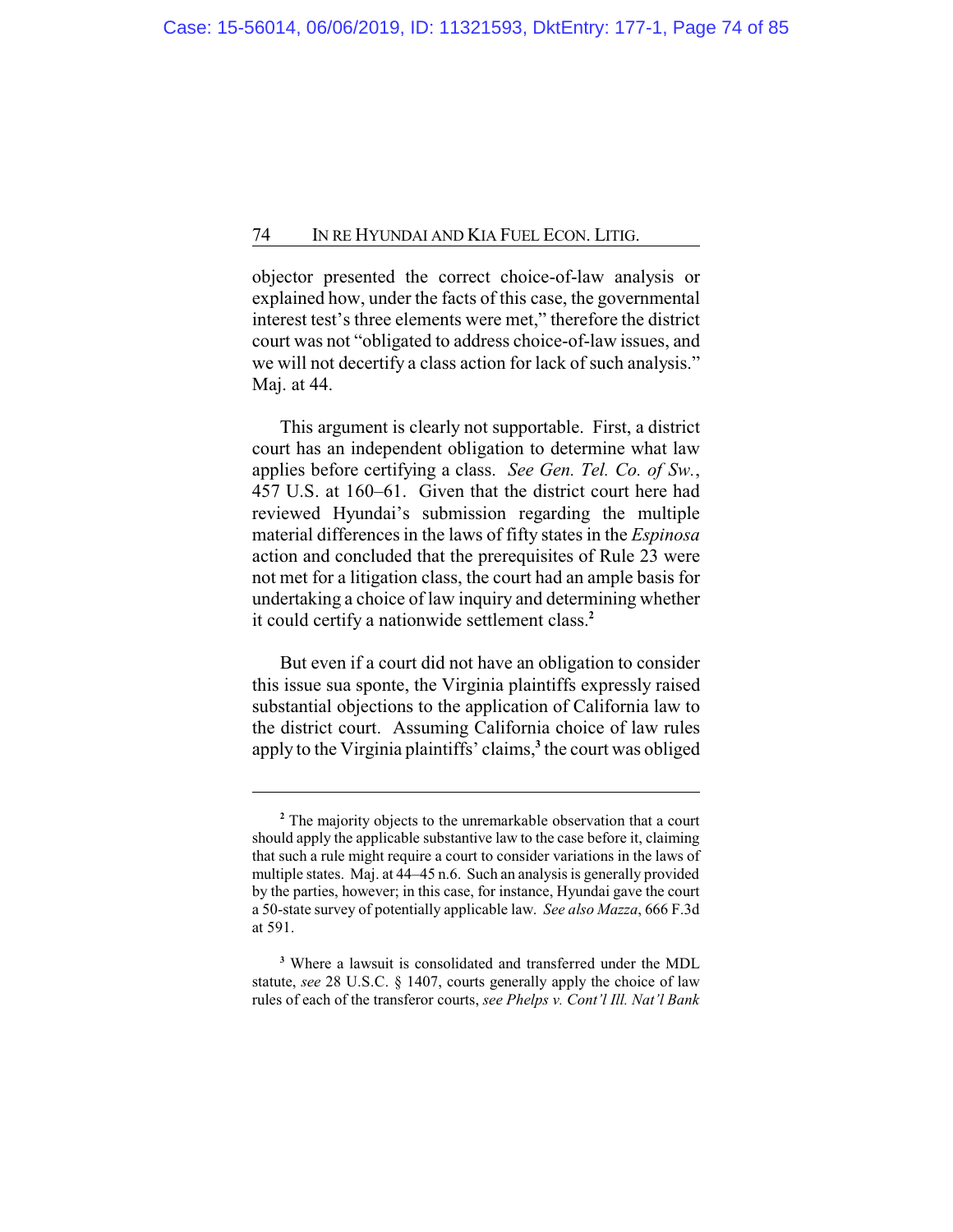to consider their objection to the application of California law under California choice of law rules before certifying the class.

The Virginia plaintiffs invoked two California choice of law rules. First, California generally enforces a contractual choice of law provision, so long as the chosen state bears "a substantial relationship to the parties or the transaction, or [] a reasonable basis otherwise exists for the choice of law." *Wash. Mut. Bank, F.A. v. Superior Court*, 24 Cal. 4th 906, 916 (2001). The burden then falls on the opponent of the choice of law provision to show "both that the chosen law is contrary to a fundamental policy of California and that California has a materially greater interest in the determination of the particular issue." *Id.*

Here, the Virginia plaintiffs expressly asked the district court to give them the benefit of the choice of law provision in their sales contracts, which provides that "[t]he terms and conditions of this buyers order . . . and any Sale/Lease hereunder will be governed by the laws of the commonwealth of Virginia." Their argument was more than colorable: Virginia law bears a substantial relationship to the purchase of cars in Virginia, and the defendants did not show that the applicable Virginia law is contrary to a fundamental policy of California or that California has a materially greater interest

*<sup>&</sup>amp; Trust Co. of Chi. (In re Nucorp Energy Sec. Litig.*), 772 F.2d 1486, 1492 (9th Cir. 1985) ("In this case, however, we must apply the choice of law rules of Illinois because the claims were originally filed in district court in Illinois before they were transferred to California by the Judicial Panel on Multidistrict Litigation."). The district court did not address the question whether Virginia choice of law rules, rather than California choice of law rules, should apply.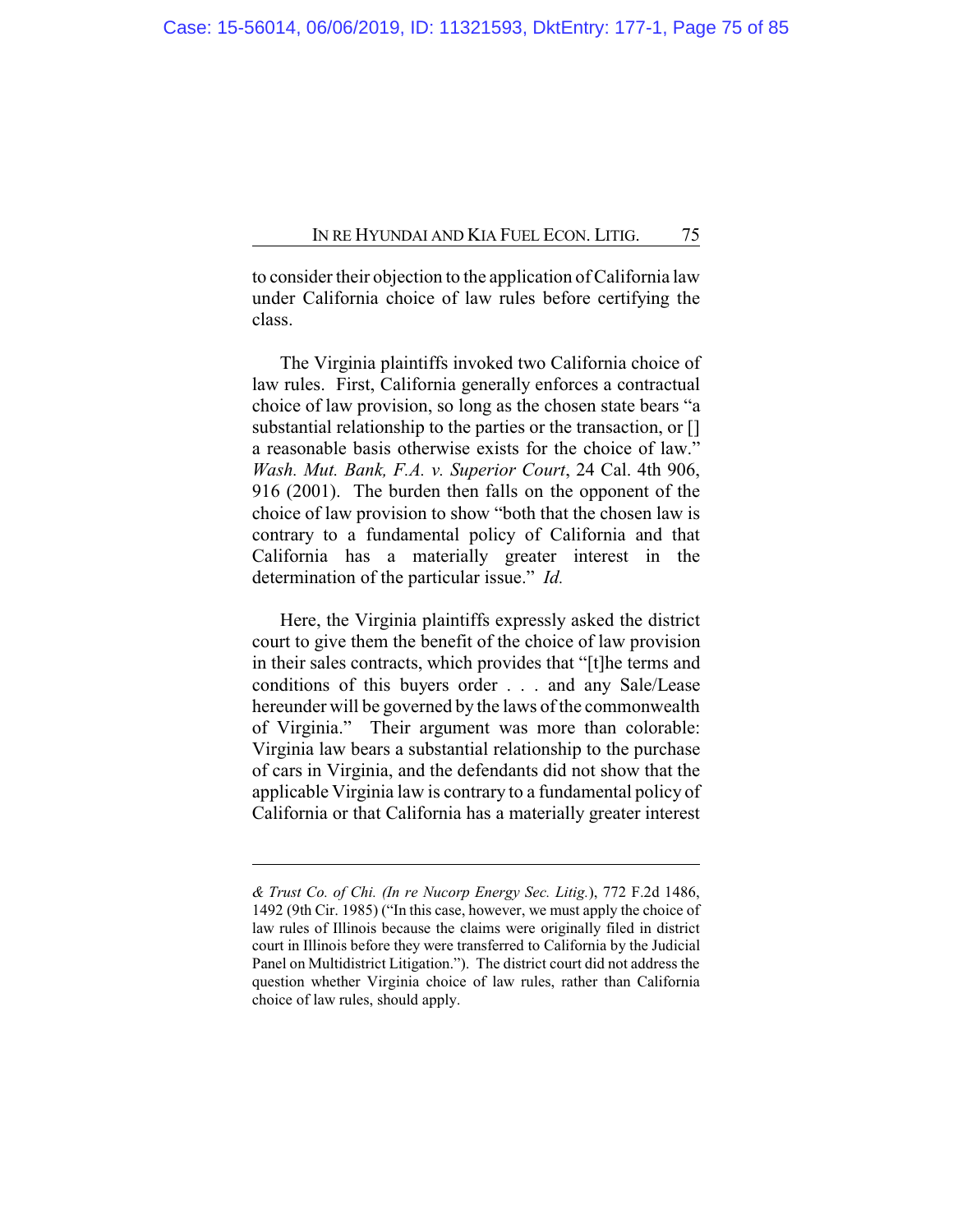in its law's application in this case.**<sup>4</sup>** Moreover, California courts would interpret the broad language in the contract to signify the intent that all disputes arising out of the transaction should be governed by Virginia law. The California Supreme Court has held that "[w]hen a rational businessperson enters into an agreement establishing a transaction or relationship and provides that disputes arising from the agreement shall be governed by the law of an identified jurisdiction, the logical conclusion is that he or she intended the law to apply to *all* disputes arising out of the transaction or relationship." *Nedlloyd Lines B.V. v. Superior Court*, 3 Cal. 4th 459, 469 (1992); *see also Wash. Mut. Bank*, 24 Cal. 4th at 918 ("[W]e conclude *Nedlloyd*'s analysis is properly applied in the context of consumer adhesion contracts."). Likewise, "[t]he phrase 'governed by' is a broad one signifying a relationship of absolute direction, control, and restraint," and can be read to indicate parties' intent that the transaction "be completely and absolutely controlled" by the law of the chosen forum. *Nedlloyd*, 3 Cal. 4th at 469. **5**

**<sup>4</sup>** The majority asserts that the district court did not have to apply the sales contracts' choice of law provisions because California's consumer protection statutes are more protective than Virginia's. Maj. at 43 n.5. But the majority fails to cite any case holding that California has a materially greater interest than Virginia in claims brought by Virginia residents arising out of car sales to Virginia residents in Virginia. *Cf. Mazza*, 666 F.3d at 594 (holding that it is not necessary to apply "California law to the claims of foreign residents concerning acts that took place in other states where cars were purchased or leased" in order to further California's interest in regulating activities within California).

**<sup>5</sup>** The majority's assertion that the choice of law provisions at issue are not broad enough to govern this suit, Maj. at 43 n.5, is therefore incorrect. In any event, the district court should have determined the scope of the contractual choice of law provision in the first instance; the majority's attempt to brush aside this issue on appeal merely highlights the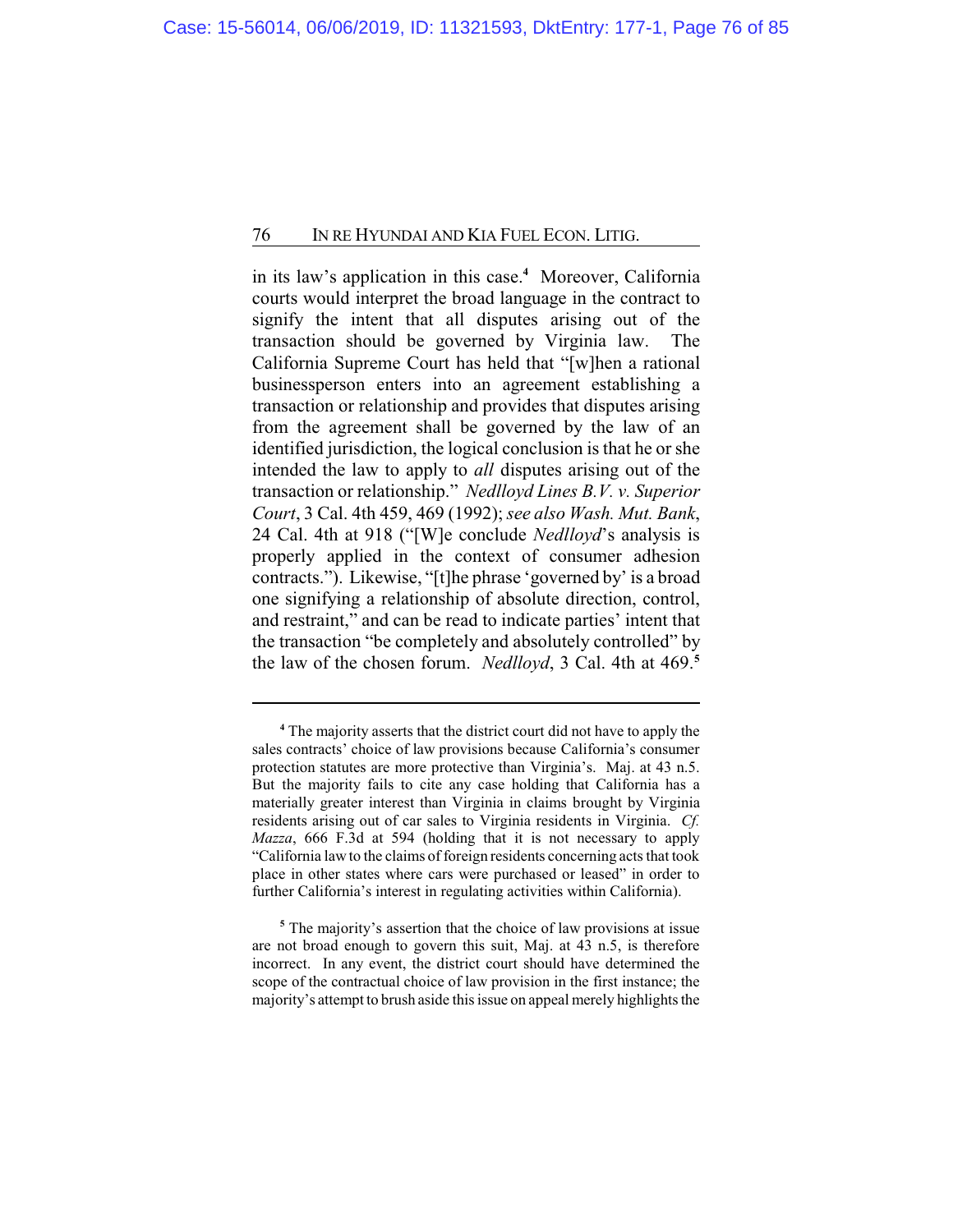Accordingly, the district court could not avoid considering whether Virginia law applied and prevented it from certifying a nationwide class that included Virginia plaintiffs. Instead, the district court did not address the issue at all.

Second, the Virginia plaintiffs argued that Virginia law applied under California's governmental interest analysis. Under that rule, California law applies unless the proponent of foreign law can show that (1) the foreign law "materially differs from the law of California," (2) each state has an interest in having its law applied to the claims, and (3) the foreign state would suffer more than California if its law were not applied to the claims. *Wash. Mut. Bank*, 24 Cal. 4th at 919–20.

The Virginia plaintiffs identified material differences between Virginia and California consumer protection law.**<sup>6</sup>** In particular, the applicable Virginia consumer protection statute guarantees a minimum of \$500 in damages, *see* Va. Code Ann. § 59.1-204(A), while the applicable California statute provides for actual damages, without a statutory minimum, *see* Cal. Civ. Code § 1780(a). Moreover, the Virginia statute allows for treble damages if the defendant's

district court's error in ignoring the Virginia plaintiffs' choice of law arguments. *See Wash. Mut. Bank*, 24 Cal. 4th at 916 ("[T]he trial court should first examine the choice-of-law clause and ascertain whether the advocate of the clause has met its burden of establishing that the various claims of putative class members fall within its scope.").

**<sup>6</sup>** The majority concedes that California and Virginia law differ materially. Maj. at 43 n.5. Indeed, the majority argues that the laws of the two states are so different that California courts would refuse to apply Virginia law, even where the parties contracted for such application. Maj. at 43 n.5.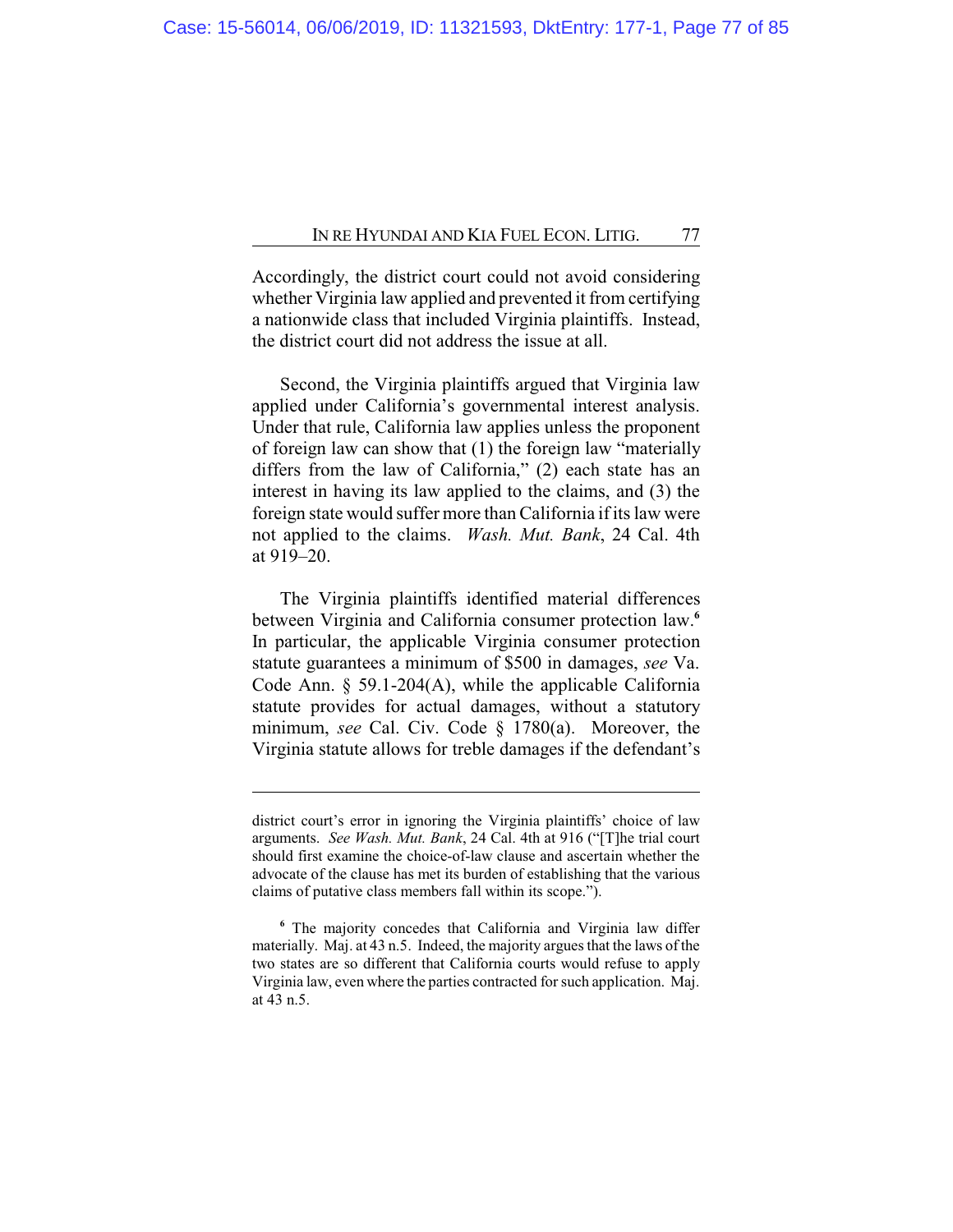conduct was "willful," Va. Code Ann. § 59.1-204(A), while the applicable California statute allows for punitive damages where it is proved by "clear and convincing evidence that the defendant has been guilty of oppression, fraud, or malice," Cal. Civ. Code § 3294(a). Virginia plaintiffs argued that they would be able to show the defendants had been willful, even if the California plaintiffs could not show "that the defendant has been guilty of oppression, fraud, or malice." Given the plaintiffs' argument that they were entitled to the application of Virginia law, the district court could not escape its minimum obligation to determine what law applied before certifying a class that included the Virginia plaintiffs.

The majority dismisses this argument on the ground that the district court could "'properly find California law applicable without proceeding' to the rest of the analysis." Maj. at 44 (quoting *Pokorny v. Quixtar, Inc.*, 601 F.3d 987, 995 (9th Cir. 2010)). But the district court did not make any such finding; it merely noted that "to the extent that small differences in state laws exist, or if substantial differences in state law are brought to light at the final fairness hearing, those issues do not prevent the Court from certifying the class for settlement purposes." The court's failure to discharge its clear obligation in light of the Virginia plaintiffs' objection is reversible error.

In sum, the district court's failure to determine the applicable law meant it failed to fulfill its independent obligation to "conduct a rigorous analysis to determine whether the party seeking certification has met the prerequisites of Rule 23." *Zinser v. Accufix Research Inst., Inc.*, 253 F.3d 1180, 1186 (9th Cir. 2001) (internal quotation marks omitted). For this reason, the district court could not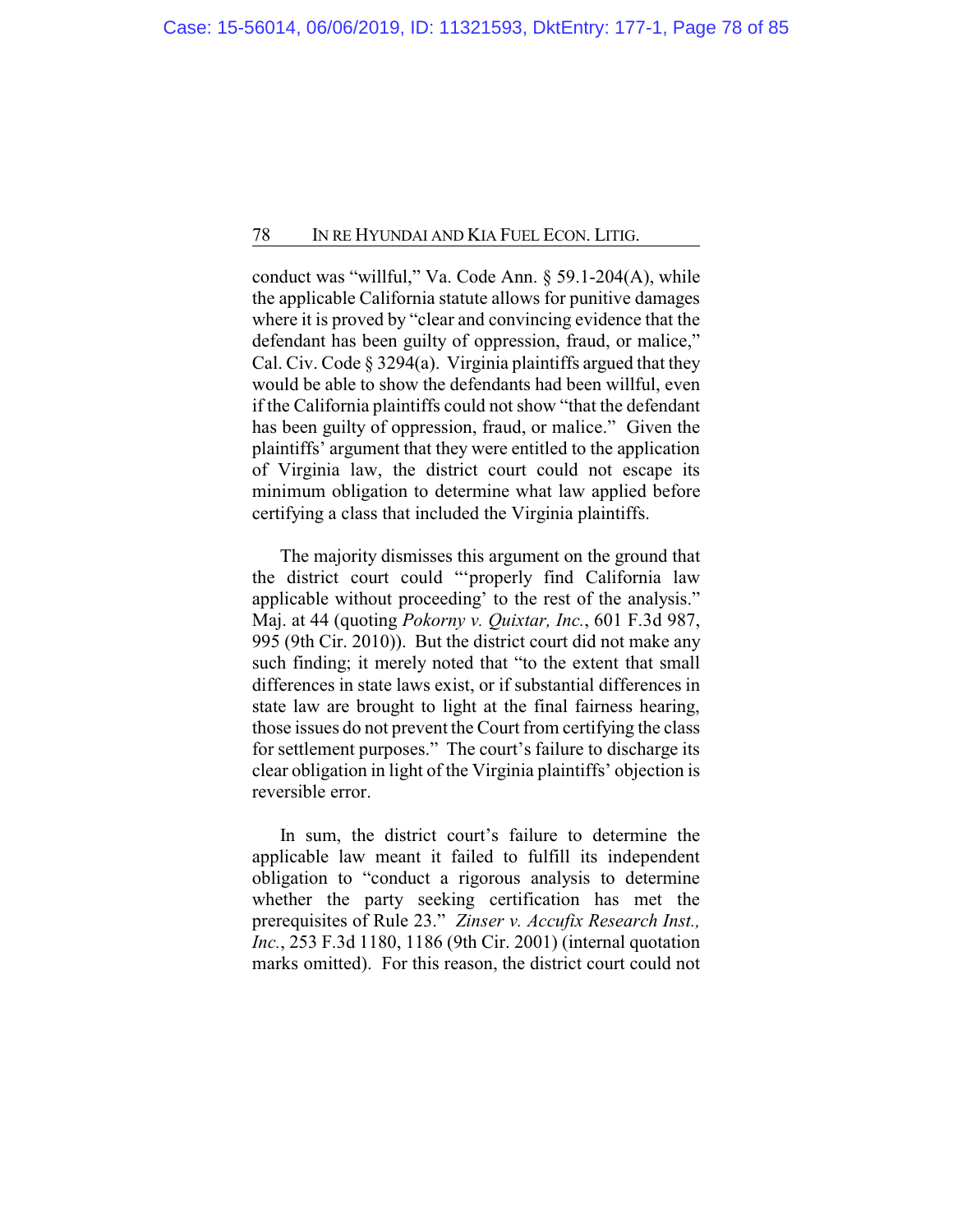properly certify the class. The majority errs in holding otherwise.**<sup>7</sup>**

IV

The majority also errs in upholding the district court's award of attorneys' fees. In the class action context, a district court has "an independent obligation to ensure that the award [of attorneys' fees], like the settlement itself, is reasonable, even if the parties have already agreed to an amount." *In re Bluetooth Headset Prods. Liab. Litig.*, 654 F.3d 935, 941 (9th Cir. 2011). When the court fails to provide an adequate explanation of whether the award is proportionate to the benefit obtained for the class, "we have no choice but to remand the case to the district court to permit it to make the necessary calculations and provide the necessary explanations." *McCown v. City of Fontana*, 565 F.3d 1097, 1102 (9th Cir. 2009).

Here, the district court failed to make a reasonable effort to determine the value of the settlement, instead relying on a speculative estimate provided by the settling parties during

**<sup>7</sup>** The majority also runs afoul of *Amchem* by ignoring the differences between new and used car owners. Maj. at 40–41. Unlike the new car owners, the used car purchasers did not view the Monroney stickers. Nor did Hyundai and Kia engage in a pervasive advertising campaign that raised "little doubt that almost every class member had been exposed to defendants' misleading statements," so a court cannot presume that used car owners relied on misleading advertising. *Mazza*, 666 F.3d at 596. Such a significant factual difference gives rise to a significant legal difference regarding the viability of used car owners' claims, which defeats predominance. *See Amchem*, 521 U.S. at 624. The majority errs in glossing over this issue with vague references to "trial management issues." Maj. at 40.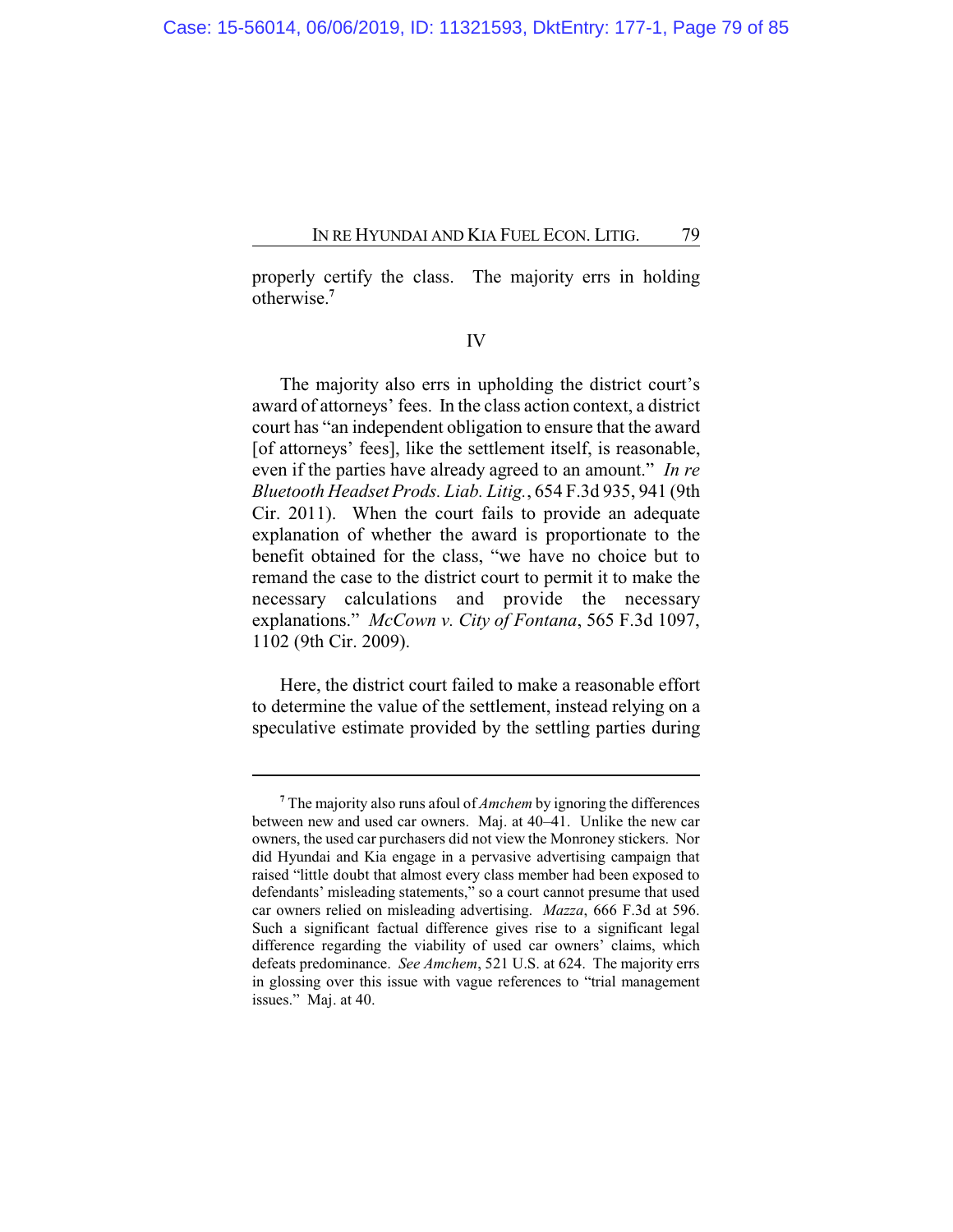the preliminary approval process, which valued the proposed settlement at \$210,000,000. When relying on this unsupported figure, the district court noted that it expected "an update from the Settling Plaintiffs and defendants as to the amount of settlement funds which class members have in fact claimed." But the district court never got this update,**<sup>8</sup>** nor did it take any other steps to determine the benefits provided by the settlement. Because the district court failed to take a careful look at the claims data, it could not consider the evidence indicating that the amount of settlement funds claimed by class members who were not already part of the

The Court: I guess I have a discussion of the numbers of class members who have agreed to the settlement in terms of electing to participate in it. . . . And I indicated what the figures that I have now are for those levels of participation. I presume everybody agrees that those numbers are the numbers.

[Hyundai's Counsel]: Our calculations were actually slightly different but not in a material way.

**<sup>8</sup>** The majority's assertion that the district court received an update on the value of the settlement at the final fairness hearing on June 11, 2015, Maj. at 62 n.13, is unsupported by the record. At that hearing, the district court and defense counsel engaged in the following colloquy:

Whatever this ambiguous colloquy meant to the court and the parties regarding the amount of settlement funds claimed by class members as of the date of the hearing, it does not constitute a reasonable judicial effort to determine the value of the settlement. The majority's observation that "participation rates are a mathematical predicate to valuing this settlement," Maj. at 62 n.13, highlights the problem: when a court has an obligation to calculate *the value* of the settlement, it is per se unreasonable to stop after identifying *one predicate* to the calculation of that value.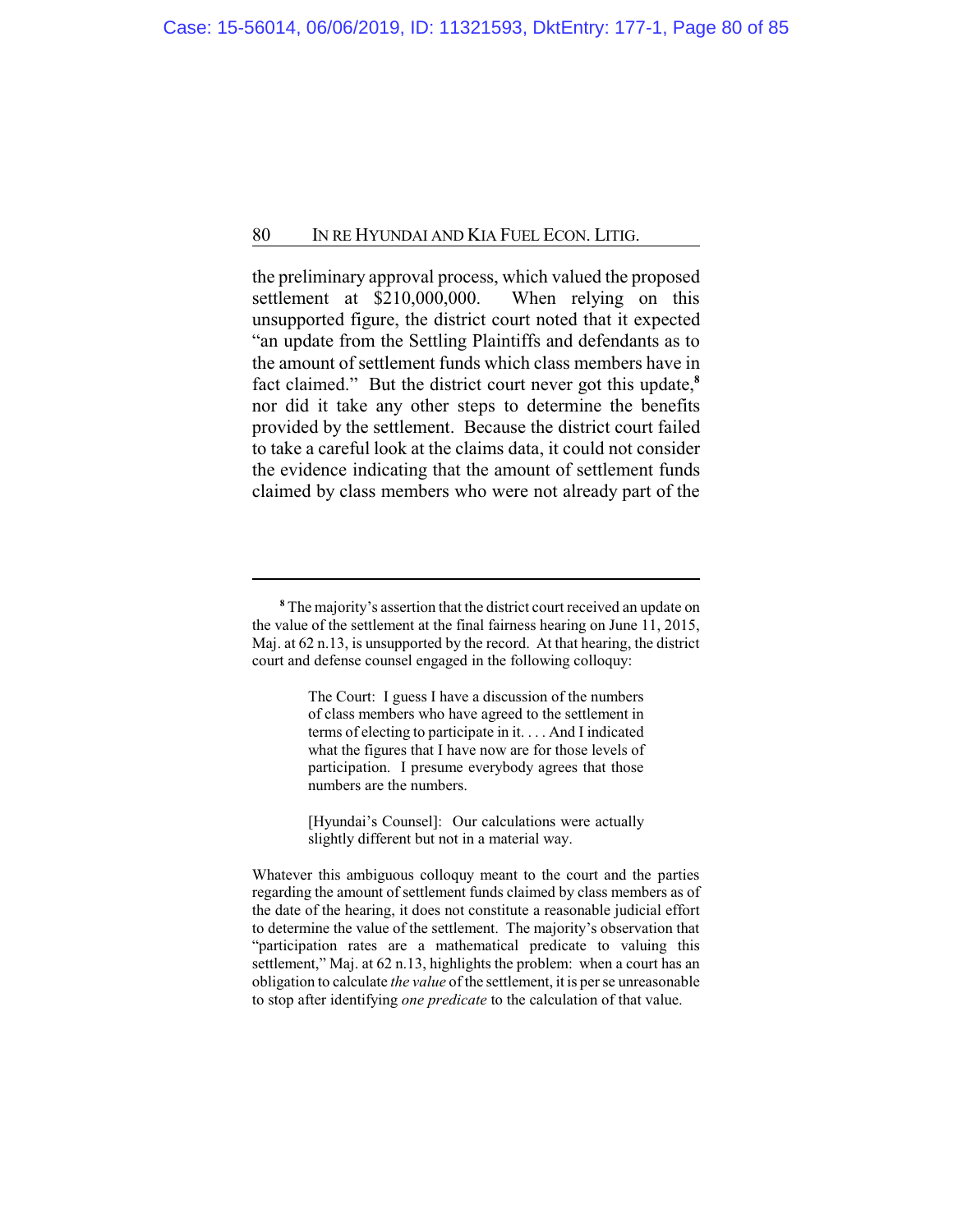reimbursement program was an order of magnitude less than \$210,000,000.**<sup>9</sup>**

Because the district court failed to reasonablyestimate the value of the settlement, despite the objectors' cogent arguments that this value was relatively small, the district court did not have the information necessary for determining whether the attorneys' fees awards were proportionate to the benefit obtained for the class. Accordingly, the district court failed to assure "that the amount awarded was not unreasonably excessive in light of the results achieved." *Bluetooth Headset Prods. Liab. Litig.*, 654 F.3d at 943.

In concluding that the district court's award of attorneys' fees was reasonable, the majority likewise skips over this crucial step. Rather, the majority's analysis is based on an assumption that the settlement provided a significant benefit to the class. For example, the majority argues that the class counsel did not "receive a disproportionate distribution of the settlement." Maj. at 57 (quoting *Bluetooth Headset Prods.*

**<sup>9</sup>** While the majority cites expert reports to support the initial settlement value estimate, it is not clear the district court was even aware of these reports; it did not discuss or address them, and certainly did not subject them to any rigorous examination. Maj. at 62 n.13. The majority misleadingly speculates that the district court "did not discuss the reports *in detail*" because they were filed under seal. Maj. at 62 n.13 (emphasis added). Of course, the district court did not discuss the reports *at all*, and there is no basis whatsoever for the majority's speculation. Had the court critically analyzed the reports, their questionable assumptions may have undermined their reliability. For example, the reports assumed that car owners who entered the lifetime reimbursement program after the settlement would own their cars for a longer period of time than car owners who entered the lifetime reimbursement program before the settlement; this assumption has no reasonable basis and inflates the perceived value of the settlement.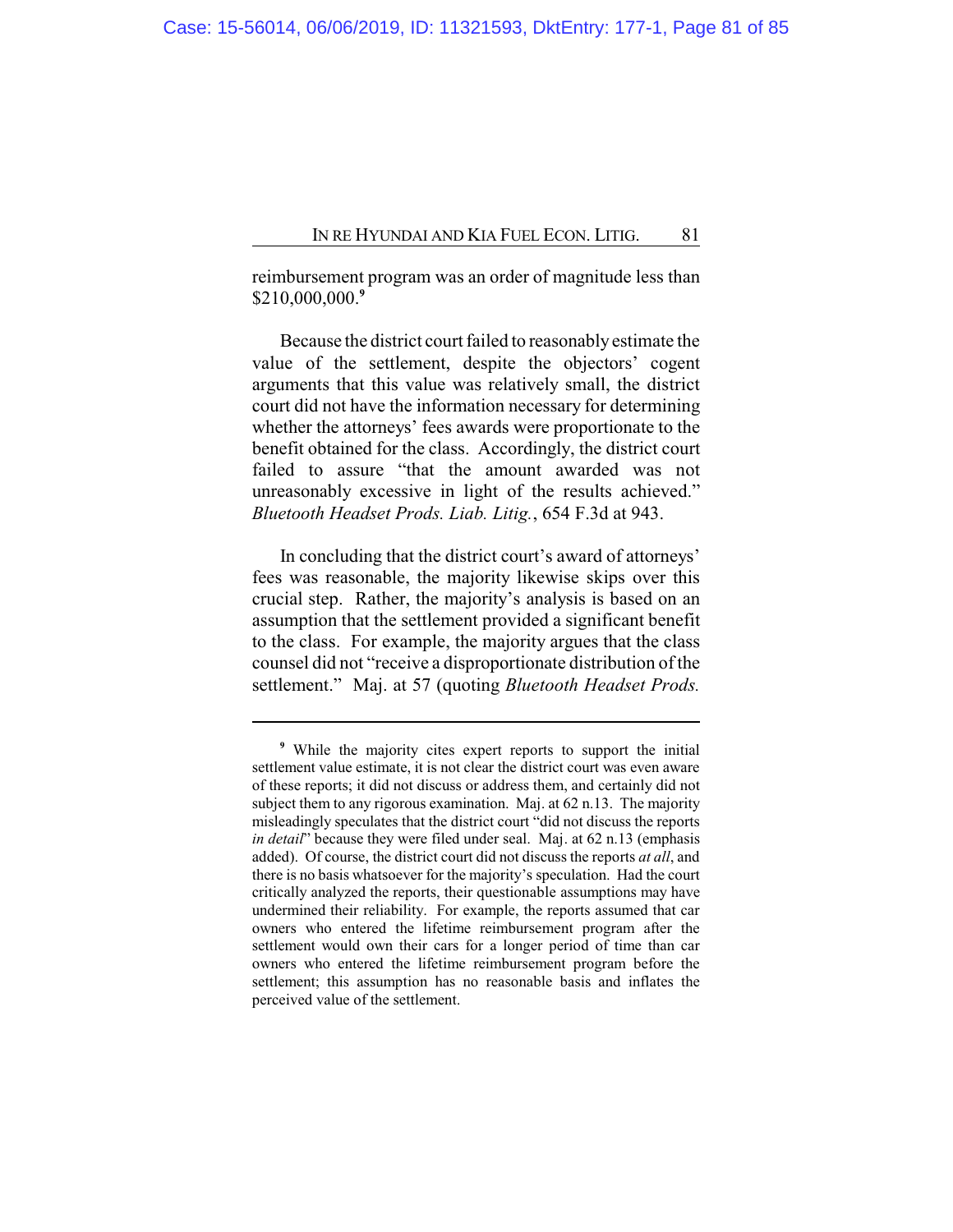*Liab. Litig.*, 654 F.3d at 947). Because the value of the settlement is undetermined, this conclusion lacks any reasonable foundation. Similarly, the majority argues that "the district court properly exercised its discretion in calculating the fee award using the lodestar method" because it found that the attorneys' fees award was lower than 25 percent of the settlement amount. Maj. at 60–61. But lacking any considered estimate of the settlement's value, neither the district court nor the majority can reliably compare the fee award to the settlement figure in this case. The difference between the parties' unsupported estimation of settlement value and the objectors' calculation is critical in this context. If the settlement had conferred \$210,000,000 in value, as the parties originally speculated, a \$9,000,000 total fee award might have been justified; but a court would be hard-pressed to justify such a fee award if the value conferred on the class were closer to \$21,000,000, as the objectors contend. Even when it is "difficult to estimate the settlement value's upper bound," Maj. at 60–61, there is no excuse for the district court's failure to calculate a reasonable estimate after reviewing the facts and the parties' arguments.

The district court likewise provided insufficient reasoning for its application of multipliers to the lodestar amounts used to calculate various counsels' fee awards. The application of a multiplier is appropriate only in "rare" or "exceptional" cases. *Perdue v. Kenny A. ex rel. Winn*, 559 U.S. 542, 554 (2010). Foremost among the factors that may justify a positive (or negative) multiplier is "the benefit obtained for the class." *Bluetooth Headset Prods. Liab. Litig.*, 654 F.3d at 942. Without determining what value the settlement provided to class members, the district court could not determine whether this was such a rare or exceptional case that justifies a positive multiplier. *Perdue*, 559 U.S. at 554.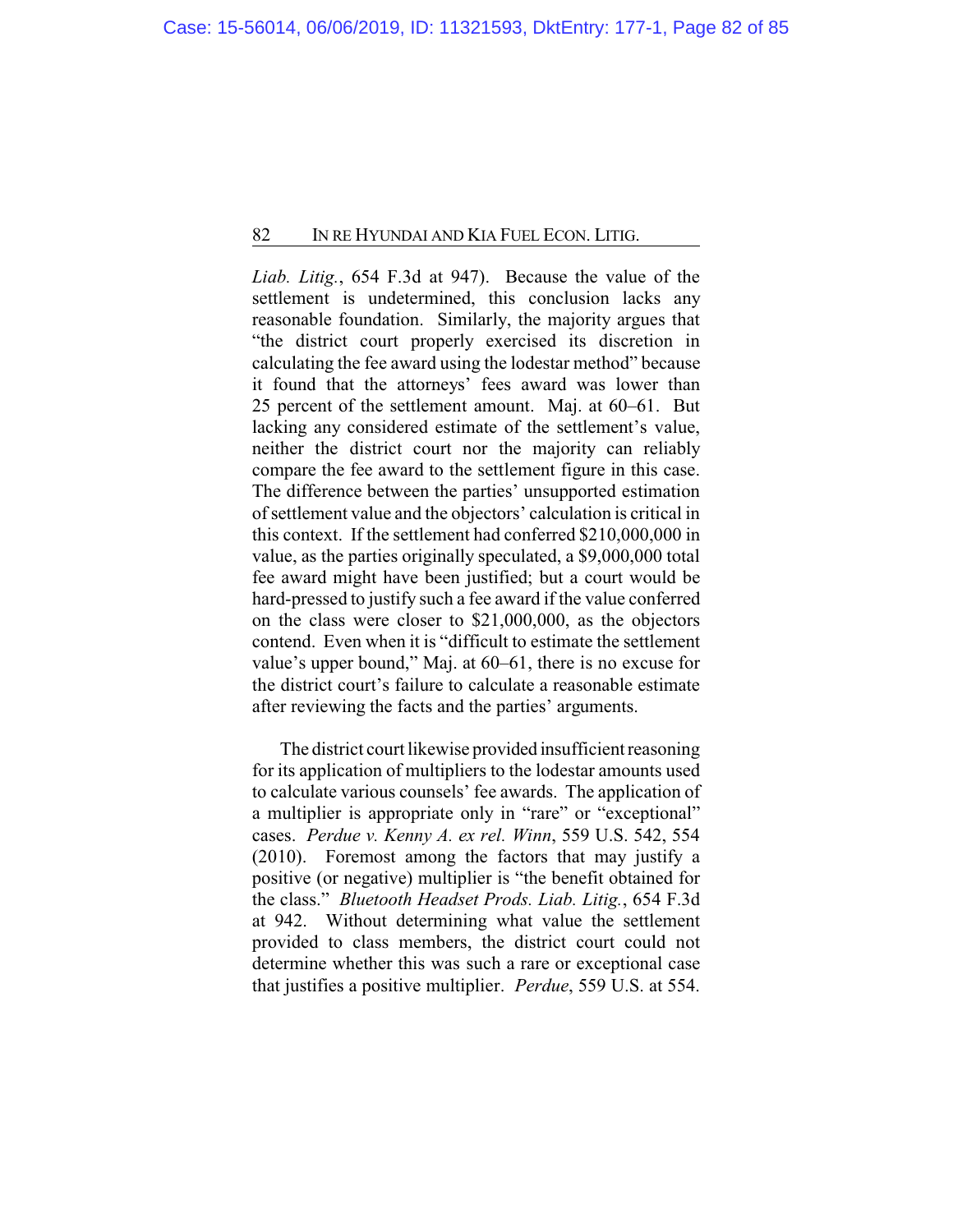Moreover, the district court failed to resolve the objectors' claim that the settlement provided minimal value beyond the reimbursement voluntarily offered by Hyundai and Kia.**<sup>10</sup>**

Nor did the district court resolve the objectors' argument that class counsel did little beneficial work on the case. The settlement of the case was announced in February 2013, only three months after Hyundai and Kia announced their voluntary reimbursement program. This settlement was followed only by "confirmatory discovery," a procedure the parties agreed to use in lieu of actual discovery under the federal rules. According to the objectors, Hyundai and Kia retained significant control of this confirmatory procedure, including by selecting the witnesses who would be interviewed (rather than deposed) by class counsel. There is no dispute that the confirmatory discovery process added little or no value to the settlement. Yet the district court offered no explanation for why fees incurred for confirmatory discovery warranted a multiplier.

If the settlement and counsel's confirmatory review of the documents and witnesses produced by the defendants provided only minimal benefit to the class, the district court's

**<sup>10</sup>** According to the majority, the district court was justified in including the entire value of the lifetime reimbursement program—which defendants offered before they entered the settlement—because "the settlement extended the time for enrollment and provided additional compensation to Reimbursement Program enrollees." Maj. at 62 n.13. But it is not reasonable to calculate the value of a settlement as including the full value of a program that preexisted the settlement. The district court reasonably could have calculated the marginal value adduced from the extended enrollment time and additional compensation, but attributing the pre-settlement value of the program to the settlement is not reasonably defensible.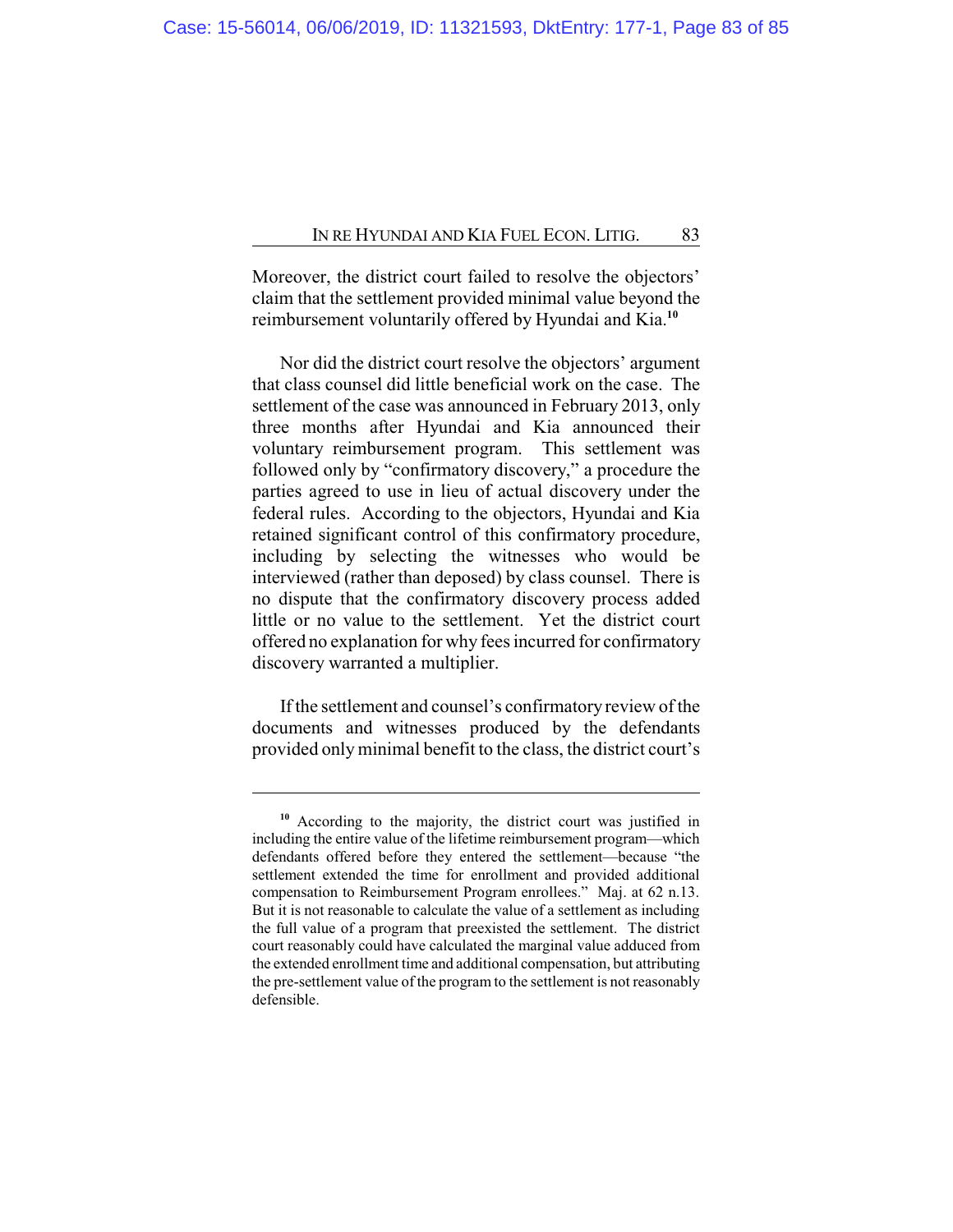rationale for awarding multiplied fees—the "complexity and volume of work" and the degree of risk assumed by *Espinosa* counsel—is baseless.

The majority affirms the district court's use of the multipliers despite these failures, again based on the flawed assumption that the degree of benefit to the class was known and that we have affirmed comparable multipliers in other cases. Maj. at 63 (citing *Viscaino v. Microsoft Corp.*, 290 F.3d 1043, 1051 (9th Cir. 2002); *Kelly v. Wengler*, 822 F.3d 1085, 1093, 1105 (9th Cir. 2016)). But this is beside the point. The law requires a district court to provide an adequate explanation of the award. The majority's repetition of the district court's explanation does not improve it. Accordingly, I would remand the attorneys' fee award to the district court so that it could reevaluate the fee award after calculating the value of the settlement and provide adequate reasoning for the applied multipliers.

V

Our court, like many others, leans toward approving class certifications and class settlements, which benefit both defendants (who are relieved of significant liability in a single stroke) and class counsel (who are amply rewarded for their efforts). Nevertheless, despite any such judicial inclinations, we remain bound by *Amchem*'s clear direction that courts must be rigorous in ensuring that a class meets the prerequisites of Rule 23(b). The prospect of settlement may mitigate management concerns, but it does not relieve a court of this responsibility. By failing to determine what law applied to the nationwide class of plaintiffs in this case, the district court could not fulfill this basic obligation. And by failing to make a reasonable determination of the value of the